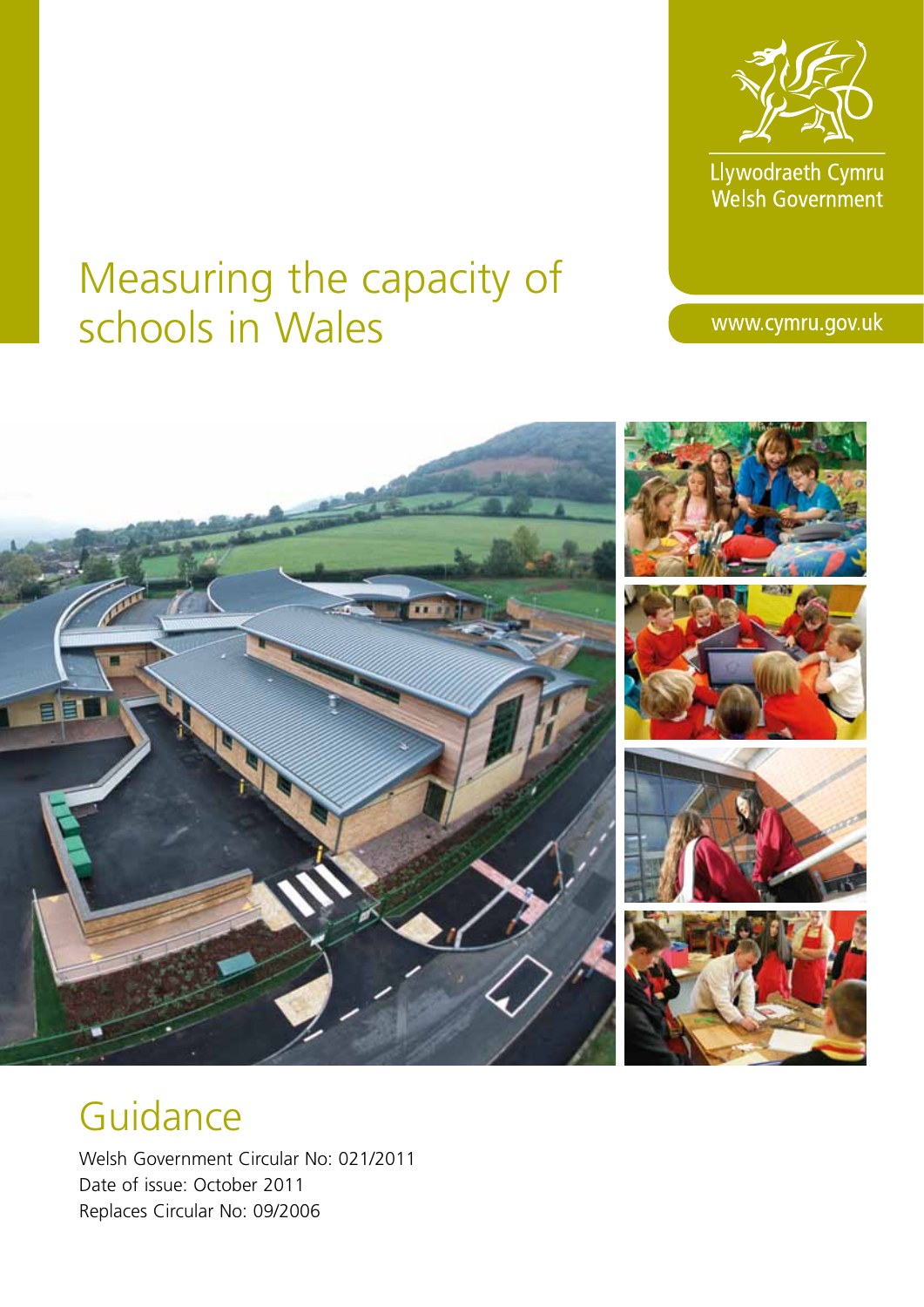- **Audience** Local authorities (LAs); governing bodies of foundation and voluntary aided schools; church diocesan authorities; community schools in Wales; Wales audit offices.
- **Overview** This document refreshes *Measuring the Capacity of Schools in Wales* National Assembly for Wales Circular No: 09/2006 to provide updated, clarified guidance. While the method remains unchanged, the fuller guidance should ensure that school capacities and admission numbers are calculated more consistently across Wales. The document is a handbook for practitioners which must always be read in conjunction with, and cannot take precedence over, the Welsh Assembly Government School Admissions Code (the School Admissions Code) and related regulations, both of which are updated from time to time.

The capacity of a school is the number of pupils it can accommodate. This guidance describes the method of assessing the capacity of primary and secondary schools and deriving appropriate admission numbers from the capacity. This method can be used:

- for planning school places
- to report on surplus capacity
- to set school admission numbers.
- **Action** LAs are responsible for assessing the capacities and admission **required** numbers of all the schools they maintain, including voluntary aided and foundation schools. They should use the refreshed guidance when recalculating school capacities and admission numbers.

| <b>Further</b><br>information | Enquiries about this document should be directed to:<br>Schools Management and Effectiveness Division 3<br>Department for Education and Skills<br>Welsh Government<br>Cathays Park<br>Cardiff<br><b>CF10 3NO</b><br>Tel: 029 2080 1013 / 029 2082 6065<br>e-mail: SchoolsManagementDivision3@wales.gsi.gov.uk |
|-------------------------------|---------------------------------------------------------------------------------------------------------------------------------------------------------------------------------------------------------------------------------------------------------------------------------------------------------------|
| Additional<br>copies          | Copies of the guidance document and capacity calculation forms are<br>available on the Welsh Government website at<br>www.wales.gov.uk/educationandskills                                                                                                                                                     |
| <b>Related</b>                | See Annex B.                                                                                                                                                                                                                                                                                                  |

# **documents**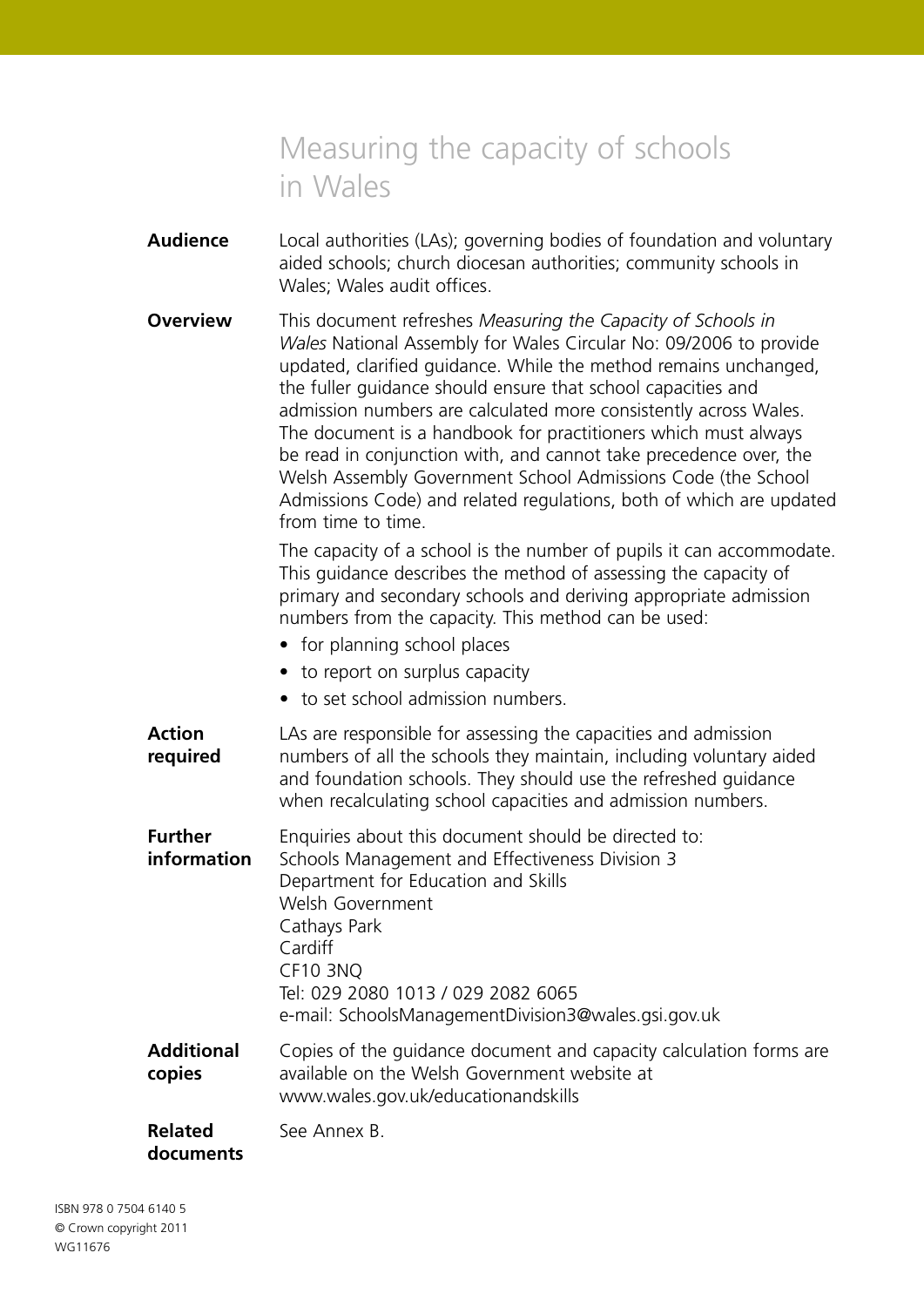# **Contents**

| Section 1 – Introduction to the methodology                                                   | 1  |
|-----------------------------------------------------------------------------------------------|----|
| Section 2(a) – Formula for assessing primary school capacity                                  | 9  |
| Section 2(b) – Primary school capacity: designation of rooms                                  | 17 |
| Section 2(c) – Primary school capacity calculation                                            | 21 |
| Section 3(a) – Formula for assessing secondary school capacity                                | 24 |
| Section 3(b) – Secondary school capacity: designation of rooms                                | 32 |
| Section 3(c) – Secondary school capacity calculation                                          | 37 |
| Section 4 – Setting a lower admission number than the capacity<br>assessment method indicates | 42 |
| Annex A                                                                                       | 45 |
| Annex B                                                                                       | 47 |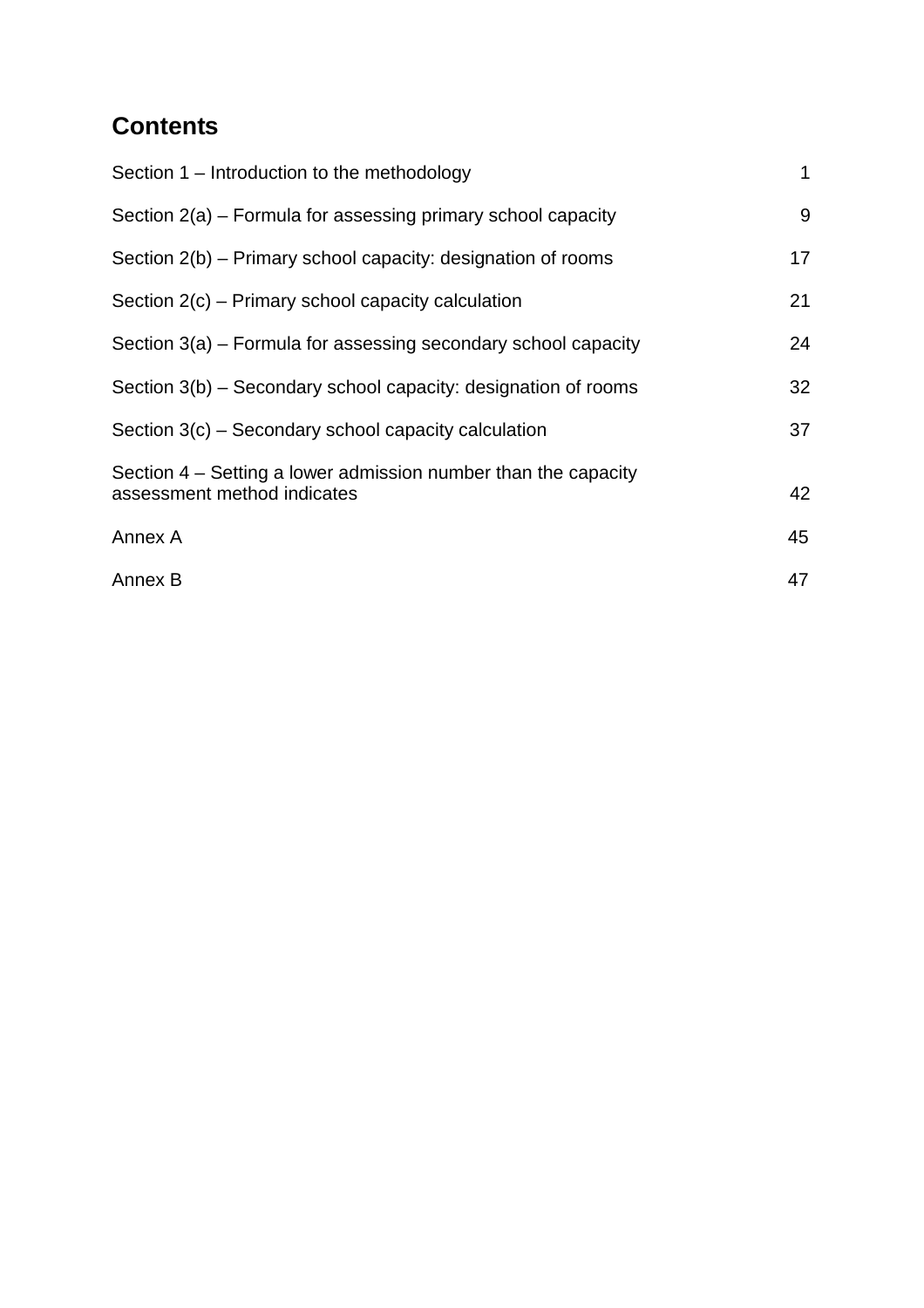# **Section 1 – Introduction to the methodology**

# **Background**

1.1 The capacity of a school is the number of pupil places it contains. This guidance, which describes the method for assessing the capacity of all maintained mainstream schools in Wales, replaces all previous methods of assessing capacity. We are considering providing additional guidance on the strategic management of school places in due course. The method is intended to provide a robust and consistent method of assessing the capacity of schools. The capacity measurement is used for a number of purposes:

- When divided by the relevant number of year groups, it provides the indicated admission number. This admission number, when incorporated into the published admission arrangements, sets the number of pupils to be admitted to the school (usually to the reception class for primary schools and to year 7 for secondary schools) each year.
- When compared with the number on roll it indicates the number of surplus places or the number of additional places which may be needed in a school.
- The school places information will inform decisions about how capital resources are best deployed and whether school re-organisation proposals are required.
- It is also used to determine whether the capacity of a school is to be increased to such an extent that a statutory proposal for an enlargement must be published.

#### **Application**

1.2 The capacity assessment method applies to all community, voluntary aided, voluntary controlled and foundation schools in Wales. The method does not apply to nursery or special schools or pupil referral units.

#### **Assessment of Capacity**

1.3 For primary schools, the capacity is calculated on the size of rooms designated as 'classbases'. Specialist and support rooms such as libraries, IT rooms and staff rooms are not included in the calculation, but must all be measured. The spaces in classrooms are then checked against the total usable space available to see if there is too much or too little space available to support the core teaching activities. The space allowance per pupil in a classroom is 1.86m<sup>2</sup>. This means that a standard classroom for 30 pupils is  $56m^2$  or more, in line with Building Bulletin 99 which states that a standard classroom of this size will accommodate most activities and at least two desktop computers.

1.4 For secondary schools the capacity is similarly based on the size of teaching spaces but all types of room which can be used for teaching or study are included. The capacity calculation depends on the type of room, with more space per pupil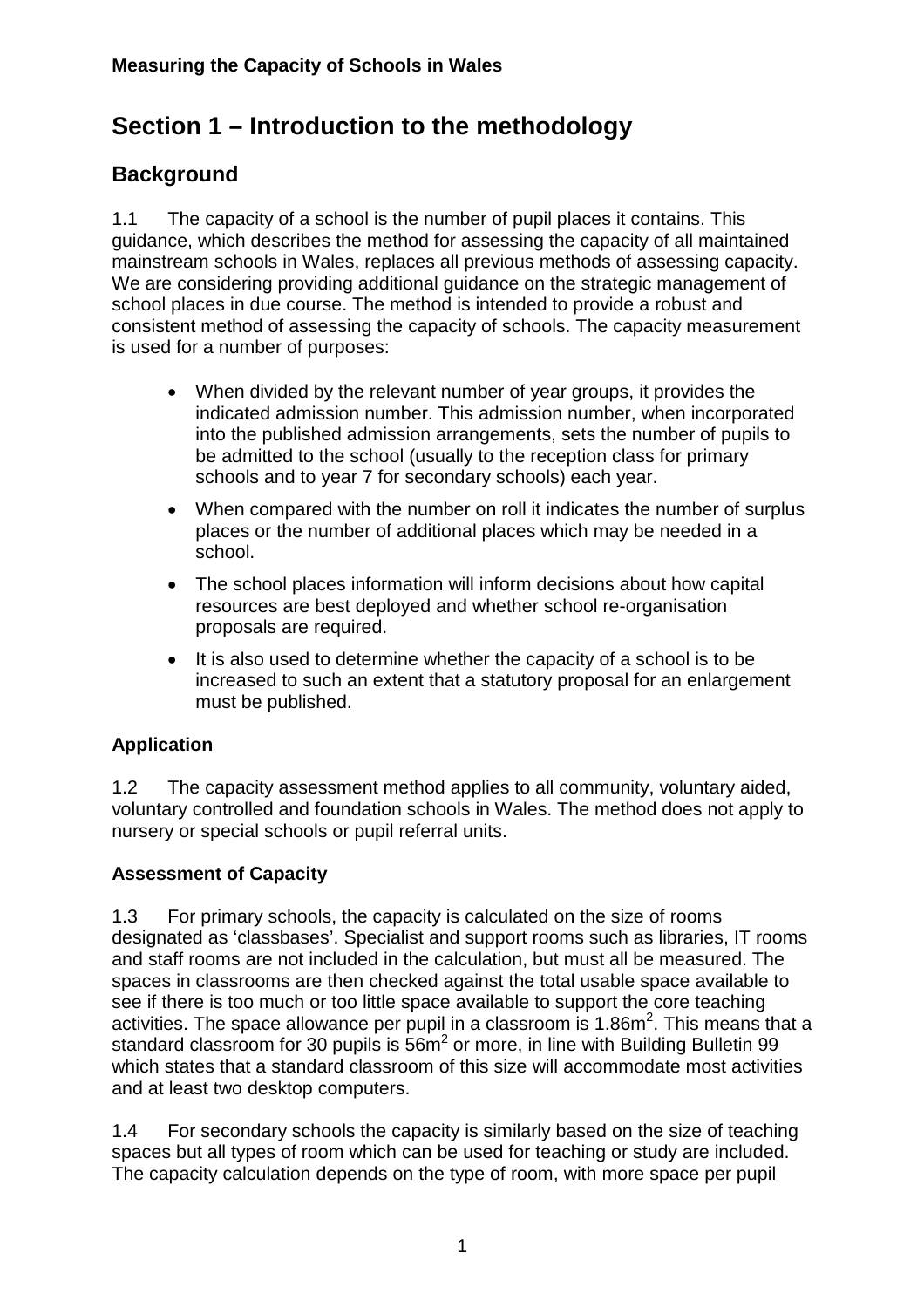allowed in rooms used for practical subjects. There is no built in numerical check to ensure that there are sufficient ancillary areas, such as storage and offices, but the information is listed so that local authorities can compare provision at schools in their area to ensure consistency of treatment.

1.5 The formula then applies a utilisation factor (which varies with the age range of the school) to reflect the fact that, in secondary schools, not all rooms can be fully used all the time because of the variety of subjects taught and the different sizes of teaching groups, especially in the sixth form.

1.6 Different assessment forms are used for primary and secondary schools. Examples of the two assessment forms, guidance notes and reference tables are included in the guidance. The measured capacity should be the basis for calculating the admission number. Both primary and secondary capacity calculations may be adjusted downwards slightly at the end to allow for particular circumstances.

#### **One consistent measure**

1.7 The capacity should not change greatly from year to year. Although some authorities may choose to recalculate capacity on an annual basis the calculation for each school will normally only need to be updated if permanent physical changes are made to the usable space or accommodation is re-configured so usages change, such as:

- $\bullet$  <sup>[1](#page-4-0)</sup> Space being removed or more space being added.
- Rooms being re-configured with smaller spaces being combined into one larger room or vice versa.
- Rooms being re-equipped so that they are put to a different use and the type of space is therefore changed.
- Where agreements are made that rooms should be used by other organisations or for community purposes, for example as community health facilities, playgroups, adult education.

1.8 There may be other instances when a revision might be necessary, e.g. if there is a pressing need for a primary school which provides nursery places to substantially increase the number of places available, perhaps due to a local independent provider closing, and nursery pupils will occupy significantly more classroom space that was formerly available to school age pupils.

1.9 The local authority should be notified if changes are planned to a school which could affect the capacity so that a recalculation may be arranged. In addition, a recalculation may be requested by a headteacher or governing body if they consider that the capacity calculation and admission number for their school no longer reflects the use of space.

<span id="page-4-0"></span> $\overline{a}$ <sup>1</sup> Regulation 11(5) of The Education (Determination of Admission Arrangements)(Wales) Regulations 2006.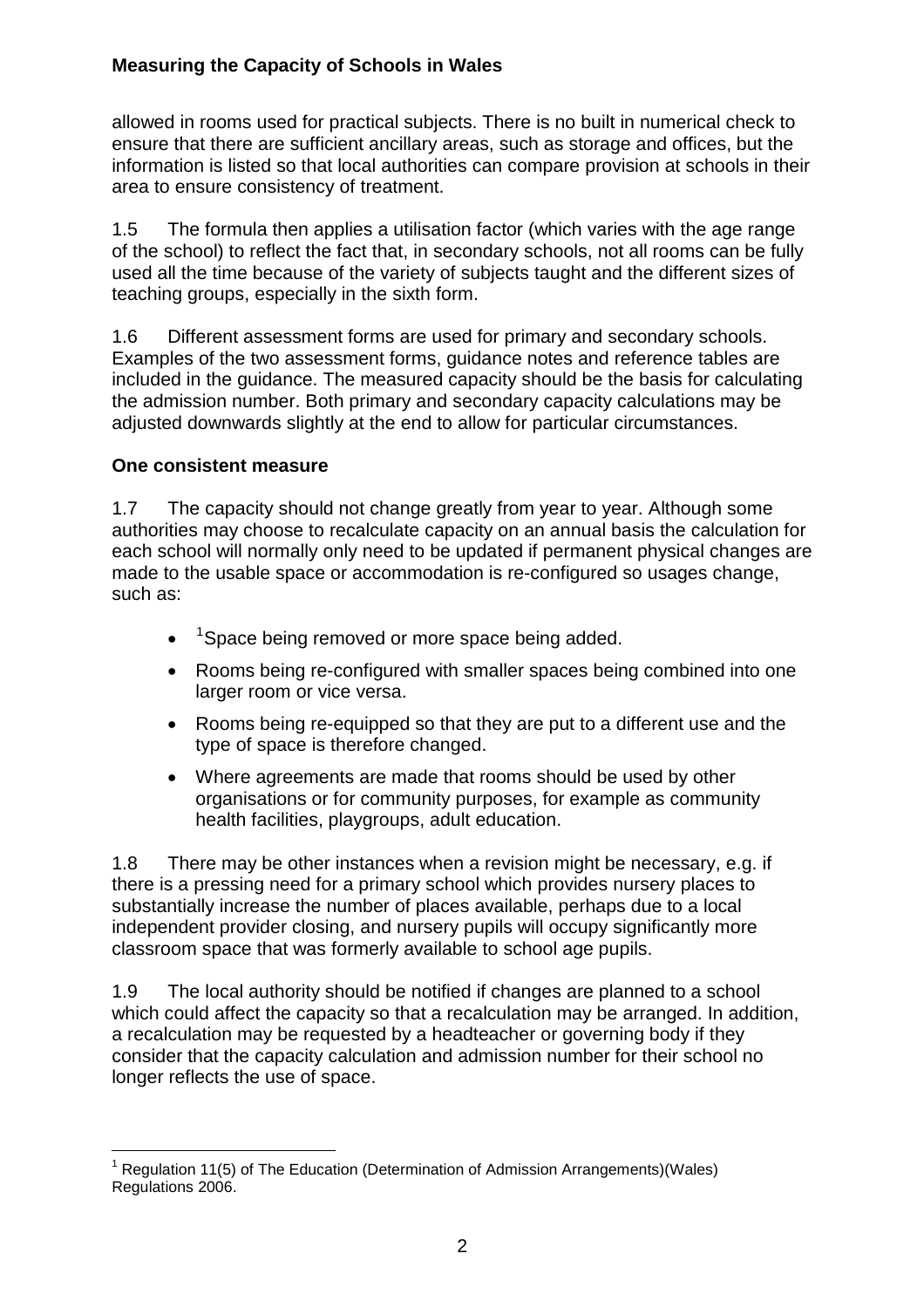1.10 The admission number is set as part of the annual determination of admission arrangements and must reflect accommodation available for teaching and learning. If changes to the accommodation occur between the determination and application of the admission number a formal variation of the admission arrangements may be necessary (see paragraph 1.27). The usual statutory procedures apply if an enlargement constitutes a prescribed alteration under section 28 of the School Standards and Framework Act 1998 (the 1998 Act).

1.11 However, if an admission authority proposes to set an admission number which is lower than that indicated by the capacity assessment a notice must be published in a newspaper serving the area<sup>[2](#page-5-0)</sup>. It is good practice to post a copy of the notice at the school gate and distribute letters to both parents and those with an interest notifying them of the proposed admission number. Parents and governing bodies have the right to object to the Welsh Ministers about the setting of a lower number<sup>[3](#page-5-1)</sup>. More details about this process are included at Section 4 of the guidance.

#### **Admission number**

1.12 The admission number is the number of pupils who should be admitted to a relevant age group if sufficient applications for places are received. Pupils may not be refused a place until the admission number is reached. The number is calculated by dividing the capacity by the number of year groups to be accommodated at the school. As the admission number reflects the school's ability to accommodate pupils it should only be exceeded in exceptional circumstances. Once an admission number has been set by the admission authority, an admission authority should not admit children above the published number unless the school governing body and the local authority agree that admitting above that number will not adversely affect the school in the longer term and will not have a detrimental effect on neighbouring schools. If it is necessary to breach the admission number for more than two years the local authority, in consultation with the Diocesan Authority where appropriate, should review the provision of school places in that area.

1.13 Governing body admission authorities should be particularly mindful that admitting more pupils than the school has capacity for could prejudice the efficiency of education for pupils, and could have the effect of drawing pupils from other schools that may then find it more challenging to retain sufficient teachers to facilitate the delivery of a broad and balanced curriculum.

1.14 If there is more than one entry point, for example if pupils are admitted to a primary school at Key Stage 2 as well as at Reception age, the school may have two admission numbers. In this circumstance it will be necessary to complete two capacity assessment forms, one for each relevant age of entry, taking account of the infant accommodation on one form and the junior accommodation on the other and reflecting each key stage's use of shared accommodation, if appropriate.

<span id="page-5-0"></span><sup>&</sup>lt;sup>2</sup> Regulation 11(5) of The Education (Determination of Admission Arrangements)(Wales) Regulations 2006.

<span id="page-5-1"></span> $3$  The Education (Objections to Admission Arrangements)(Wales) Regulations 2006.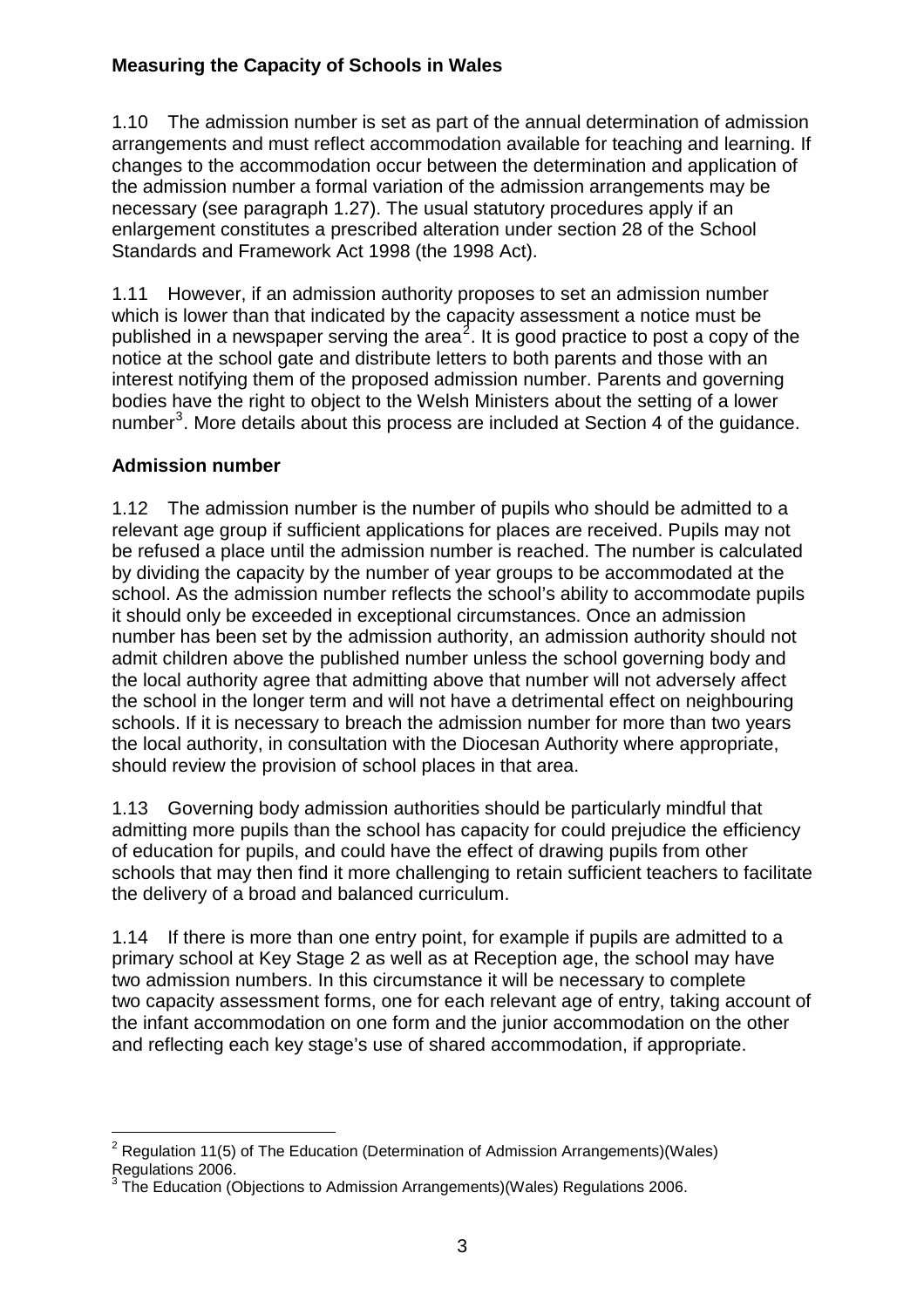1.15 It may also be appropriate to have two admission numbers for schools with two language streams where one is teaching through the medium of Welsh, the other through the medium of English. In this case capacity forms would need to be completed based on current usage of the space by each stream. The admission numbers, once calculated, would only need to be amended if there were significant changes in the intake for each language medium.

#### **Responsibilities**

1.16 Local authorities measure all usable spaces on a school site, both teaching and non-teaching. The measurements are used to create a 'footprint' of all usable space available.

1.17 Local authorities use these measurements to assess the capacity of all maintained mainstream schools in their authorities, including voluntary aided and foundation schools. The task will include:

- Designating any non-school or support facilities which are to be excluded from the capacity measurement.
- Designating chapels or community rooms if appropriate.
- Identifying and designating rooms that are 'classbases' in primary schools or teaching or study rooms in secondary schools and allocating them to the appropriate category.
- Noting when the check for too little or too much support space in primary schools has been triggered and considering whether some re-configuration or re-designation of rooms is required.
- Considering whether there are any special circumstances at a school which suggest the measured capacity should be adjusted using the flexibility allowed for within the formula.

1.18 Local authorities should therefore keep and update a database of capacity assessment data and should ensure that the extent of any excluded facilities is appropriate to need. They should also provide the Welsh Ministers with information on school places and take-up in their area when it is requested on an annual basis. The return should include the capacity, admission number(s) and numbers on roll for each school.

1.19 Governors can decide that part of the school premises should be used for community services including childcare, family learning, health or social care, and adult and community learning. Where governors establish such facilities or services, or allow other organisations to do so, the local authority may designate them as an excluded area for the purpose of capacity assessment.

1.20 Schools are not responsible for the measurement of area or capacity but should be consulted when the capacity form is being completed. They are likely to have input, for example when establishing room type and usage. Schools must inform the local authority of any physical change to the buildings or to the usage of rooms that might change the area or capacity measurements. Both forms include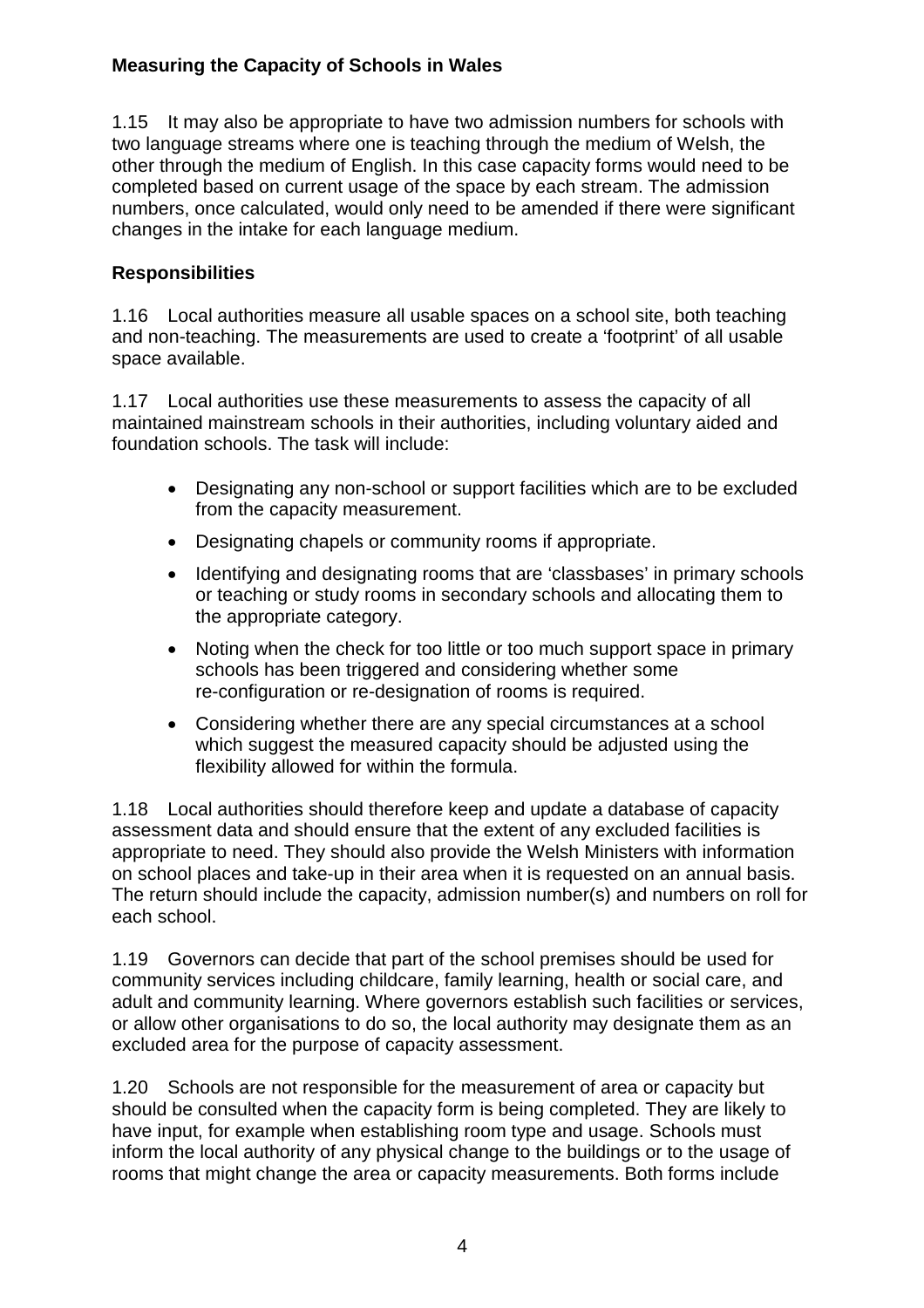space for the local authority representative and school Headteacher (and the chair of the governing body if the school is a voluntary aided or foundation school) to sign to indicate that they are satisfied with the calculation. If a signature is missing, this may indicate that there is some area of dispute.

1.21 In the first instance points of dispute may be resolved informally by local negotiation. Schools Management and Effectiveness Division of the Welsh Government will provide clarification of the capacity procedure if required. However, if no agreement is reached with a community school following formal consultation and the local authority sets the disputed admission number as part of the annual determination of admission arrangements round, the school has the formal right to object to the Welsh Ministers. Such objections should be lodged within six weeks of the date the school was notified that the local authority had decided to determine the disputed admission number. Further details of the timetable for the consultation, determination and objection process are included in the School Admissions Code<sup>[4](#page-7-0)</sup>.

1.22 Governing Bodies of foundation and voluntary aided schools may decide to determine an admission number which is different from that calculated by the local authority. Prior to determination they should consult the local authority and other local admission authorities about the admission arrangements which include the admission number. Following consultation if they decide to determine the disputed number they should notify consultees, including the local authority. Consultees then have 6 weeks from the date they received the notification to refer an objection to the Welsh Ministers for consideration<sup>[5](#page-7-1)</sup>.

#### **1.23 Timetable and procedure for determining admission numbers[6](#page-7-2)**

Full details of the timetable and procedure for determining admission arrangements are set out in full in the School Admissions Code, which should be referred to by those responsible for this activity, but a brief summary of the procedure relating to admission numbers is as follows:

Admission numbers are determined as part of the annual determination of admissions arrangements round. Once an admission authority is satisfied that a school's admission number has been correctly calculated the following process should be followed:

#### **Consultation**

Admission authorities (that is local authorities and the governing bodies of voluntary aided and foundation schools) must consult on admission arrangements, which include admission numbers:

 4 Welsh Assembly Government School Admissions Code document 002/2009.

<span id="page-7-1"></span><span id="page-7-0"></span><sup>5</sup> School Standards and Framework Act 1998 section 90.

<span id="page-7-2"></span> $6$  The Education (Determination of Admission Arrangements)(Wales) Regulations 2006.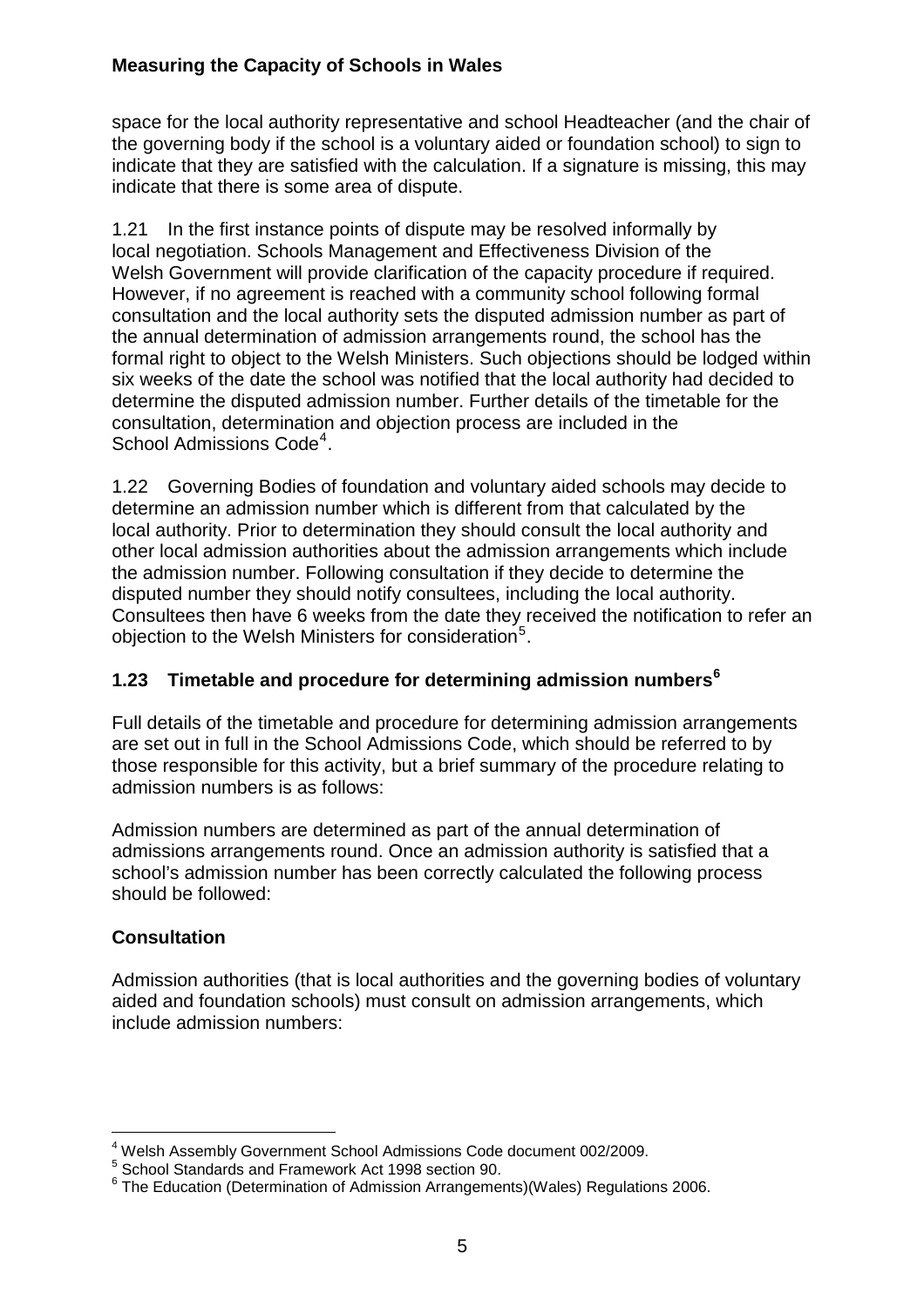- Local authorities must consult each year on the admission arrangements for those schools for which they are the admission authority. A list of admission numbers for all community and voluntary controlled schools in the local authority area must be included in the consultation.
- Governing bodies of voluntary aided and foundation schools must also consult on their admission arrangements, which must include the school's admission number.
- Consultation must not start before 1 September of the determination year. It must be concluded by 1 March of the determination year. Full details of the admissions process are included in the School Admissions Code.

#### **Determination of and objection to admission arrangements**

- Once the admission authority has considered any responses from consultation it must determine the admission arrangements, including the admission number(s), with modifications if appropriate, by 15 April of the determination year.
- Within 14 days of determination the admission authority must notify consultees of the determined arrangements.
- If any admission authority wishes to object to determined arrangements it must submit a written objection to the Welsh Ministers within six weeks of the receipt of notification of determination of the admission arrangements. For example, if a local authority disputed an admission number determined by the governing body of a voluntary aided or foundation school it could decide to refer an objection to the Welsh Ministers within 6 weeks of being notified of the determined arrangements by the governing body.
- If a governing body of a community or voluntary controlled school wishes to object to the admission number which has been determined for their school by the local authority it must submit a written objection to the Welsh Ministers within the same timeframe.
- In the case of the determination of a lower admission number than that indicated by the capacity assessment method, parents also have the right to object to the Welsh Ministers about this lower number within 6 weeks of the publication of a notice in the local press. Guidance on this process is at section 4.

In the case of an objection to an admission number the Welsh Ministers will consider the evidence produced by the objector, After consideration of the evidence, which might include a statement of why the objection has been made, together with plans and a capacity assessment of the school in question, the Welsh Ministers will decide whether, and if so, to what extent, the objection should be upheld. The decision will be published by notification in writing to all the objectors, and to all those who were statutory consultees for the admission arrangements. Reasons for the decision will be given in the notification, which will also be published on the Welsh Government website at [www.learning.wales.gov.uk](http://www.learning.wales.gov.uk/) within 14 days of the decision.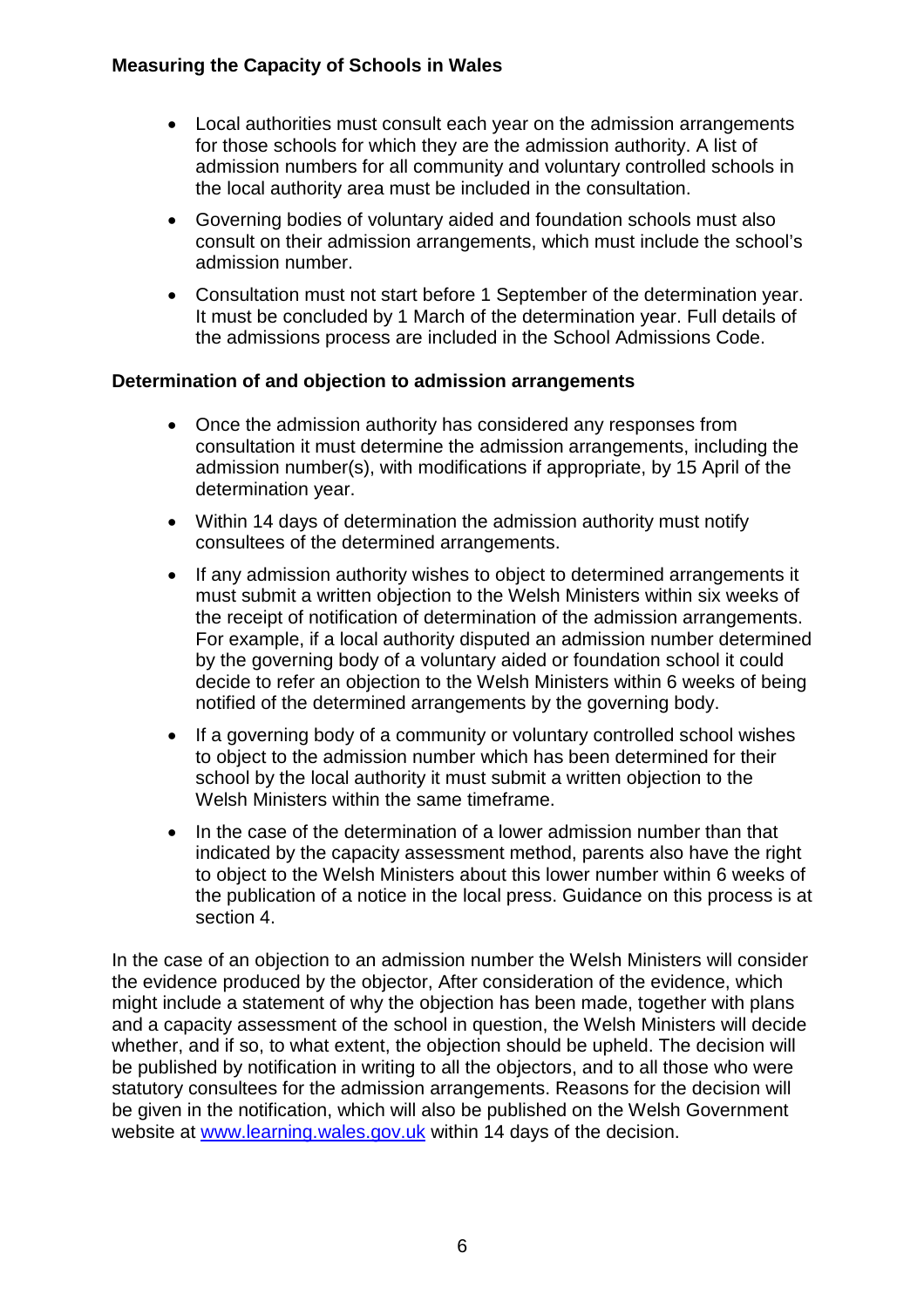1.24 The admission arrangements for new schools (including the admission number) should be determined in accordance with The New School (Admissions) (Wales) Regulations 2006.

#### **Variation of admission numbers**

1.25 Once admission numbers have been formally determined to apply for a particular school year and are not subject to objections they cannot be changed for that year unless<sup>[7](#page-9-0)</sup>:

- a. There has been a major change of circumstances (e.g. a fire which has destroyed classroom space).
- b. A genuine error, omission or misprint has occurred in the determined arrangements, or an admission authority has been made aware of the inclusion of unlawful practices in its admission arrangements.
- c. An admission authority sees a need to revise its admission arrangements in the light of a Welsh Ministers' determination in relation to another school with the same or substantially the same admission arrangements.
- d. It is necessary to vary the determined admission number to implement approved statutory proposals published under section 2[8](#page-9-1) of the 1998 Act<sup>8</sup>.

The Welsh Ministers' decision as to what might constitute a major change in circumstances would depend on the facts of each case, but might include situations where:

- Accommodation in a very poor state of repair needs to be removed.
- Planning permission for demountables has expired, necessitating their removal.
- Building work is in progress which temporarily removes capacity.
- All or part of another school is transferred to take up some of the premises of the school for which the variation is proposed and the transfer does not require a statutory proposal for school re-organisation.
- A pressing need to convert some of the accommodation, which is considered essential to meet the needs of the curriculum, has resulted in a decrease to the capacity.

1.26 If a situation outlined in a, b or c above arises the authority may make an application to the Welsh Ministers for variation of the admission arrangements under section 89(5) of the 1998 Act. If a variation is referred, all those who were consulted on the original admission arrangements should be notified of the proposed variation.

1.27 The Welsh Ministers will consider the evidence produced by the proposer of the variation, which might include a statement of the case for a variation, together with plans and capacity assessments of the school both before and after the

 $\overline{a}$  $7$  School Standards and Framework Act 1998 section 89(5).

<span id="page-9-1"></span><span id="page-9-0"></span> $8$  The Education (Variation of Admission Arrangements)(Wales) Regulations 2006.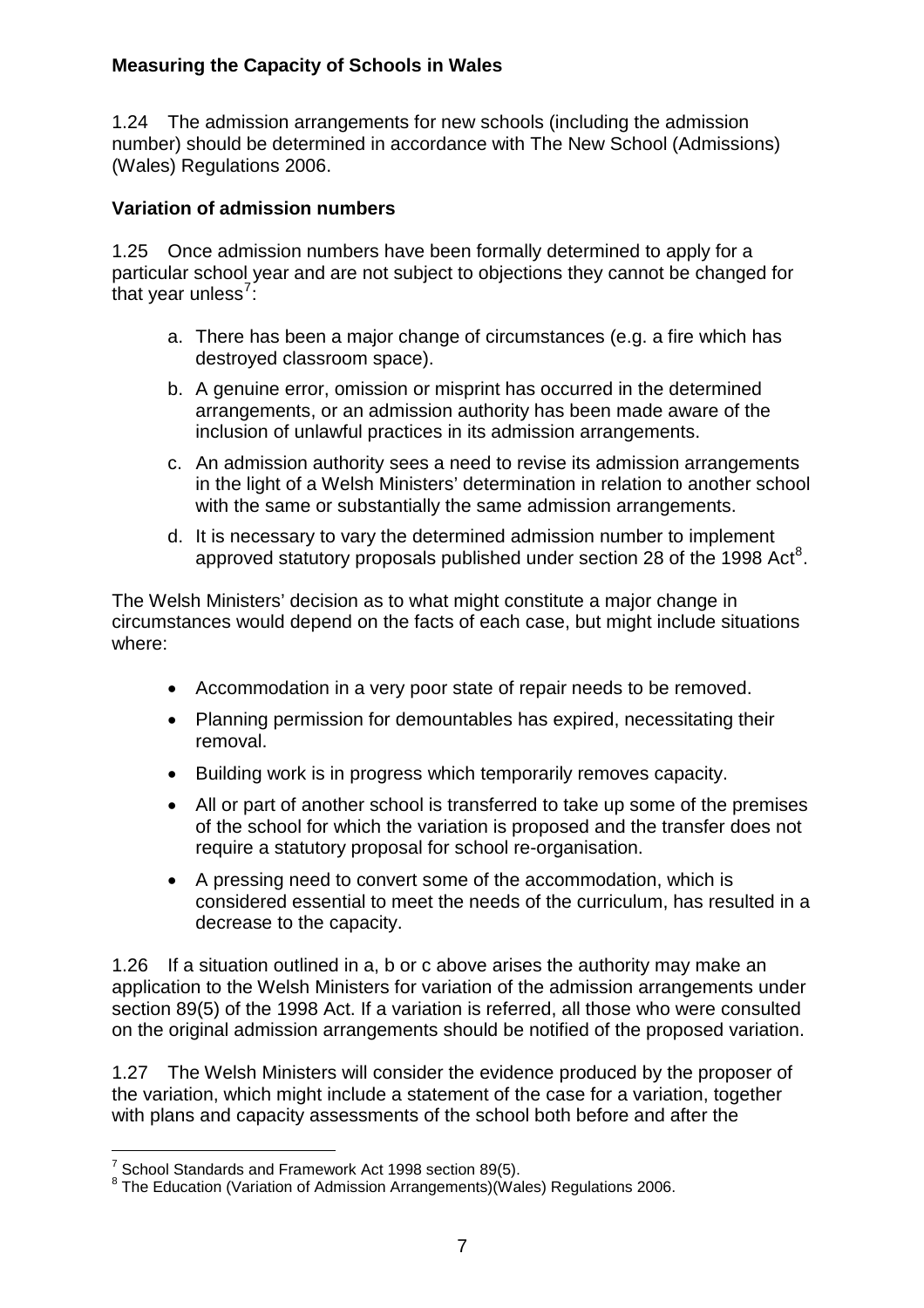changes. Once a determination is made the proposer must notify all consultees of the outcome of the determination and, if the variation is agreed, the date from which it will have effect.

1.28 Where statutory proposals for school re-organisation have been published under section 28 of the School Standards and Framework Act 1998, an admission authority may, without further procedures or approval from the Welsh Ministers, vary an admission number where such a variation is necessary to implement approved statutory proposals.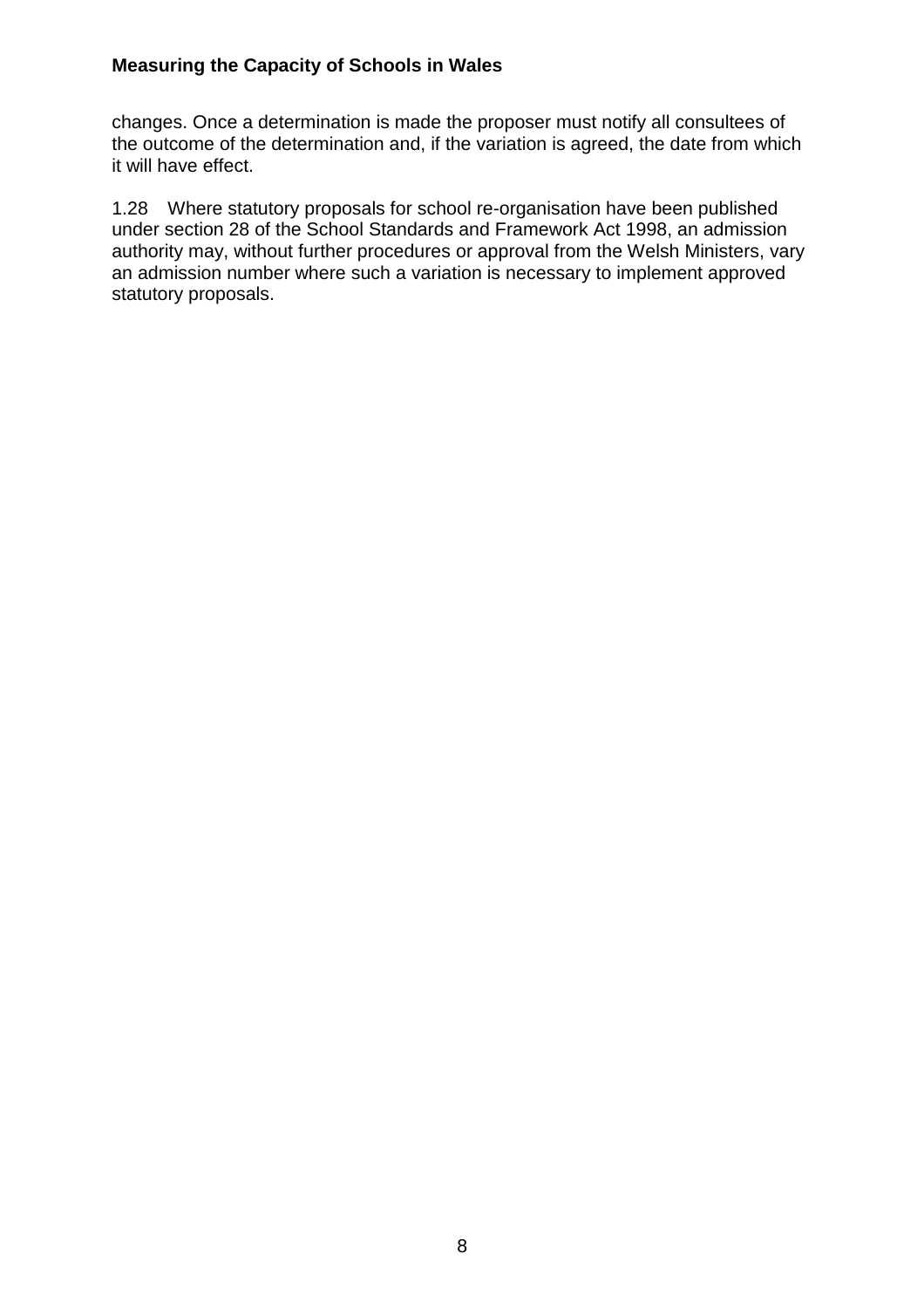# **Section 2(a) – Formula for assessing primary school capacity**

### **Guidance Notes**

The aim of the formula is to offer a realistic and consistent assessment of the capacity of primary schools. The capacity of a school is expressed as the number of pupil places it contains; this is used to set the admissions number.

#### **Method**

2.1 Pupil places are calculated from the space in classrooms but every usable space in the area of the school building **must** be listed. This is to allow checks to be made that there is enough support space in the school and there is not an excessive amount of non-teaching space.

All buildings available to the school should be listed, i.e:

- Those owned or maintained by the local authority, Governing Body or trustees.
- Those not maintained as above, but which are available for the school to use during at least 50% of the school week (those available or used by the school for less than 50% need not be listed).

Space which is only available to the school for part of the week should be pro-rated to reflect actual usage.

#### **Accuracy of measurements**

2.2 Internal area should be measured to the face of internal walls or doors. Areas occupied by fixed storage may be discounted where considered appropriate. We would not expect removable cupboards or storage under benching 1 metre or less in height which provides a useable work surface to be discounted.

#### **Rooms excluded from the capacity assessment**

2.3 The following areas need not be listed on the capacity assessment form:

- toilets and showers;
- boiler rooms and plant rooms:
- school kitchens and serveries and associated stores and offices;
- outdoor swimming pools;
- circulation areas, including any corridor, landing or balcony measuring 2.5 $m<sup>2</sup>$  or less wide; stairwells; lift wells and shared circulation in mixed use areas;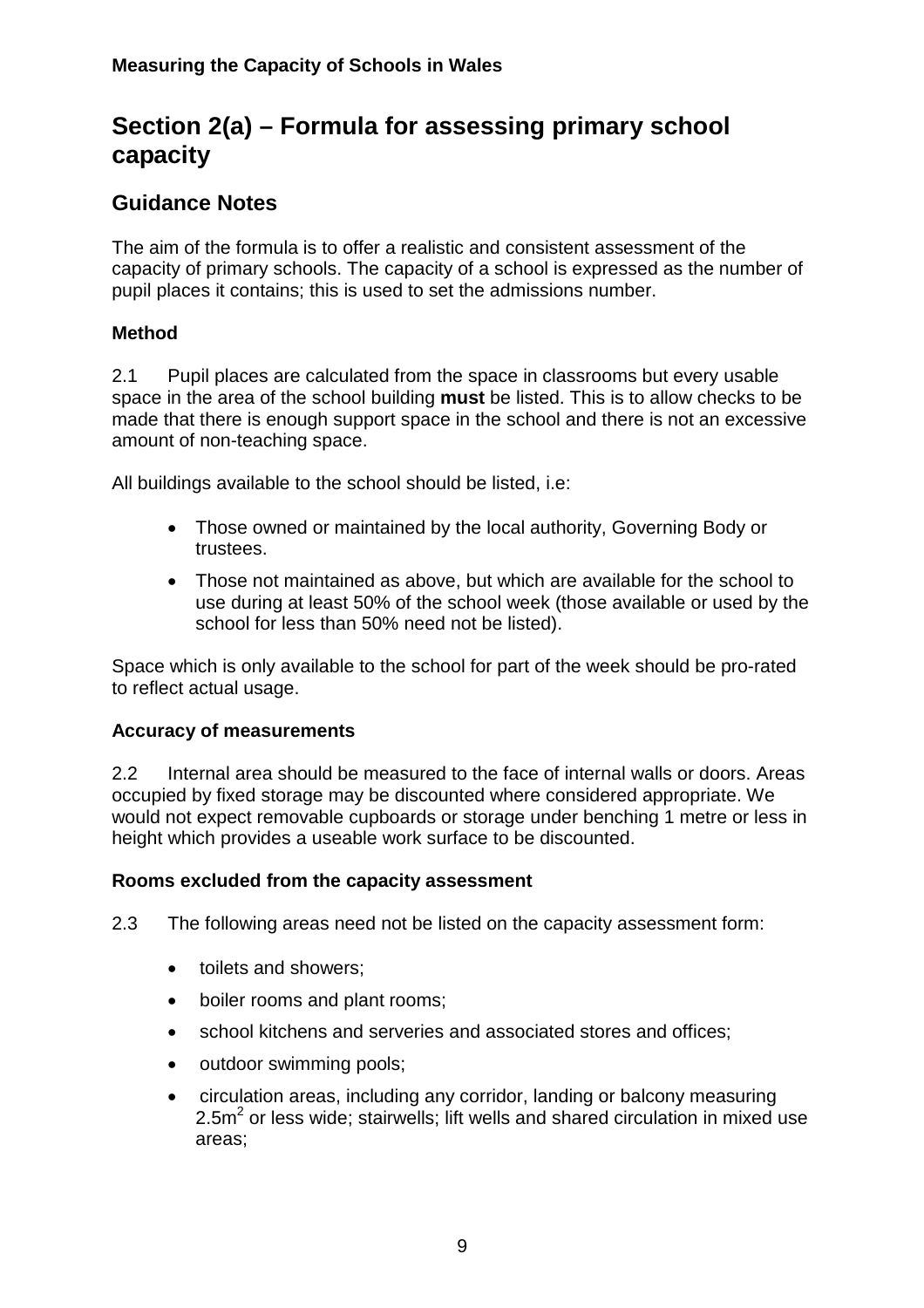• spaces unusable as potential classbases for health and safety reasons agreed by the local authority (such as basements, sheds or loft spaces used only for storage).

2.4 The following spaces should be listed at Part 1 of the capacity assessment form but will be excluded from the capacity calculation and need not therefore be measured precisely:

- SEN unit, together with associated offices, practical areas and stores, for pupils who are not generally educated in mainstream classes. The pupils who are educated in such a unit should also be excluded from the number on roll when calculating surplus capacity.
- Parent or community rooms.
- Rooms wholly used by bodies other than the school, e.g. accommodation used by a playgroup/Meithrin. If the facilities are available to the school for part of the time the space should be pro-rated to reflect actual usage.
- Local authority designated specially resourced facilities.
- Local authority designated adult education facilities.
- Chapels.
- Temporary accommodation which has been or is intended to be in use for less than 3 years. Enlargements which are intended to be permanent should be counted for capacity purposes from the outset even if the pupils are originally housed in temporary accommodation.
- Indoor swimming pools.

Complete Part 1 for these spaces, including the room reference and description. It is optional to include measurements of the area in square metres, although they can be a useful reference when cross-checking the capacity calculation against plans of the school. In addition, their inclusion means that the capacity calculation will provide a full, rather than partial, footprint of the school.

#### **Nursery provision**

2.5 Any classroom or area which contains nursery age children should be included at Part 2. This will include dedicated nursery units or classes and the space occupied by nursery children in classes mixed with other year-groups. We would not expect schools with an age range of 4-7 or 4-11 to contain nursery accommodation unless it is non-maintained provision, e.g. a playgroup. If the accommodation is wholly available to the non-maintained sector it should be included in part 1 and not counted towards the capacity of the school.

2.6 To calculate the nursery space in mixed classes, insert the maximum number of nursery children expected to attend any session. Where there are several nursery pupil intakes in a year use the maximum number of nursery pupils which are expected during the year. The spreadsheet will calculate the space occupied by the nursery children. The residual space in a mixed classroom will be automatically carried forward to Part 4 of the capacity assessment form and the number of pupil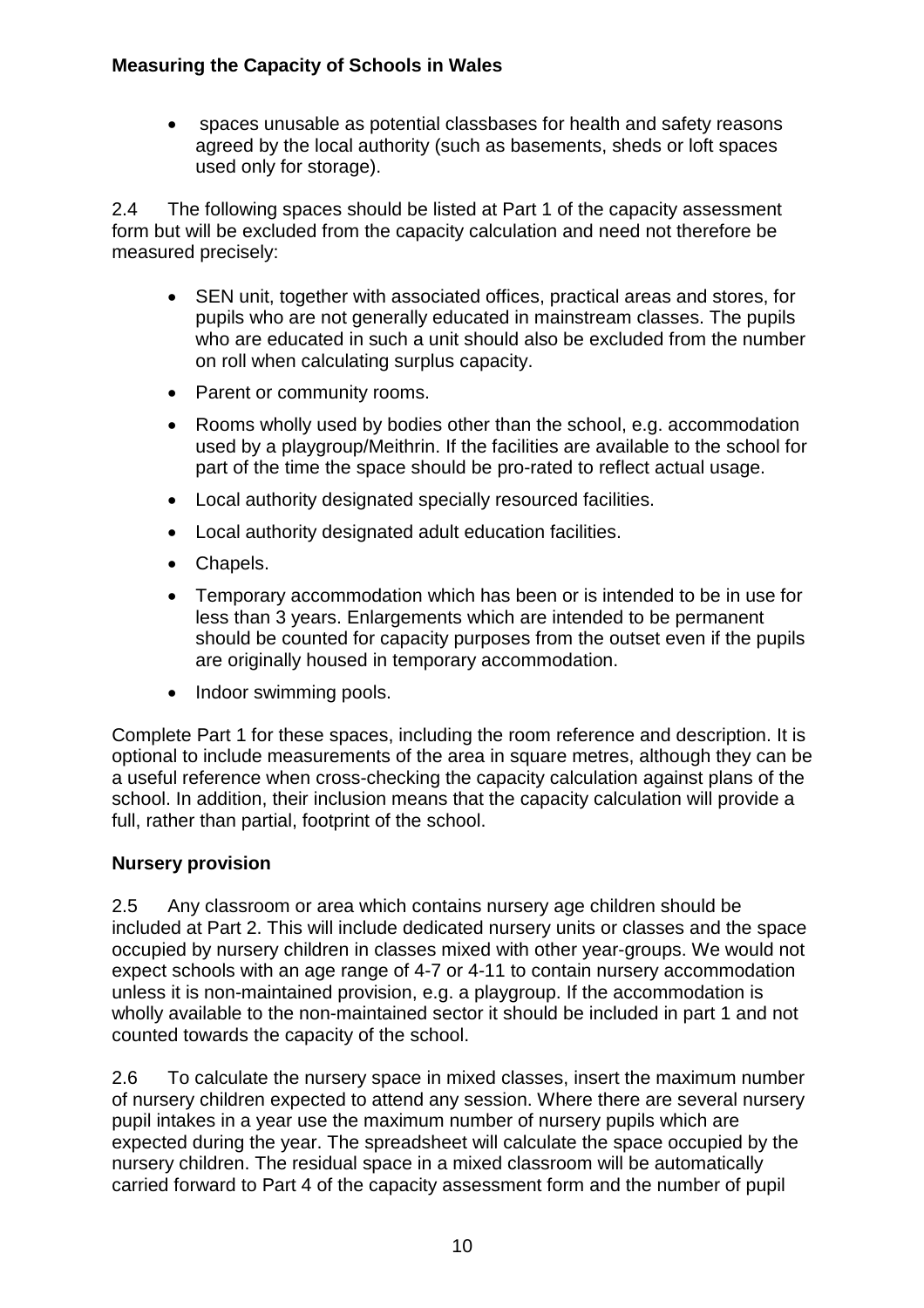places calculated. We would not expect recalculation to be necessary to reflect normal fluctuations in pupil numbers; recalculation should only be necessary if there is a significant, long-term increase or decrease in the proportion of nursery pupils in a mixed class.

2.7 The formula allows 2.3m<sup>2</sup> per nursery pupil. The total number of nursery places will be listed separately and not included as part of the capacity of the school. The number of nursery places is not statutorily binding in the same way as an admission number, but is a useful measure of how many nursery pupils can be accommodated in the space available. The number is based on full time places: it is up to the admission authority whether the places are allocated on a full or part time basis.

#### **Ancillary areas**

2.8 In primary schools most teaching spaces will be in classbases and these form the main basis of the assessment of capacity. The school will also have ancillary areas, which are used to support the core teaching activities. The spaces in these ancillary areas will not usually count as part of the school's capacity but the formula allocates "resource workplaces" to these areas to enable basic checks to be made that there is sufficient, but not too much, resource space. In primary schools there are two types of ancillary space – specialist or general – and the resource places in each type of space are calculated differently. Where schools have two intakes, e.g. at Reception and Year 3, shared resource areas may either be apportioned according to actual use by each age group or divided in proportion to the ratio of pupils in each group. Ancillary areas shared by nursery and early years classes may be treated in the same way.

2.9 A description of typical ancillary areas and general resource areas is shown below. A primary school with fewer than around 420 places would not normally have more than one of each of the areas listed.

| Space type                              | <b>Physical attributes</b>                                                                                                                                                                                      |
|-----------------------------------------|-----------------------------------------------------------------------------------------------------------------------------------------------------------------------------------------------------------------|
| All halls (including any<br>stage area) | Usually a large volume (high ceiling), hard floor finish;<br>likely to have little or no furniture. Equipment normally<br>laid out as required.                                                                 |
| Dining rooms                            | Dedicated dining space with washable floor finish; likely<br>to be adjacent to kitchen or servery area; may contain<br>specialist dining furniture, but little or no other furniture or<br>equipment.           |
| Drama, dance and<br>music spaces        | Equipped for the expressive arts; possibly a large<br>volume (high ceiling), acoustic isolation, "dim-out"; only<br>furniture and equipment related to drama (e.g. stage<br>blocks), audio/visual and/or music. |

2.10 Specialist Ancillary areas might include the following: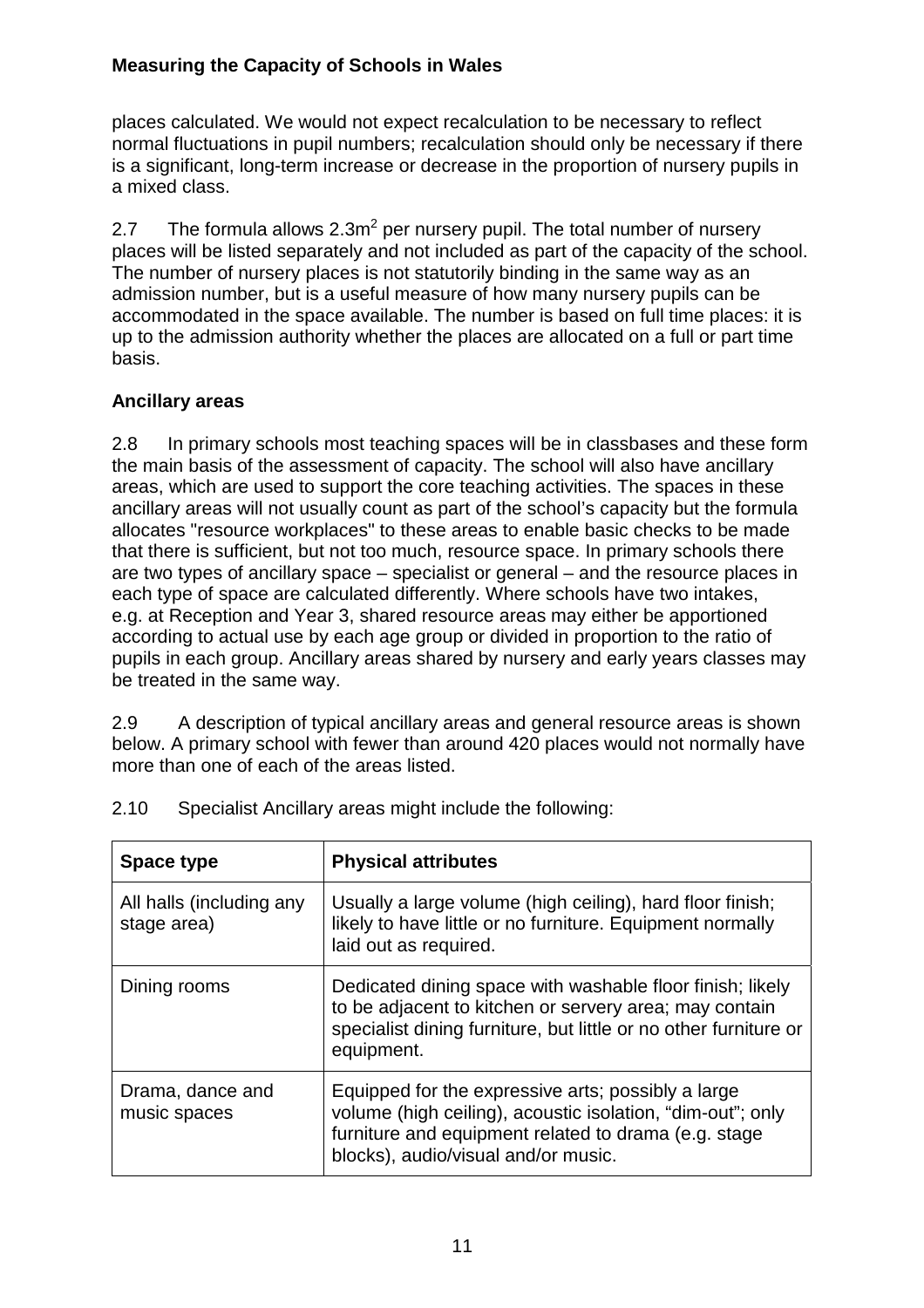| Space type                                                  | <b>Physical attributes</b>                                                                                                                                                                                                                                                                                                                                                        |
|-------------------------------------------------------------|-----------------------------------------------------------------------------------------------------------------------------------------------------------------------------------------------------------------------------------------------------------------------------------------------------------------------------------------------------------------------------------|
| <b>ICT</b> rooms                                            | Separate spaces equipped with specialist fixtures to<br>provide networking and power supply. Predominantly<br>used for ICT.                                                                                                                                                                                                                                                       |
| Libraries                                                   | Equipped with shelving for the storage and display of<br>books; possibly also ICT and/or audio-visual equipment.                                                                                                                                                                                                                                                                  |
| Specialist practical<br>spaces such as food<br>and ceramics | Dedicated room equipped for producing fired-clay work;<br>including kiln, appropriate floor finish (such as quarry<br>tiles), some fixed benching or shelving and sinks(s).<br>Dedicated room for the preparation of food: including<br>washable floor finish, some fixed benching, sink(s) and<br>at least one piece of specialist fitted equipment<br>(e.g. hard-wired cooker). |
| Art rooms and wet<br>practical areas                        | Dedicated room or area equipped for art and craft or wet<br>practical activities, which is predominantly used for this<br>purpose.                                                                                                                                                                                                                                                |

2.11 Specialist areas should be included at Part 3a or 3b, depending on their size. The spreadsheet uses different formulae to calculate the number of resource places for different sized areas.

2.12 General resource areas are those which are not classbases, or shared practical areas adjacent to and counted as part of classbases or specialist spaces as described above. General resource areas should be entered at Part 3c and might include the following:

- Headteacher's office.
- Administration office.
- Staff Room.
- SEN withdrawal rooms, e.g. for pupils with special needs who are otherwise taught in mainstream classes.
- Rooms which are too small reasonably to serve as class bases usually rooms of below 15 places or  $28m^2$ . In exceptional circumstances where schools are operating very small classes, small rooms with fewer than 15 places may be suitable for use as classrooms and can be entered at Part 4. An adapted spreadsheet is available on request for this purpose. However, if small rooms are grouped together and can be used as one teaching space the total area for this space may be entered at Part 4.
- Rooms which are not suitable as a class base, e.g. areas equipped for the storage of apparatus, equipment or materials used in teaching.
- Store rooms.
- Dedicated cloakrooms (with fixed benches and hooks).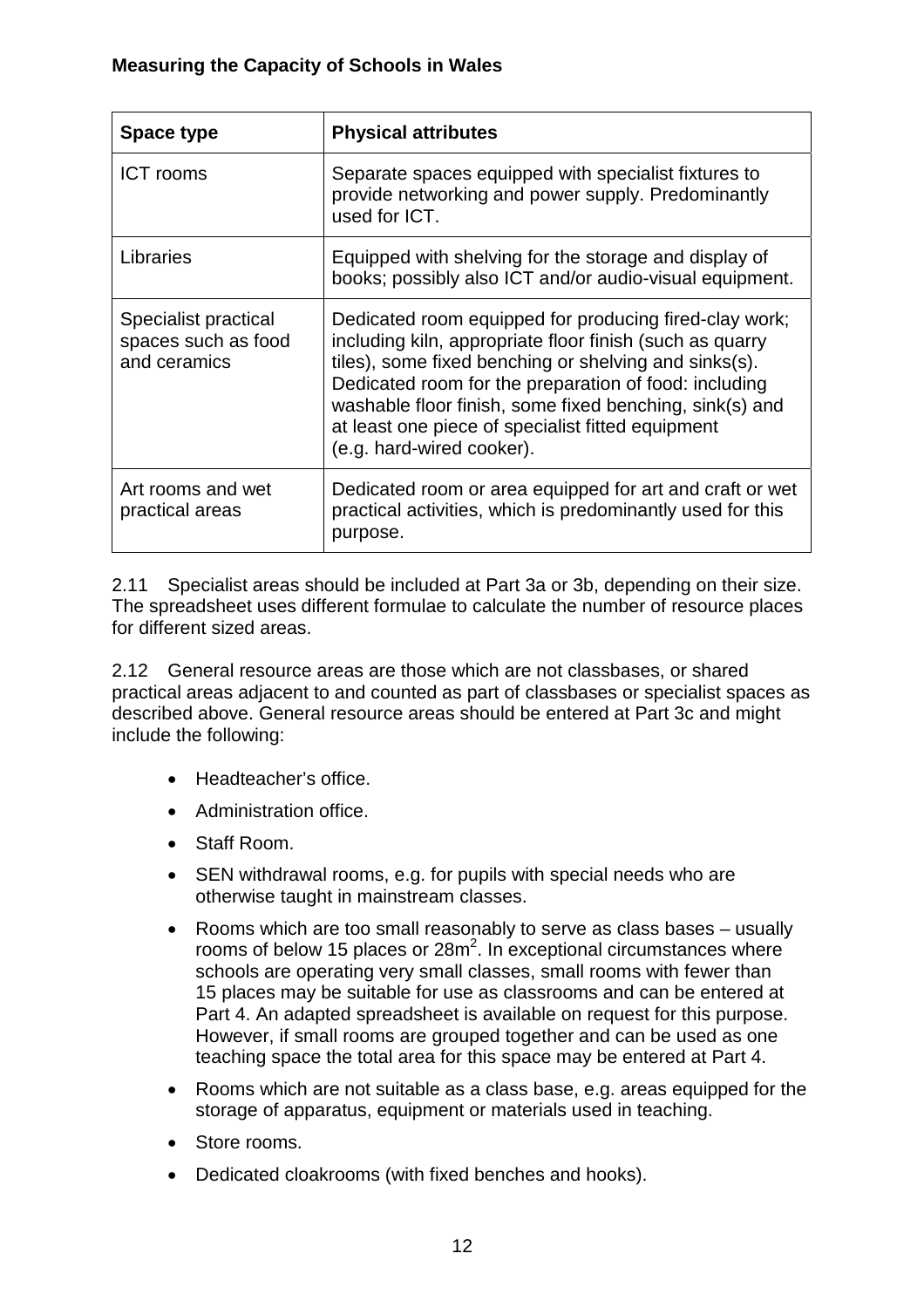2.13 The room reference, description and area (m<sup>2</sup>) for all ancillary areas should be listed in the appropriate section of Part 3. The number of resource places for each category is calculated by the spreadsheet using the following formulae:

| Large specialist (over $75m^2$ ) – | (area divided by $12.5$ ) + $20$ = pupil capacity |
|------------------------------------|---------------------------------------------------|
| Specialist ( $752$ or less)        | $-$ (area divided by 2.5) = pupil capacity        |
| <b>General Resource</b>            | $-$ (area divided by 1.86) = pupil capacity       |

2.14 Ancillary areas are not suitable for general teaching purposes and as such are excluded from the capacity assessment. However, to check that a school has sufficient resource space available the spreadsheet applies a test to see that the places in areas allocated for ancillary purposes together with resource places in classbases total at least 30% of total places available in the school. If there is a shortfall, the capacity is adjusted downwards. This arithmetic adjustment may be sufficient, but it may be more appropriate for the local authority, in consultation with the school, to review the use of rooms and either add accommodation to provide more resource space or identify a class base which can be designed for conversion to an ancillary area. Setting a lower capacity and therefore a lower admission number will be a means of relieving the pressure on such schools which have a shortfall in accommodation if adding capacity is not considered appropriate.

2.15 The formula also applies a test to check that there is not an excessive amount of non-teaching space in a school where rooms which might be suitable as classrooms have been inappropriately designated as ancillary areas. If less than 70% of all workspaces are in classrooms the overall capacity is adjusted upwards. While the arithmetic check may be sufficient local authorities may prefer, in consultation with their schools, to review the rooms which will be counted as classbases and resource areas and re-designate some areas as classrooms regardless of current usage.

#### **General Teaching Areas**

2.16 The formula calculates the capacity of the remaining spaces, which are suitable for use as classbases (including open plan areas, quiet rooms and practical areas which are adjacent to or form part of general teaching areas). All permanent accommodation should be included in the assessment; genuinely temporary accommodation may be ignored. If an enlargement is intended to be permanent it should be counted from the outset, even if pupils are originally housed in temporary accommodation.

2.17 Large rooms are assumed to hold a single class of 30 pupils unless they are big enough for two or more teaching groups, each of 30 pupils, in which case the spreadsheet will record the appropriate multiple of 30.

- a. The area of each room or space is divided by 1.86m<sup>2</sup>, rounding down to the nearest whole number to give the number of pupil places.
- b. Remaining places in spaces with more than 30 (or multiples of 30) pupil places are treated as resource places. For example, a classbase of  $63m^2$ would have 30 pupil places and 3 resource places. The resource places will be calculated automatically.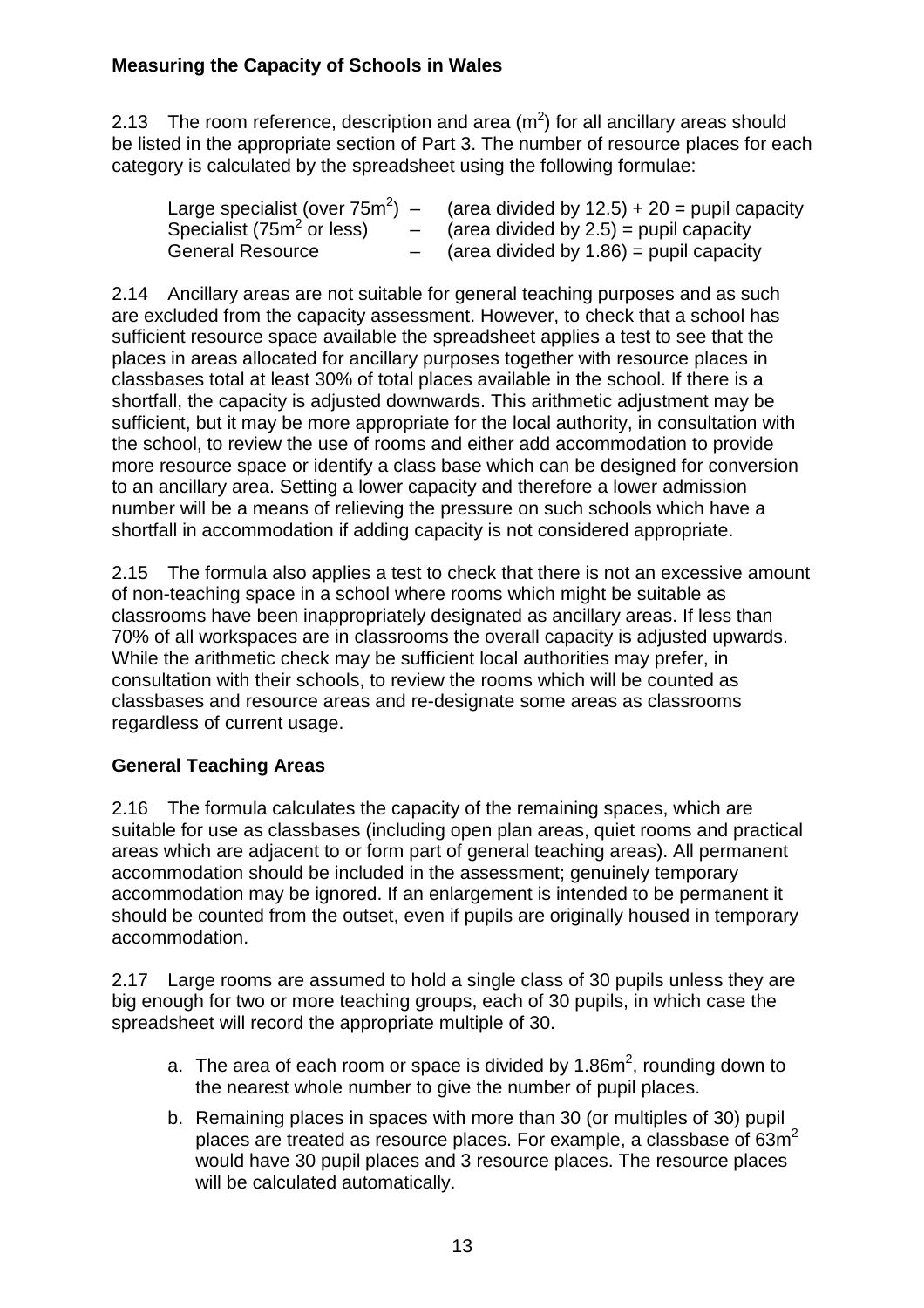- c. The number of pupil places in classbases is totalled to give the school's capacity.
- d. If the total number of pupil places in classbases is greater than 70% of all resource and pupil places, the capacity will be reduced to 70% of that figure.
- e. If more than 30% of the work places are in ancillary rooms which could potentially be classrooms (i.e. they can accommodate 15 or more pupils), the capacity is increased to 70% of the workplaces available.
- f. There is an option to round **down** the calculated admission number by up to 10% but no more than 30 places in cases where, due to the particular circumstances of the school, it would be difficult to admit the indicated number (see paragraph 2.19).
- g. The admission number is the capacity, or adjusted capacity, divided by the number of year groups in the school. As the number reflects the school's ability to accommodate pupils it should not be exceeded unless there exceptional circumstances which support this action.

#### **2.18 Definitions**

**Classbase –** A classroom or area suitable for use as the registration base and teaching base for one class.

**Classbases with adjoining practical areas/open plan areas** *–* In the case of small classbases that were designed to be used with part of an adjacent shared teaching area the floor areas may be combined for capacity assessment purposes where the spaces can be used together and are usually able to be partially supervised by the teacher from the classbase. If they cannot reasonably be used together to teach a class, they should be measured and included as separate spaces.

**Halls –** At least one large space will usually be required in any primary school for PE, as well as assemblies and school performances and should be included as an ancillary area on the capacity form. In one school of up to 10 classes 1 hall will accommodate all these activities.

**Split Site schools –** Those identified as occupying a split site by the local authority for the purposes of its funding formula for schools' delegated budgets.

**Temporary accommodation –** Temporary accommodation which has been or is intended to be in use for less than 3 years. Genuinely temporary accommodation which will be removed within three years of installation may be ignored. However, if an enlargement is intended to be permanent it should be counted from the outset, even if pupils are originally housed in temporary accommodation.

**Permanent accommodation** is that which is intended to be permanent from the outset or has been on site for 3 or more years. It includes any rooms which have been 'mothballed' and those in demountable units which have been (or are likely to be) on site for 3 years or more.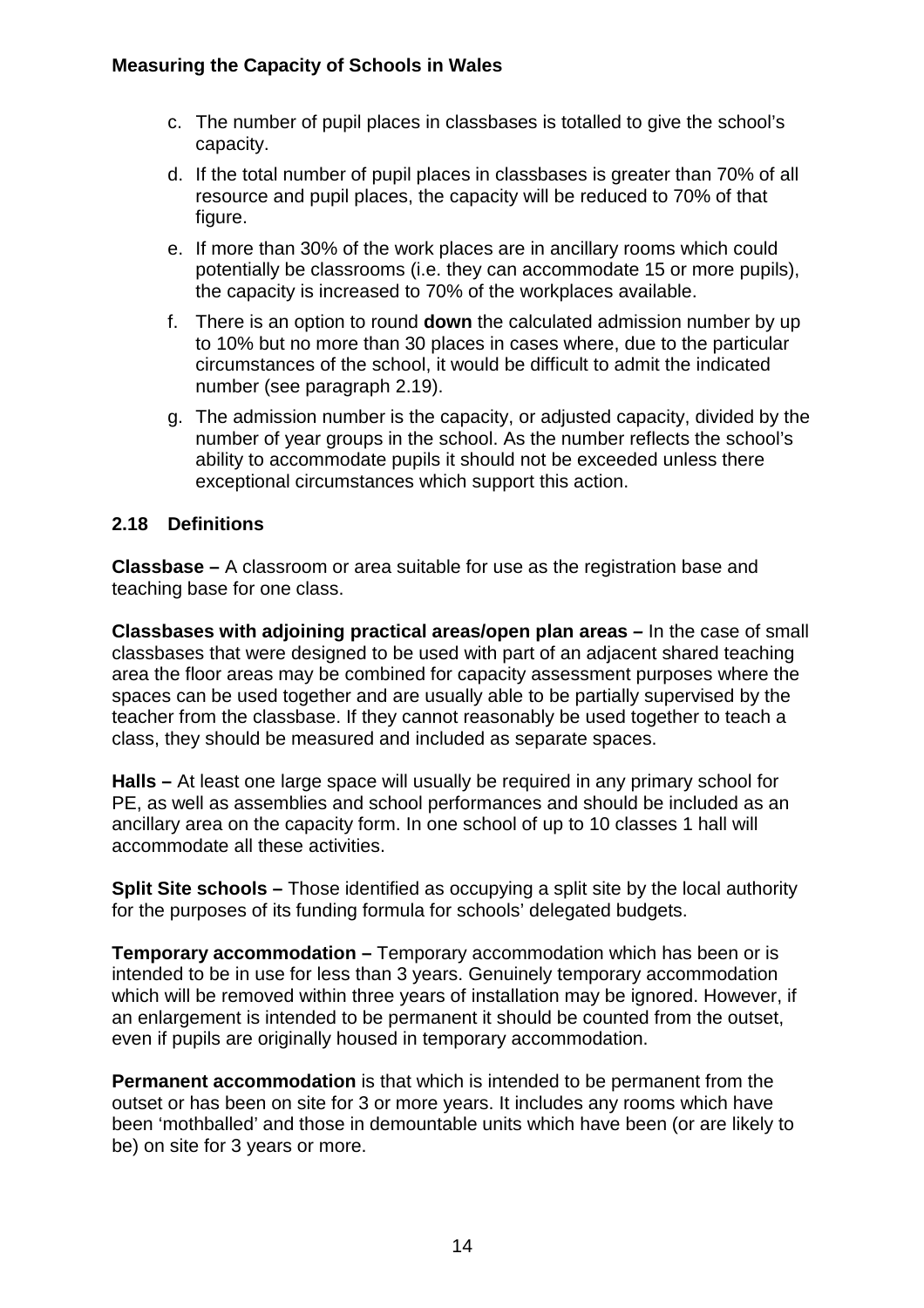#### **2.19 Unusual Circumstances**

#### *Rounding down to suit specific circumstances*

The capacity form allows rounding **down** of the capacity and therefore also the admission number by up to 10% but no more than 30 places to allow for instances where the particular circumstances of the school skew the capacity. Such circumstances could include:

- Split sites where, for example, the infant building is smaller than the junior building and the distribution of classrooms overall makes a lower number more appropriate.
- Where there is normally a mixed nursery/reception class which could lead to an unusual result.
- Where children with special needs are admitted, who require mobility or other equipment which occupies significant space, and these pupils are taught alongside the mainstream pupils.
- The configuration of rooms is not regular, for example a significant proportion of the classrooms accommodate fewer than 30 pupils.
- Health and safety or practical reasons, for example if there are small dining facilities or narrow corridors. However in such cases it may be more appropriate to remodel the space available so that it may be used more effectively.

The rounding should only be used if the local authority or school governing body, in the case of voluntary aided and foundation schools, can reasonably justify its use. A note of the reason for the use of the rounding should be included on the form, for clarity.

Rounding should not be necessary to ensure compliance with class size limits since the formula already includes a limit of 30 pupil places per classroom, but if an admissions number appears to be creating difficulties in meeting the class size limit, an examination of available space could be undertaken to establish whether the school has sufficient resource space. If under-provision of resource space is identified, consideration could be given to allocating a suitable sized room to other purposes if this will also facilitate compliance with the limit.

Once an admission number has been set, the admission authority should respect that number. Pupils should not be admitted above the published number unless there are exceptional circumstances (see paragraph 1.12).

#### **Split sites**

In most cases the formula should be applied to split site schools, including federated schools, as though the school were a single unit, with the admission number rounded down by up to 10% if this is appropriate. However, if the admission authority considers that the admission number still over-estimates the school's capacity due to the particular physical difficulties of the school being on more than one site, the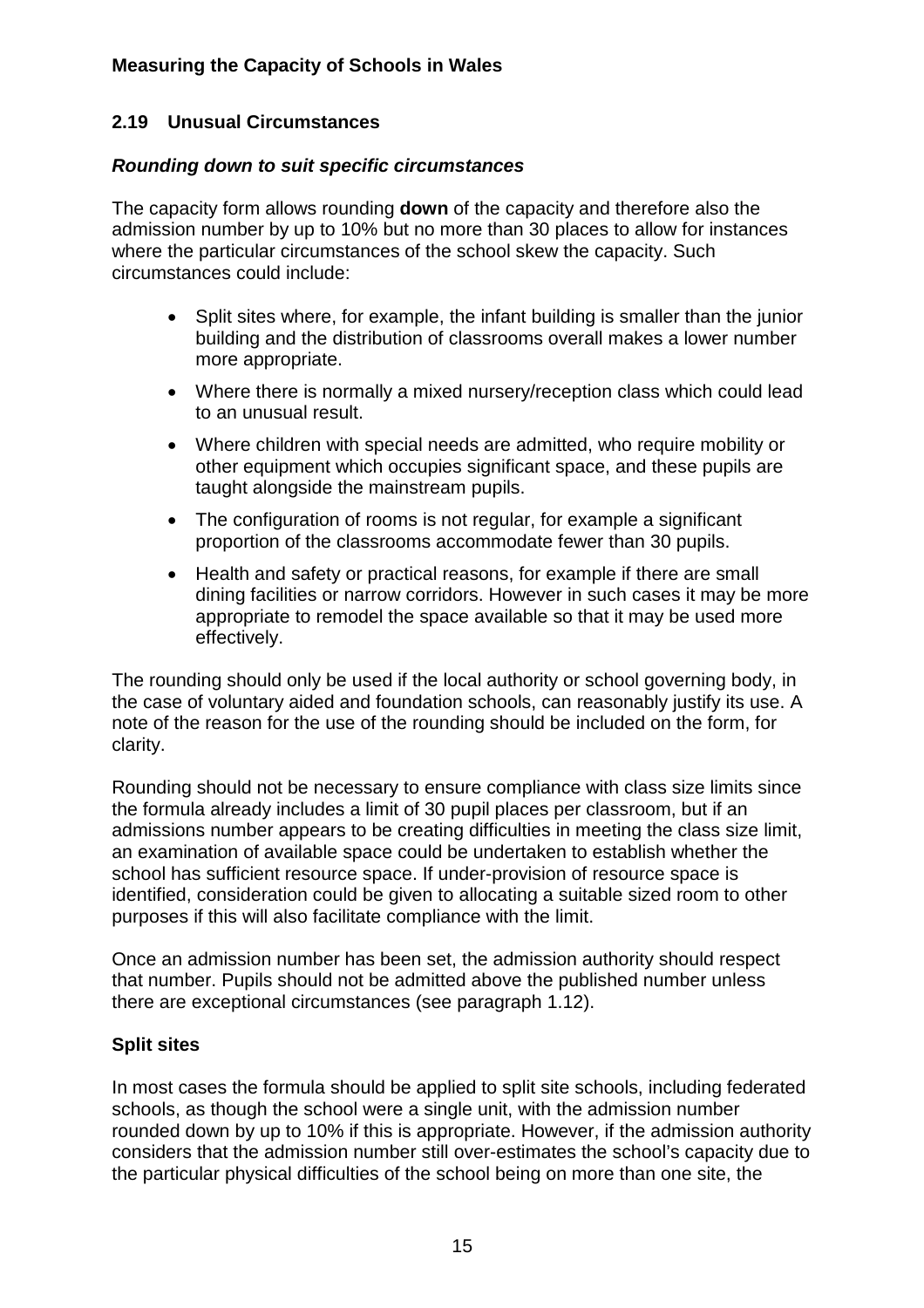authority can consider publishing a statutory notice to set a number lower than that indicated by the capacity calculation.

#### **Schools with more than one year of admission**

Two capacity forms should usually be completed for schools with more than one year of admission and, if considered appropriate, for those schools with a Welsh and English medium stream, in order to calculate a separate admission number for each year of admission or language stream.

Where the use of a resource area such as a hall or library is shared, for example between pupils in two different language streams or between key stages 1 and 2, the area can either be apportioned according to actual use by each group or divided in proportion to the ratio of pupils in each group.

#### **Schools without halls**

Some schools have no halls because physical activities can be done in other non-school accommodation, such as a local hall. If such facilities are available to the school for less than 50% of the school week, they need not be measured or included in the capacity of the school.

If a school has no hall or access to a hall, a suitably sized classroom may be deemed to be a hall by the authority for the purposes of the capacity calculation. This means that it can be listed as an ancillary area on the spreadsheet, rather than being counted as a classbase, but this approach is optional and should not be adopted if an unrealistic capacity results.

#### **Multi-purpose rooms**

If an area is used for more than one purpose (for example if a classbase has both computer and library areas or includes a wet practical area) the formula for the predominant use should normally be applied. However, if this gives an inappropriate result, the area could be apportioned and the appropriate formula applied to each part.

#### **Outdoor areas**

Outdoor areas should not be counted as part of a school's capacity. Such areas would only be included if they were usable as a teaching area which is available in all weathers; for example an environmental teaching and learning area housed in a conservatory building could be counted as ancillary space and listed at part 3 of the form.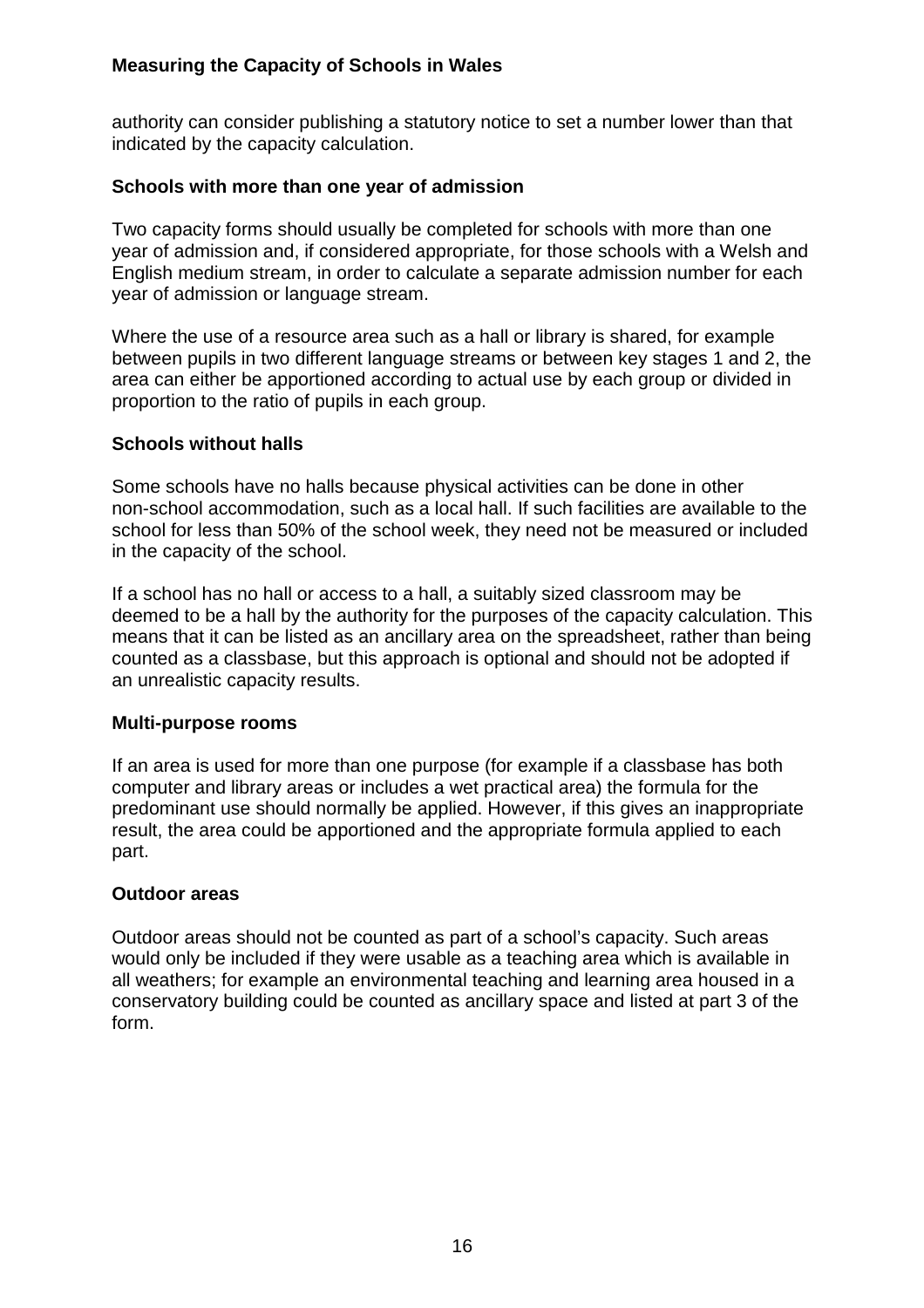# **Section 2(b) – Primary school capacity: designation of rooms**

# **Ready Reckoner**

| Room                                                        | <b>Relevant part of</b><br>capacity form |
|-------------------------------------------------------------|------------------------------------------|
| <b>Administration office</b>                                | 3c                                       |
| Adult Education room or other specially designated facility | 1                                        |
| Art/multi materials room >75m <sup>2</sup>                  | 3a                                       |
| Art/multi materials room $\leq 75$ m <sup>2</sup>           | 3 <sub>b</sub>                           |
| Attic/loft space                                            | Not included                             |
| Audio/visual (TV room)                                      | 3 <sub>b</sub>                           |
| Balcony/landing $>2.5m^2$                                   | 3c if usable as support<br>space         |
| Balcony/landing $\leq 2.5$ m <sup>2</sup>                   | Not included                             |
| <b>Basement</b>                                             | Not included                             |
| Boiler room/Plant room                                      | Not included                             |
| Canteen/Dining room $>75m^2$                                | 3a                                       |
| Canteen/Dining room $\leq 75$ m <sup>2</sup>                | 3 <sub>b</sub>                           |
| Caretaker's room                                            | 3 <sub>c</sub>                           |
| Changing room                                               | 3 <sub>c</sub>                           |
| Chapel                                                      | 1                                        |
| Circulation                                                 | Not included                             |
| Classroom                                                   | 4                                        |
| Cloakroom (dedicated, with fixed benches and hooks)         | 3c                                       |
| Community/Parents' room                                     | 1                                        |
| Corridor                                                    | Not included                             |
| Dance/drama/music room >75m <sup>2</sup>                    | 3a                                       |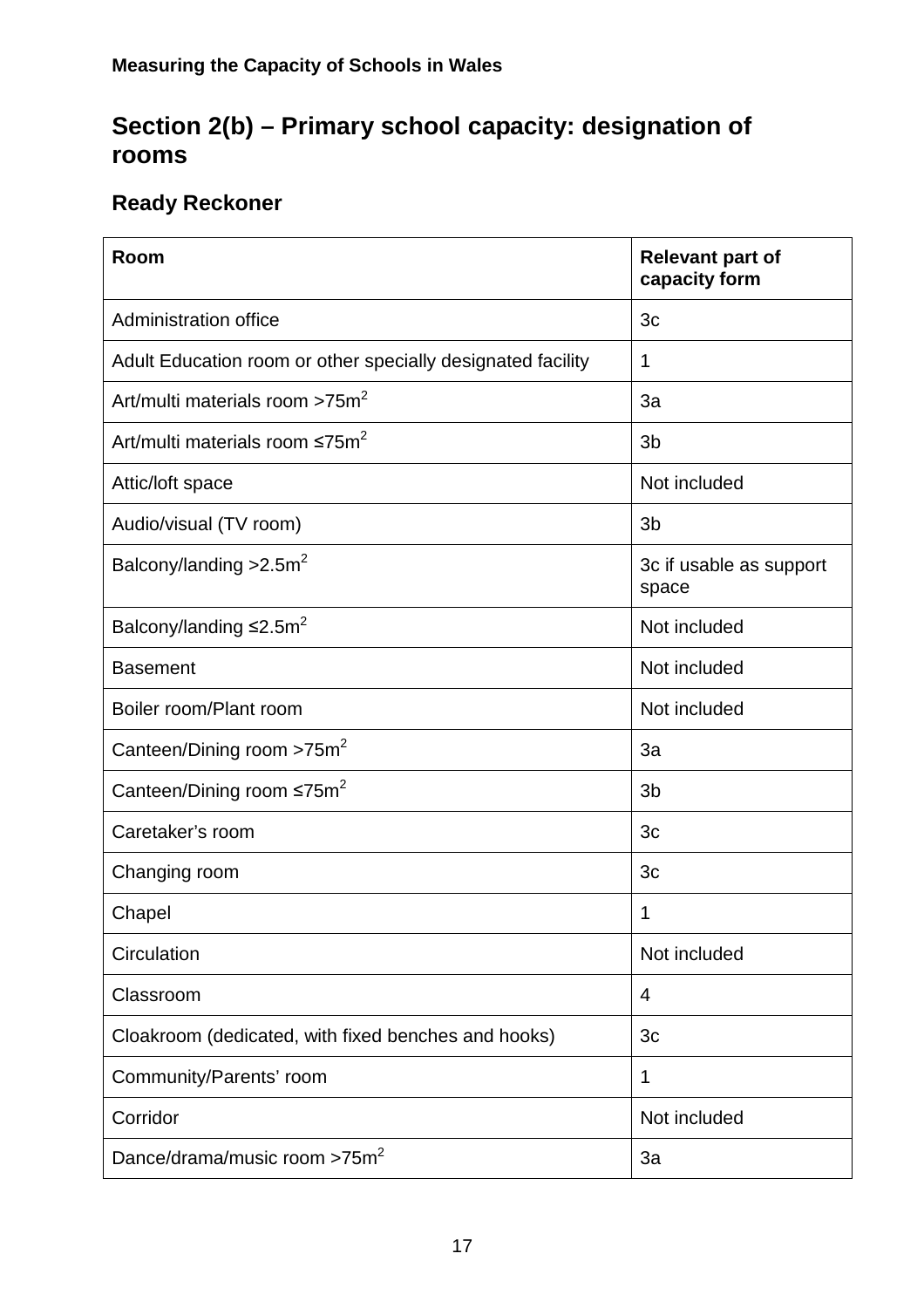| Room                                                                                               | <b>Relevant part of</b><br>capacity form                       |
|----------------------------------------------------------------------------------------------------|----------------------------------------------------------------|
| Dance/drama/music room ≤75m <sup>2</sup>                                                           | 3 <sub>b</sub>                                                 |
| Design technology >75m <sup>2</sup>                                                                | 3a                                                             |
| Design technology $\leq 75 \text{m}^2$                                                             | 3 <sub>b</sub>                                                 |
| Dining room $>75m^2$                                                                               | 3a                                                             |
| Dining room $\leq 75$ m <sup>2</sup>                                                               | 3 <sub>b</sub>                                                 |
| Electricity distribution room/switch room                                                          | Not included                                                   |
| Foundation Phase external environmental teaching area - if<br>enclosed and usable in all weathers. | 3 <sub>c</sub>                                                 |
| General resource                                                                                   | 3c                                                             |
| Gymnasium $\leq 75$ m <sup>2</sup>                                                                 | 3a                                                             |
| Gymnasium $>72m^2$                                                                                 | 3 <sub>b</sub>                                                 |
| Hall and stage $>75m^2$                                                                            | 3a                                                             |
| Hall and stage $\leq 75$ m <sup>2</sup>                                                            | 3 <sub>b</sub>                                                 |
| Headteacher's office                                                                               | 3c                                                             |
| ICT room $>75m^2$                                                                                  | 3a                                                             |
| ICT room $\leq 75$ m <sup>2</sup>                                                                  | 3 <sub>b</sub>                                                 |
| <b>IT</b> server                                                                                   | 1                                                              |
| Kitchen and associated stores and offices                                                          | Not included                                                   |
| Library > $75m^2$                                                                                  | 3a                                                             |
| Library $\leq 75$ m <sup>2</sup>                                                                   | 3 <sub>b</sub>                                                 |
| Liftwell                                                                                           | Not included                                                   |
| Lobby, reception, waiting area                                                                     | 3c if usable as support<br>space; not included if<br>unusable. |
| Loft spaces (used for storage)                                                                     | Not included                                                   |
| Medical room                                                                                       | 3 <sub>c</sub>                                                 |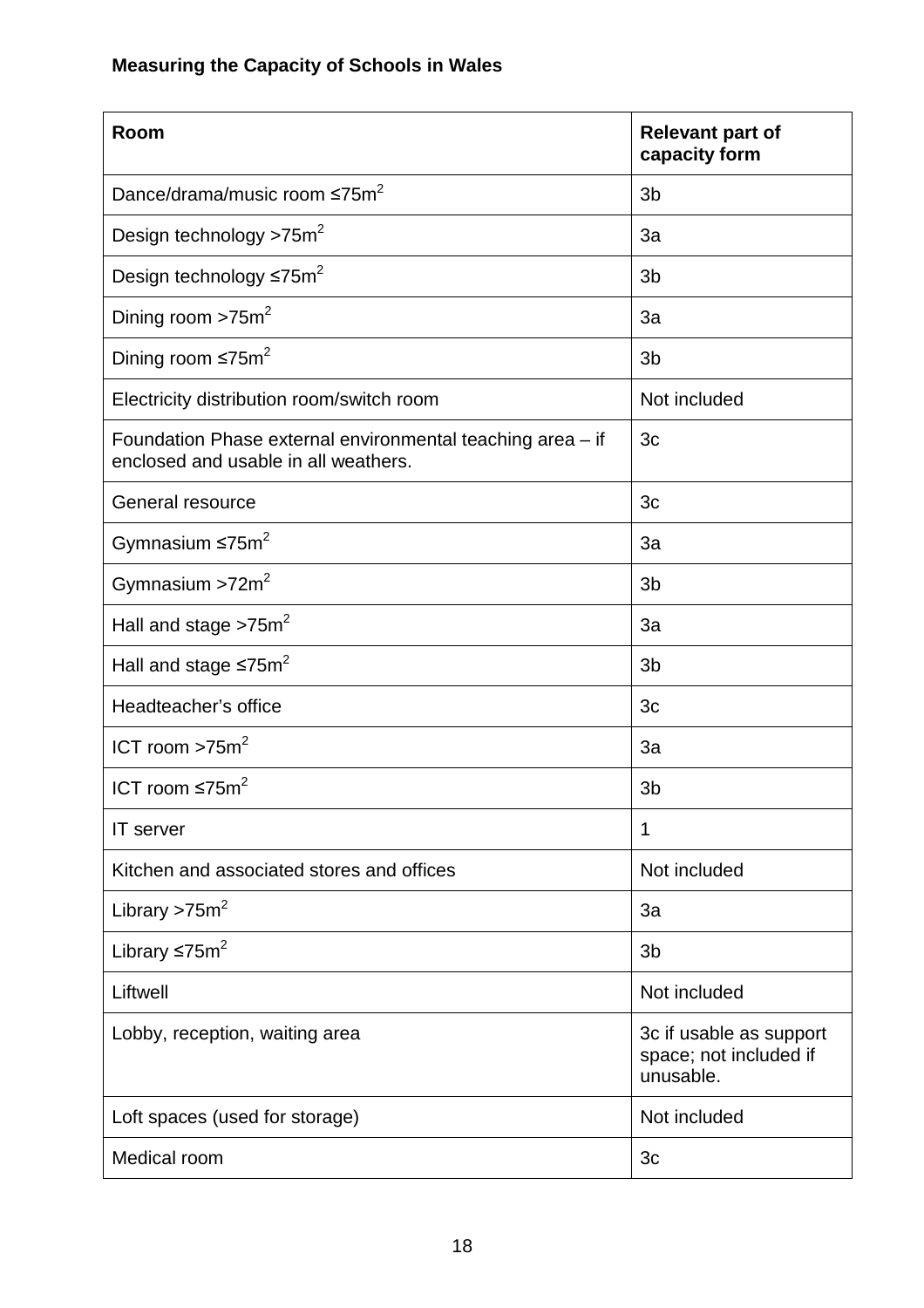| Room                                                                                 | <b>Relevant part of</b><br>capacity form |
|--------------------------------------------------------------------------------------|------------------------------------------|
| Meeting room                                                                         | 3 <sub>c</sub>                           |
| Music room >75m <sup>2</sup>                                                         | 3a                                       |
| Music room $\leq 75$ m <sup>2</sup>                                                  | 3 <sub>b</sub>                           |
| Nursery classbase, nursery resource area or playspace                                | $2^*$                                    |
| Planning and preparation area for use by teachers                                    | 3c                                       |
| Playspace (indoor) for KS1                                                           | 3b or 3c depending on<br>how equipped    |
| Practical area (if it opens onto or is part of a classroom)                          | 4 - added to classroom<br>area           |
| Practical area (if separate)                                                         | 3b or 3c depending on<br>how equipped    |
| Quiet room or area (if it opens onto or is part of a classroom)                      | 4 – added to classroom<br>space          |
| Quiet room or area (if separate)                                                     | 3 <sub>c</sub>                           |
| Outdoor areas                                                                        | Not included                             |
| Reading room                                                                         | 3c                                       |
| SEN units, specially resourced and associated offices,<br>practical areas and stores | $\mathbf 1$                              |
| Servery                                                                              | Not included                             |
| Science room                                                                         | 3 <sub>b</sub>                           |
| <b>Sheds</b>                                                                         | Not included                             |
| <b>Shower</b>                                                                        | Not included                             |
| Small rooms $\leq 28m^2$                                                             | 3 <sub>c</sub>                           |
| Small rooms (grouped together to form one room)                                      | 4                                        |
| Specialist room, e.g. food/ceramics >75m <sup>2</sup>                                | 3a                                       |
| Specialist room, e.g. food/ceramics $\leq 75$ m <sup>2</sup>                         | 3 <sub>b</sub>                           |
| Staff room                                                                           | 3c                                       |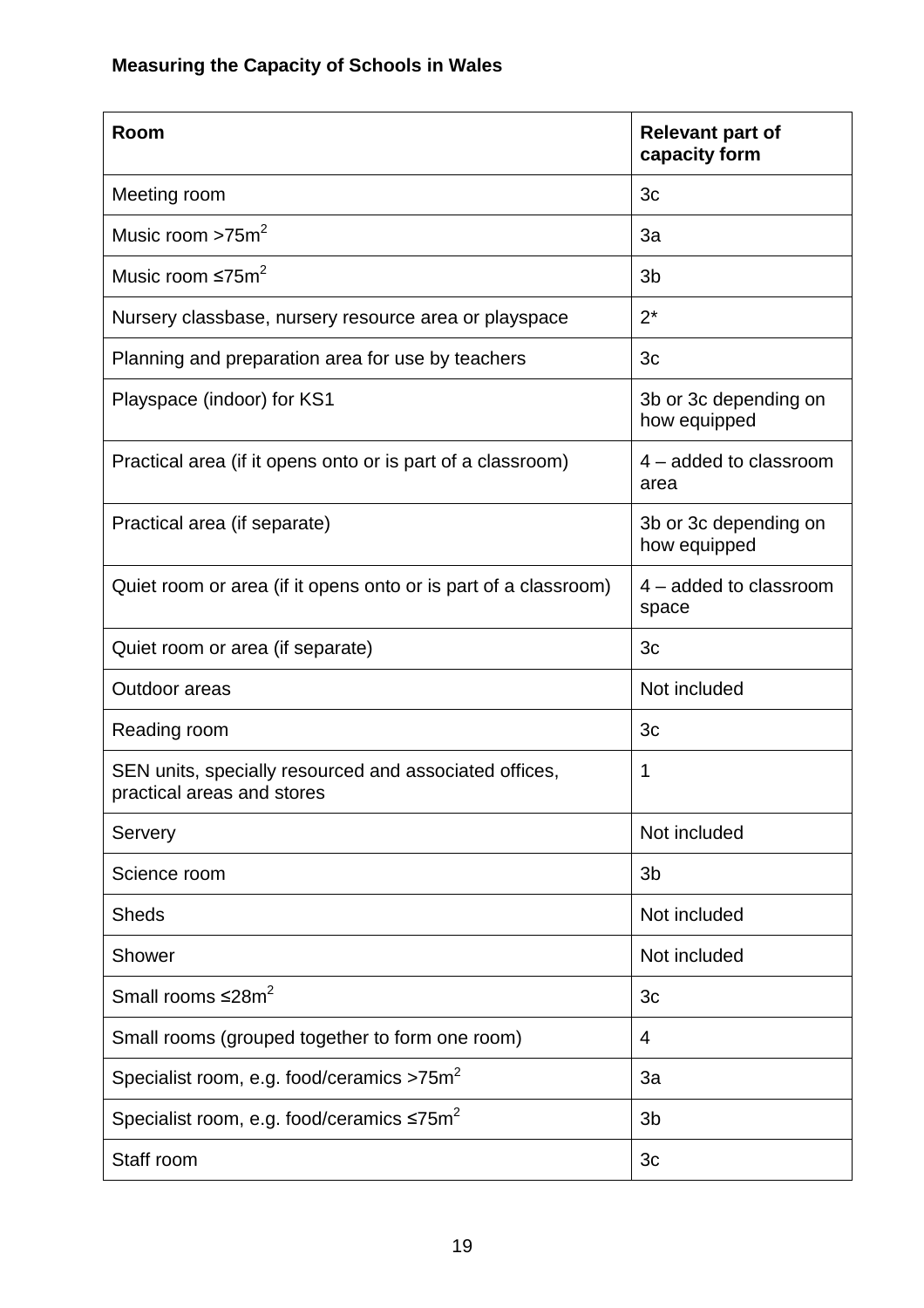| Room                                                                                                                         | <b>Relevant part of</b><br>capacity form |
|------------------------------------------------------------------------------------------------------------------------------|------------------------------------------|
| <b>Stairwell</b>                                                                                                             | Not included                             |
| Storage/Store rooms                                                                                                          | 3c                                       |
| Swimming pool - outdoor                                                                                                      | Not included                             |
| Swimming pool – indoor                                                                                                       | 1                                        |
| Temporary accommodation (which has been or intended to<br>be in use for less than 3 years)                                   | 1                                        |
| Toilet                                                                                                                       | Not included                             |
| Utility room                                                                                                                 | 3c                                       |
| Wet practical area (if not adjacent to a classroom and able to<br>be partially supervised by the teacher from the classroom) | 3a or 3b, depending on<br>size           |
| Withdrawal room for use by mainstream pupils with SEN                                                                        | 3 <sub>c</sub>                           |
| Writing room                                                                                                                 | 3 <sub>c</sub>                           |

\* Where nursery pupils are educated in a mixed classroom with reception pupils, insert the maximum number of nursery pupils attending any session into the relevant section at Part 2. The spreadsheet will calculate the space occupied by the nursery pupils and the residual space in the mixed classroom will automatically be entered into Part 4 and the number of places calculated.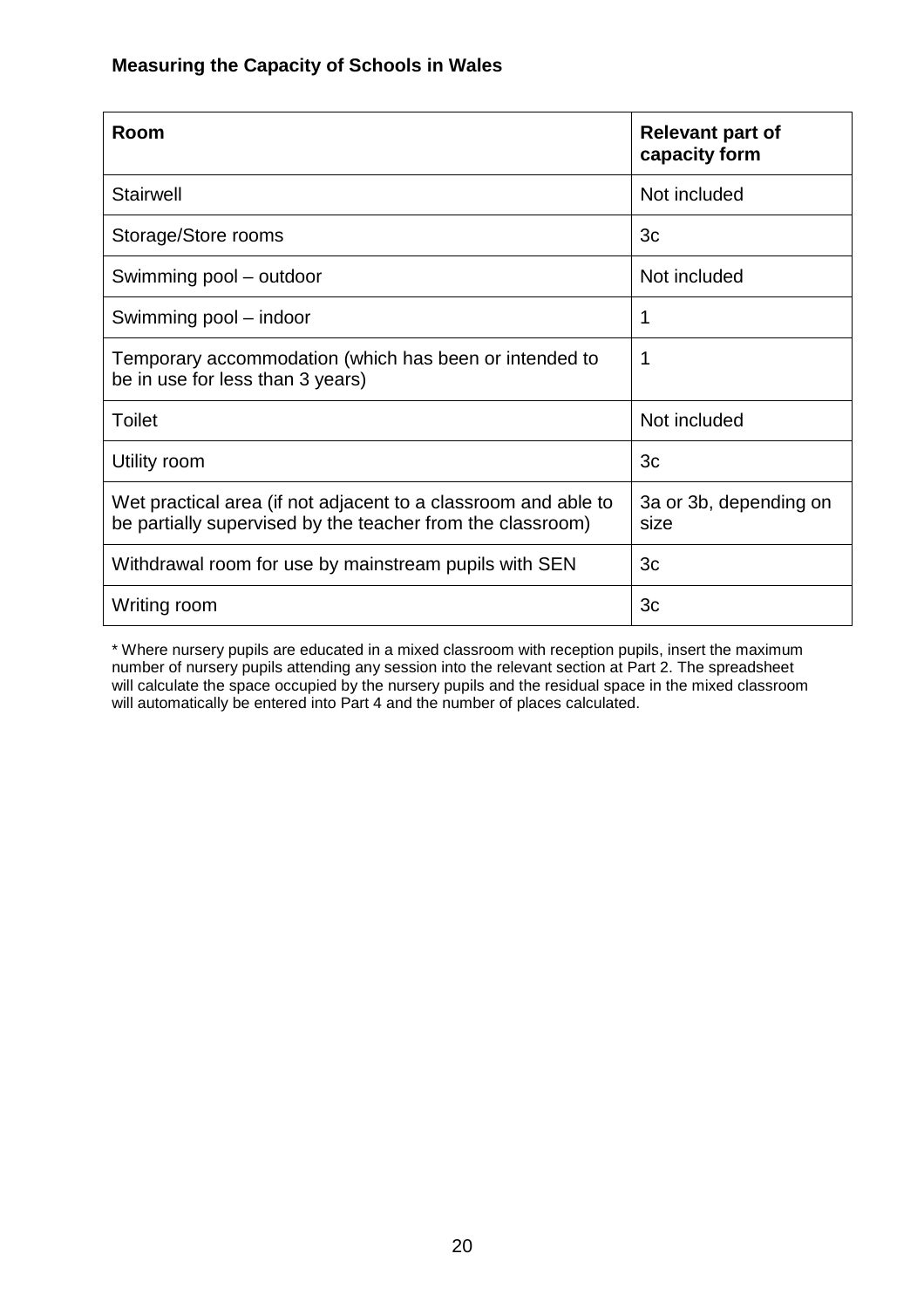# **Section 2(c) – Primary school capacity calculation**

#### **Primary school capacity calculation**

#### **Note: Areas for data entry are shaded yellow**

School Name **LA No** Sch No Age range

#### **Schedule Of Accommodation**

#### **Part 1: Excluded Areas**

*Note: Areas of the school which are not taken into account for capacity purposes should be listed here. Measurements are optional* 

| Room ref                                                                                                        | Room description | Areas<br>(m <sup>2</sup> ) |
|-----------------------------------------------------------------------------------------------------------------|------------------|----------------------------|
|                                                                                                                 |                  |                            |
|                                                                                                                 |                  |                            |
|                                                                                                                 |                  |                            |
|                                                                                                                 |                  |                            |
|                                                                                                                 |                  |                            |
| the contract of the contract of the contract of the contract of the contract of the contract of the contract of |                  |                            |

#### **Total excluded area**

#### **Part 2: Nursery Provision**

|         | Note: All areas which contain nursery age children should be included here. |                   |         |
|---------|-----------------------------------------------------------------------------|-------------------|---------|
| Room    | Room description                                                            | Areas             | Nurserv |
| ref     |                                                                             | (m <sup>2</sup> ) | places  |
| _ _ _ _ | - -                                                                         |                   |         |

*Divide space by 2.3m*<sup>2</sup> to calculate number of places

| Nursery unit or classbase           |
|-------------------------------------|
| [used only by nursery age children] |

*To calculate nursery space in mixed classes, insert number of nursery children (x) and area size (y), as indicated.*

|                                                                   | <b>Nursery</b><br>pupils    | Area size                 |
|-------------------------------------------------------------------|-----------------------------|---------------------------|
|                                                                   |                             |                           |
| Mixed nursery/reception                                           |                             |                           |
|                                                                   | residual area c/fwd down to | part 4                    |
| ■■ south of the company of the company of the form of the company |                             | $\mathbf{r}$ $\mathbf{r}$ |

**Total nursery area and places** *[n]*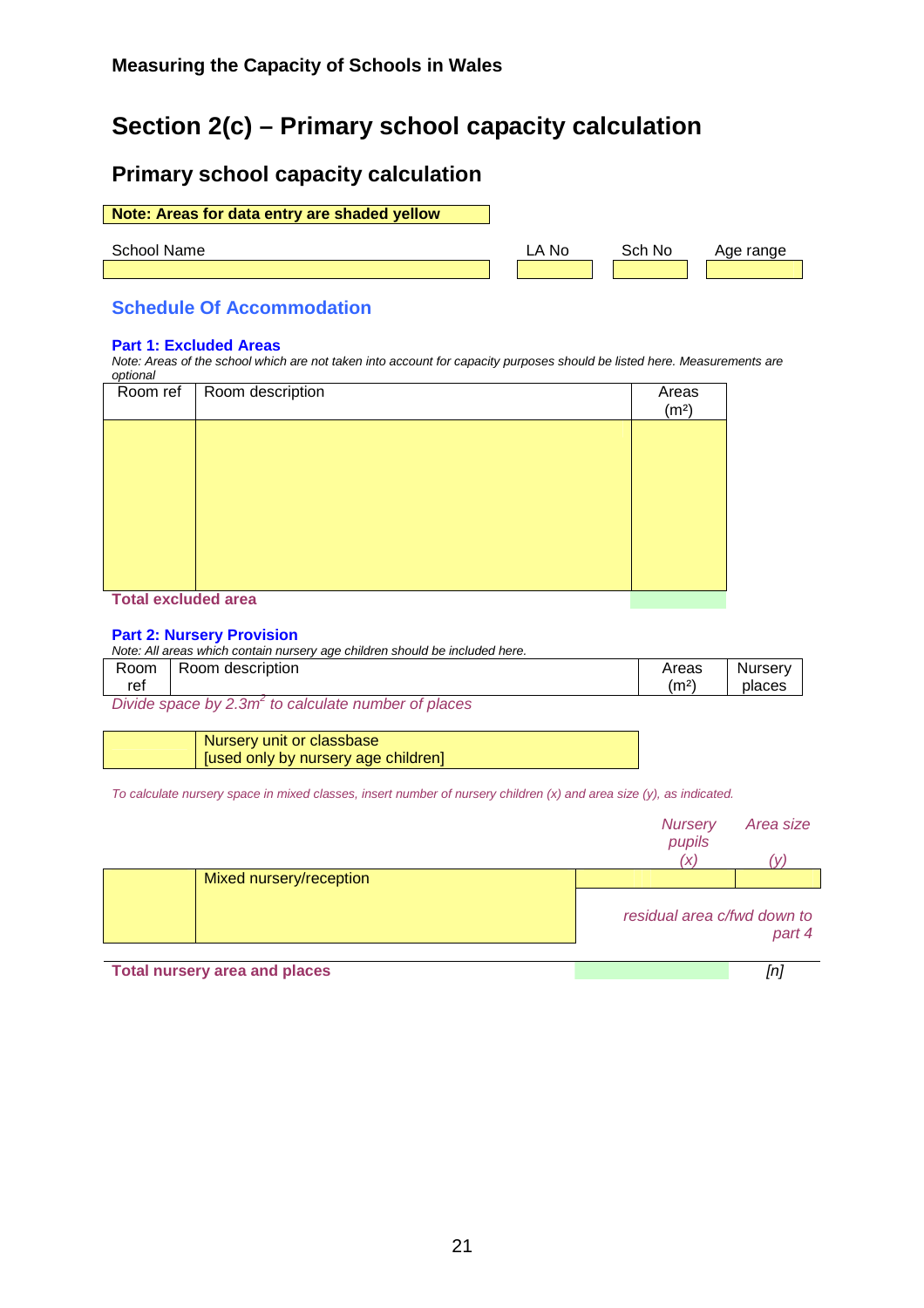# Room ref Room description Areas  $(m<sup>2</sup>)$ Total places *15 or more places a Large Specialist Areas and Halls (over 75m<sup>2</sup> ) (Area/12.5)+20 b* Specialist Areas (75m<sup>2</sup> and under) (Area/2.5) *c General Resource Areas (Area/1.86)*  **Total resource area** *[i] [iv]*

#### **Part 3: Ancillary Areas**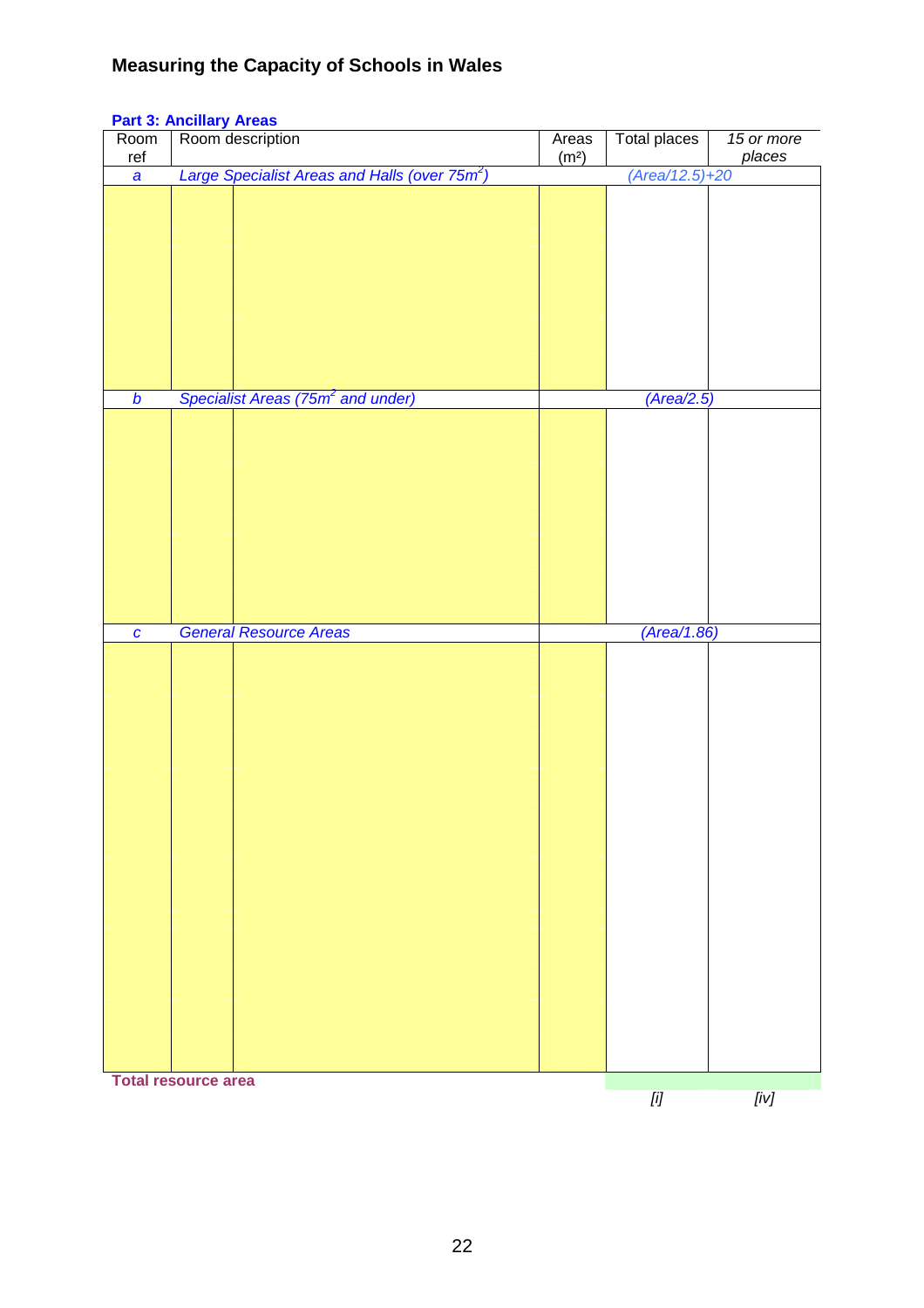|                         | <b>Part 4: Classbases</b>       |                                                                                                     |                        |   |                   | (Area/1.86) |              |                 |
|-------------------------|---------------------------------|-----------------------------------------------------------------------------------------------------|------------------------|---|-------------------|-------------|--------------|-----------------|
| Room                    |                                 | Room description                                                                                    |                        |   | Areas             | Total       | Pupil        | Resource        |
| ref                     |                                 |                                                                                                     |                        |   | (m <sup>2</sup> ) | places      | places       | places          |
|                         |                                 |                                                                                                     |                        |   |                   |             |              |                 |
|                         |                                 |                                                                                                     |                        |   |                   |             |              |                 |
|                         |                                 |                                                                                                     |                        |   |                   |             |              |                 |
|                         |                                 |                                                                                                     |                        |   |                   |             |              |                 |
|                         |                                 |                                                                                                     |                        |   |                   |             |              |                 |
|                         |                                 |                                                                                                     |                        |   |                   |             |              |                 |
|                         |                                 |                                                                                                     |                        |   |                   |             |              |                 |
|                         |                                 |                                                                                                     |                        |   |                   |             |              |                 |
|                         |                                 |                                                                                                     |                        |   |                   |             |              |                 |
|                         |                                 |                                                                                                     |                        |   |                   |             |              |                 |
|                         |                                 |                                                                                                     |                        |   |                   |             |              |                 |
|                         |                                 |                                                                                                     |                        |   |                   |             |              |                 |
|                         |                                 |                                                                                                     |                        |   |                   |             |              |                 |
|                         |                                 | Space in mixed nursery/early years [if                                                              |                        |   |                   |             |              |                 |
|                         | appropriate]                    |                                                                                                     |                        |   |                   |             |              |                 |
|                         | <b>Total classbase area</b>     |                                                                                                     |                        |   |                   |             |              |                 |
|                         |                                 |                                                                                                     |                        |   |                   |             | [ii]         | [iii]           |
|                         |                                 | Adjusted capacity - if insufficient resource areas                                                  |                        |   |                   |             | a            |                 |
|                         |                                 |                                                                                                     |                        |   |                   |             |              |                 |
|                         |                                 | Capacity adjusted - if excessive resource areas                                                     |                        |   |                   |             | b            |                 |
|                         |                                 |                                                                                                     |                        |   |                   |             |              |                 |
|                         |                                 | Option to round down by up to 10% - see guidance notes                                              |                        |   |                   |             | c Revised no |                 |
|                         |                                 |                                                                                                     |                        |   |                   |             |              |                 |
|                         |                                 | Number of age groups in the school (do not count the nursery year)                                  |                        |   |                   |             | d            |                 |
|                         |                                 |                                                                                                     |                        |   |                   |             |              |                 |
|                         |                                 | Indicated Admission Number [a, b or c, divided by d]                                                |                        |   |                   |             |              |                 |
|                         |                                 |                                                                                                     |                        |   |                   |             |              |                 |
|                         |                                 | <b>Capacity of school</b>                                                                           |                        |   | pupil places      |             |              | [no adjustment] |
|                         |                                 | <b>Capacity of nursery [n]</b>                                                                      |                        |   | nursery places    |             |              |                 |
|                         |                                 |                                                                                                     |                        |   |                   |             |              |                 |
|                         |                                 |                                                                                                     |                        |   |                   |             |              |                 |
|                         | <b>Declaration of Accuracy:</b> |                                                                                                     | <b>Local Authority</b> |   |                   |             |              |                 |
|                         |                                 |                                                                                                     |                        |   |                   |             |              |                 |
|                         |                                 |                                                                                                     |                        |   |                   |             |              |                 |
|                         |                                 | Chair of Governors of voluntary aided or foundation school                                          |                        |   |                   |             |              |                 |
|                         |                                 |                                                                                                     |                        |   |                   |             |              |                 |
|                         |                                 |                                                                                                     |                        |   |                   |             |              |                 |
|                         |                                 |                                                                                                     | Headteacher            |   |                   |             |              |                 |
|                         |                                 |                                                                                                     |                        |   |                   |             |              |                 |
|                         |                                 | Date of calculation                                                                                 |                        |   |                   |             |              |                 |
|                         |                                 |                                                                                                     |                        |   |                   |             |              |                 |
|                         |                                 |                                                                                                     |                        |   |                   |             |              |                 |
|                         |                                 | Check to ensure that sufficient resource areas are available                                        |                        |   |                   |             |              |                 |
| Total [i], [ii] + [iii] |                                 |                                                                                                     |                        | 0 |                   |             |              |                 |
|                         |                                 | 70% of the total workplaces ([i] [ii]+ [iii] *70%)                                                  | 0                      |   |                   |             |              |                 |
|                         |                                 | If the number of workplaces in classbases is greater than 70% of the total number of workplaces and |                        |   |                   |             |              |                 |
|                         |                                 | resource places, the capacity is reduced accordingly at box a.                                      |                        |   |                   |             |              |                 |

#### *Check to ensure that there are not excessive classbase size resource spaces*

[ii] and [iv] \* 70% 0 If the number of workplaces in classbases is less than 70% of rooms which can accommodate 15 or more pupils, the capacity is increased accordingly at box b.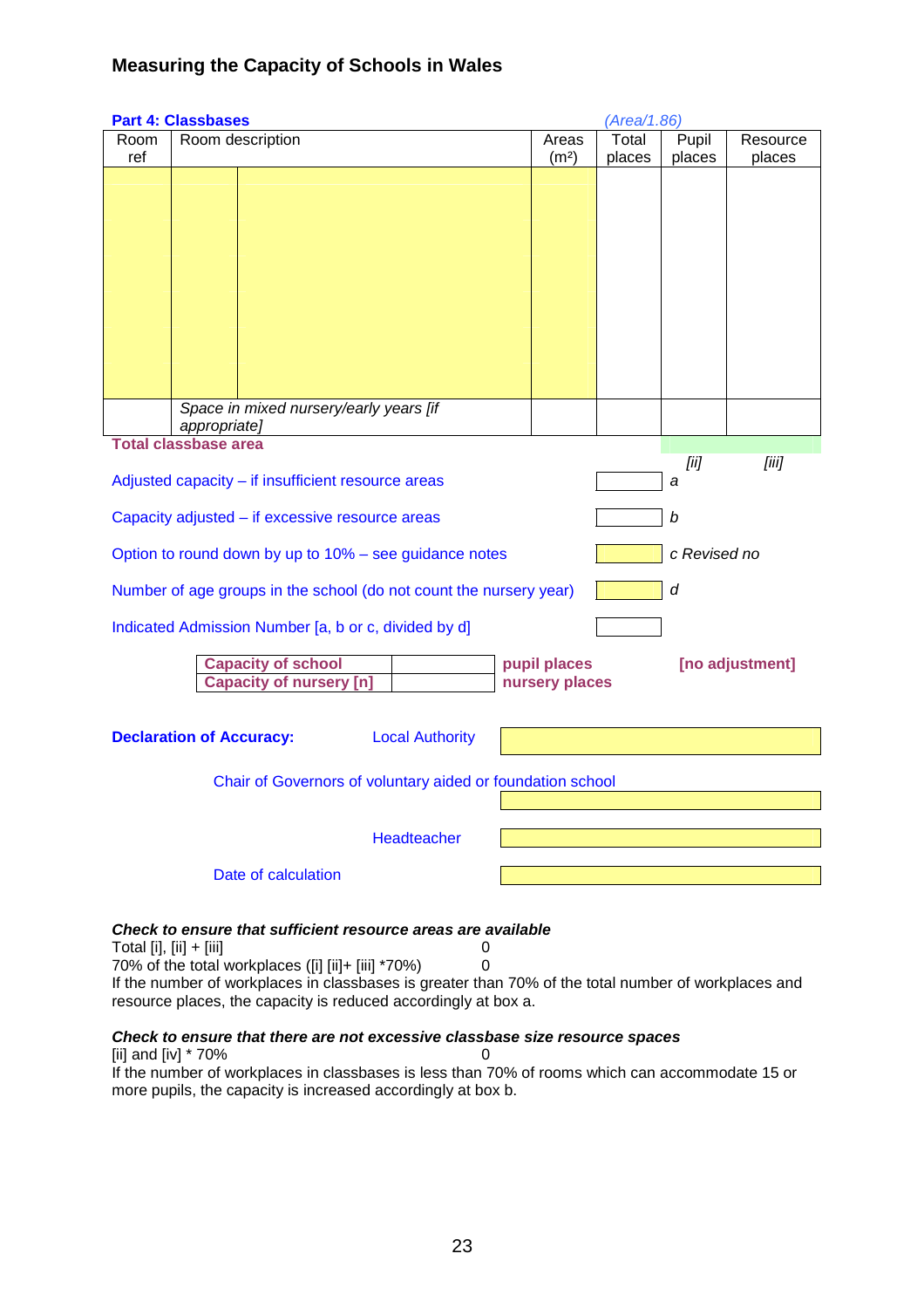# **Section 3(a) – Formula for assessing secondary school capacity**

# **Guidance Notes**

3.1 Every usable space in the area of the school building should be listed, although not all rooms will count towards the calculation of teaching space.

All buildings available to the school should be included, i.e.:

- a) Those owned or maintained by the local authority, Governing Body or trustees.
- b) Those not owned/maintained as above, but which are available for the school to use during at least 50% of the school week.

Space which is only available to the school for part of the week should be pro-rated to reflect actual usage, using the time available column.

#### **Accuracy of measurements**

3.2 Internal area should be measured to the face of internal walls or doors. Areas occupied by fixed storage may be discounted where considered appropriate. We would not expect storage 1 metre or less in height, such as cupboards under benching which provides a useable work surface, to be discounted.

#### **Rooms excluded from the capacity assessment**

- 3.3 The following areas need not be listed on the capacity assessment form:
	- toilets and showers;
	- boiler rooms and plant rooms;
	- school kitchens and serveries and associated offices and stores;
	- outdoor swimming pools;
	- circulation areas, including a corridor, landing or balcony 2.5 $m^2$  or less wide, stairwells, lift wells and shared circulation in mixed use areas;
	- spaces unusable as potential classbases for health and safety reasons agreed by the local authority (such as basements, sheds or loft spaces used only for storage).

3.4 The following spaces should be listed at Part 1 of the capacity assessment form but will be excluded from the capacity calculation, so need not therefore be measured precisely: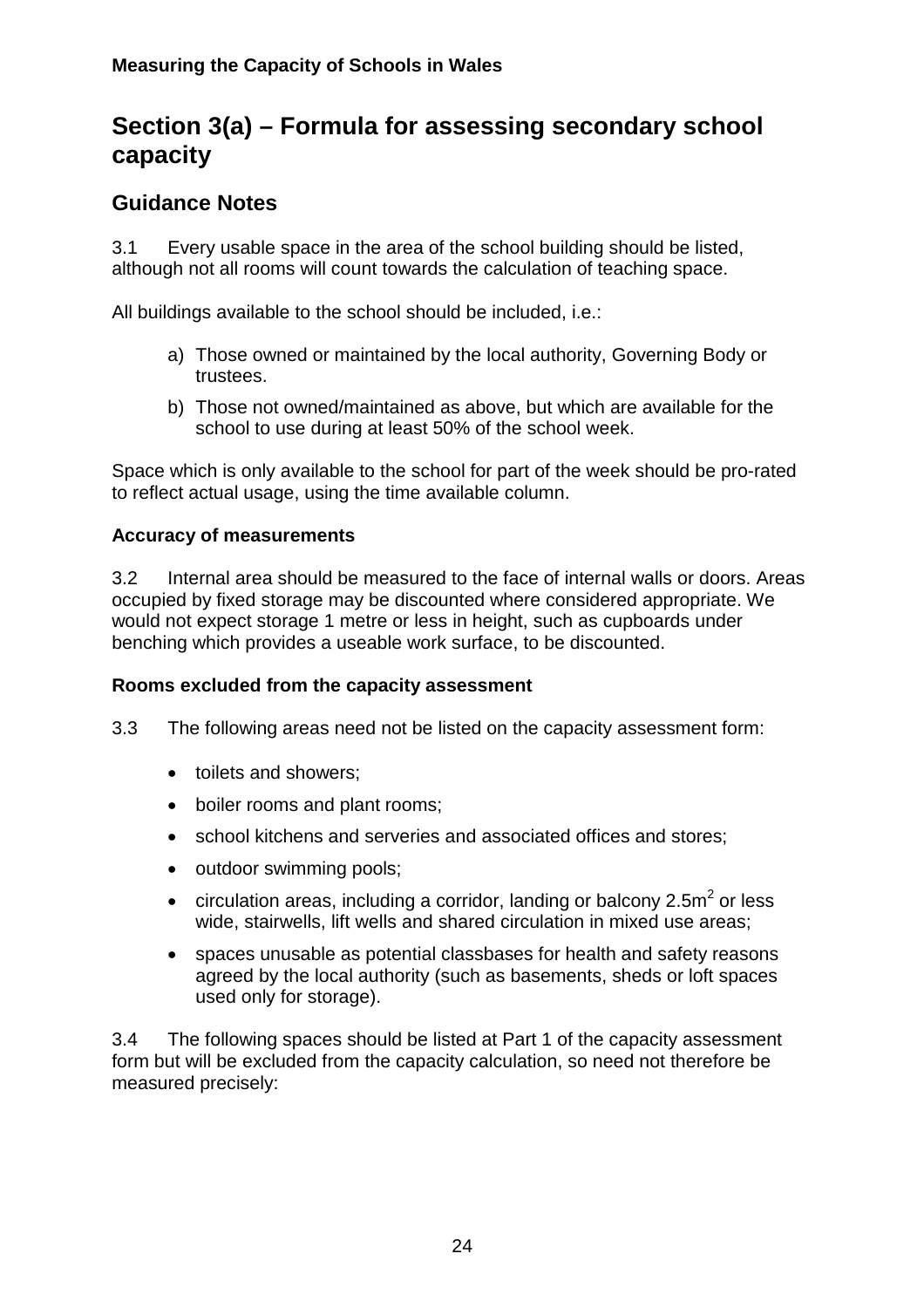- A separate SEN unit, together with any associated offices, practical areas and stores for pupils who are not generally educated in mainstream classes for most of the school week. The pupils who are educated in such a unit should also be excluded from the number on roll when calculating surplus capacity. [Note: SEN rooms used by pupils who are mainly taught in mainstream classes should be included in Parts 2 to 7 of the form, depending on how they are equipped and used.]
- Parent or community rooms.
- Local authority designated specially resourced facilities.
- Local authority designated adult education facilities.
- Chapels.
- Rooms which are not available for the school's use.
- Temporary accommodation which has been or intended to be in use for less than 3 years. Enlargements which are intended to be permanent should be counted for capacity purposes from the outset even if the pupils are originally housed in temporary accommodation.

Complete Part 1 for these spaces, including the room reference and description. It is optional to include measurements of the area in square metres.

#### **Pupil Places**

3.5 The capacity method measures the teaching area available in units known as "pupil places". Each room or useable space is classified according to its type and then allocated a notional number of pupil places. There is a different space allowance for each type of space as described below. This is because different activities require different types of space, which in turn require very different areas to accommodate the same number of pupils. For instance, a classroom of  $60m<sup>2</sup>$  and a gymnasium of 270 $m^2$  are both assumed to accommodate a class of 30.

In very large spaces or open plan areas which can reasonably accommodate more than one teaching group, pupil places should be counted in multiples of 30. The spreadsheet assumes no more than two groups of 30 per large space: if in practice a large space, such as a learning plaza, can accommodate more than two groups it will need to be notionally divided into two smaller spaces.

3.6 If an area is used for more than one purpose, it should normally be recorded in the part of the form which represents the predominant use. However, if this is felt to give an inappropriate result, the space can be recorded (in full) in two parts of the form, with the proportion of time used for each purpose entered in the time available column. This will apportion the space between the two uses. Care will need to be taken to ensure the two time available factors sum to one, assuming the space is available for teaching for the whole day – see paragraph 3.9.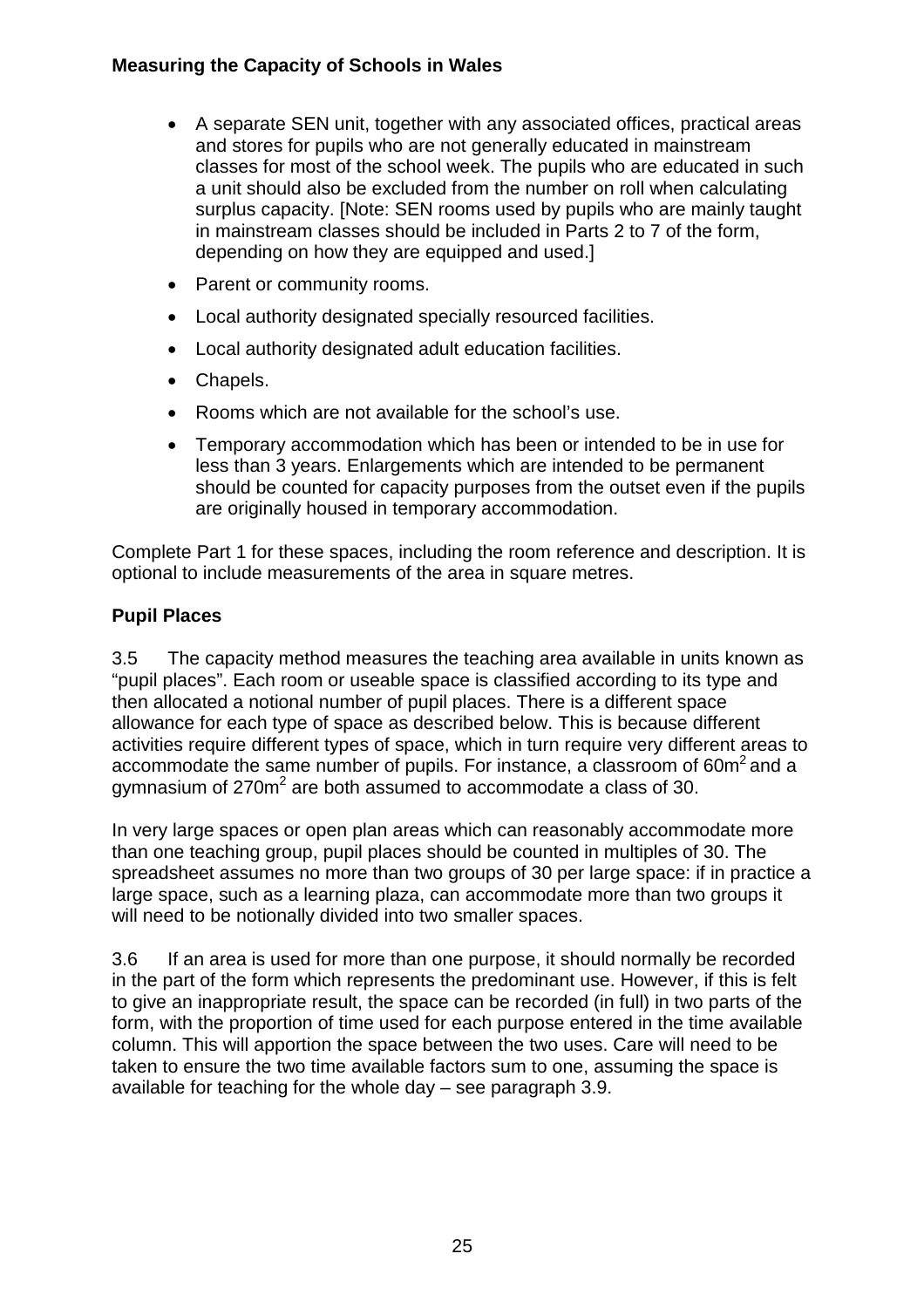#### **Parts 2-6**

3.7 Each room or area should be classified into one of the following categories according to its physical attributes, equipment and usage. Pupil places and resource places will then be calculated according to the relevant formula. Additional places over 30 per room will be counted as "resource places".

- General teaching areas pupil places in the area used for teaching or study are calculated using the formula *area divided by 2* (part 2 of the form*).*
- Resource places in large classrooms and ancillary areas are also calculated using the formula *area divided by 2.*
- ICT rooms and language laboratories pupil places are calculated using the formula *area divided by 2.57*(part 3)*.*
- Light practical teaching areas or large and performance spaces of  $75<sup>m²</sup>$  or less – pupil places are calculated using the formula *area divided by 3*  (part 4).
- Heavy practical teaching areas pupil places are calculated using the formula *area divided by 5* (part 5)*.*
- Large and performance areas of more than  $75m^2$  pupil places are calculated using the formula (*area divided by 9) + 5* (part 6).

3.8 **General teaching area –** includes most spaces used for teaching and study other than specialist teaching space of the kinds described in the tables below. These general teaching areas should be listed at Part 2 of the capacity assessment form.

3.9 In the case of any teaching area which is also used partly for social, dining, careers advice or other purposes for part of the school day, the calculated number of pupil places will be multiplied by the proportion of the school day for which the area is available for teaching or study, rounded down to the nearest whole number. There is space on the worksheet to indicate the time the area is available, with the default value "1" indicating full-time availability.

For example, if a 240m<sup>2</sup> dining hall is available for teaching drama or PE for 50% of the day, then  $240m^2$  will be entered at Part 6 of the form with the time available entered as 0.5. Using the large performance area allowance this gives 15 pupil places. If the same hall was used for half the day for general teaching and could reasonably accommodate two teaching groups it would count as 30 places. This principle also applies to other accommodation located in premises outside the school (such as adjacent leisure centres or community facilities) which are used by the school on a regular basis for more than 50% of the school week.

3.10 **Ancillary areas –** additional pupil places over 30 in large rooms count as resource places. Places in ancillary areas which are unsuitable for use as teaching areas because of their limited size (i.e. smaller than 10m<sup>2</sup>) or other features also count towards the resource places total. Such areas might include stores, the headteacher's or deputy's office, pastoral offices, administrative offices, reception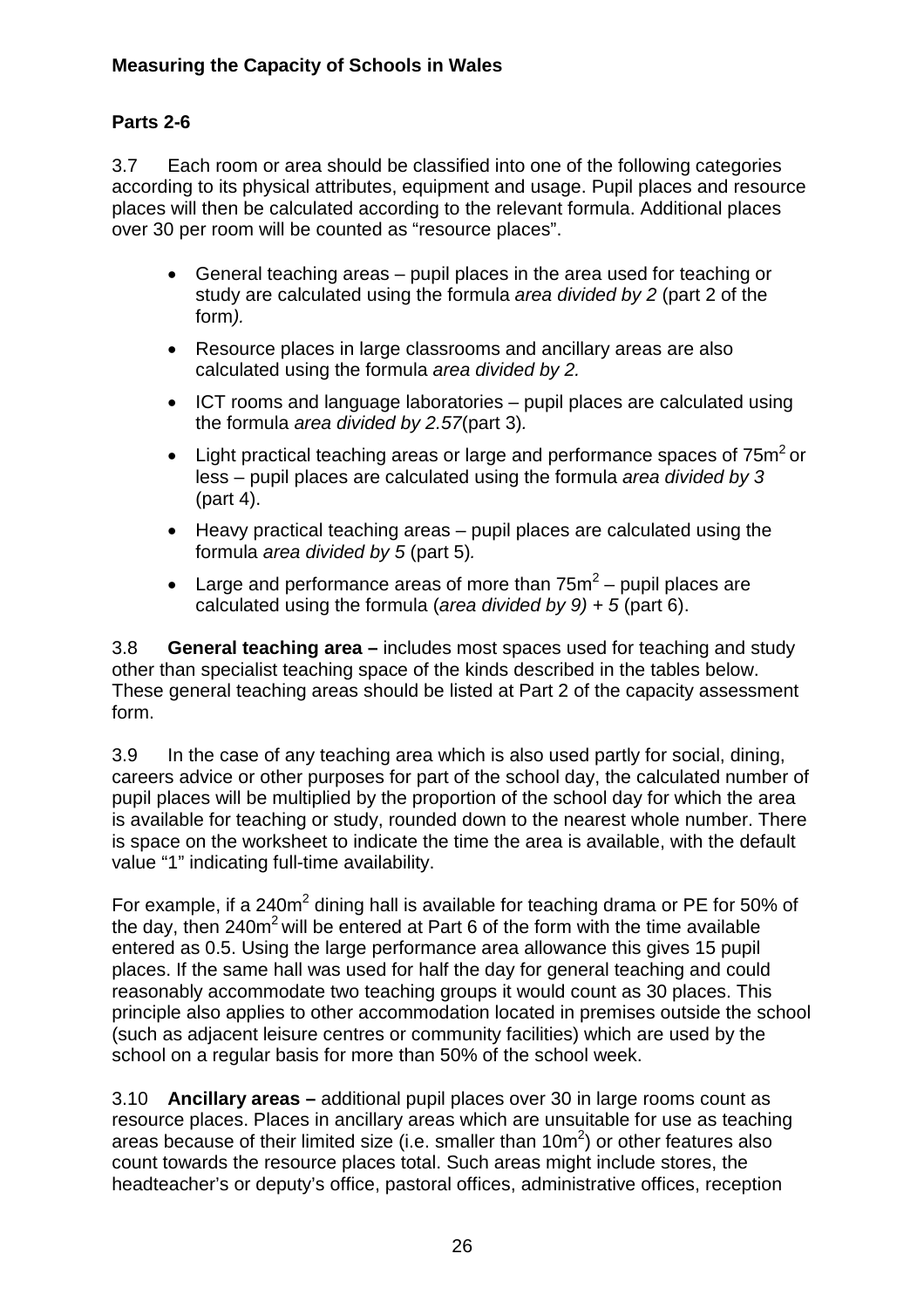and waiting areas, medical inspection room, lobby/locker area and practical preparation areas. Places in ancillary areas should be listed at Part 7 of the form. Resource places do not count directly as part of the school capacity but are summarised at the end of the calculation. If there is more or less ancillary space than the usual expected range for a secondary school this is highlighted for further investigation by the local authority so that appropriate action may be taken.

3.11 Specialist areas should be included in the relevant part of the form as set out in the table below.

| <b>Space type</b>                                                | <b>Physical attributes</b>                                                                                                                                                                                                                                                                                  |  |
|------------------------------------------------------------------|-------------------------------------------------------------------------------------------------------------------------------------------------------------------------------------------------------------------------------------------------------------------------------------------------------------|--|
| <b>ICT and Business [Part 3]</b>                                 |                                                                                                                                                                                                                                                                                                             |  |
| <b>ICT room and ICT</b><br>'cluster'                             | Equipped with fixtures to provide networking and power<br>supply. Predominantly used for ICT: i.e. at least 60% of<br>pupil places (based on ICT and business) used for ICT<br>workstations.                                                                                                                |  |
| Language Laboratory                                              | Fixtures to provide networking and power supply; audio<br>and/or ICT equipment.                                                                                                                                                                                                                             |  |
| [Part 4]                                                         | Light Practical and halls, studios or performance areas of 75m <sup>2</sup> or smaller                                                                                                                                                                                                                      |  |
| Library                                                          | Equipped with shelving for the storage and display of<br>books: possibly also ICT and/or audio/visual equipment.                                                                                                                                                                                            |  |
| Science laboratory and<br>any preparation area<br>used by pupils | Fixtures to provide water, gas and power supply, some<br>fixed furniture (benching or 'bollards'); possibly a fume<br>cupboard.                                                                                                                                                                             |  |
| Art room and kiln room                                           | Washable floor finish (tiled or vinyl), fixed benching and<br>sinks; furniture and equipment might also include plan<br>chests, screen printing table, drawing boards, easels, light<br>box, ICT equipment, potter's wheel, pug mill, and/or kiln<br>and drying racks (likely to be in separate kiln room). |  |
| <b>Textiles room</b><br>(wet or dry)                             | Fixtures to provide power supply, washable floor finish<br>(tiled or vinyl), and laundry fixed benching and sinks;<br>furniture and equipment might also include sewing and<br>knitting machines, weaving, ICT equipment, screen printing<br>table, washing machine (may be in separate laundry area).      |  |
| Graphics room                                                    | Fixtures to provide networking and power supply; furniture<br>and equipment might include drawing boards and/or ICT<br>equipment; spray booth, plan chest, and/or light box.                                                                                                                                |  |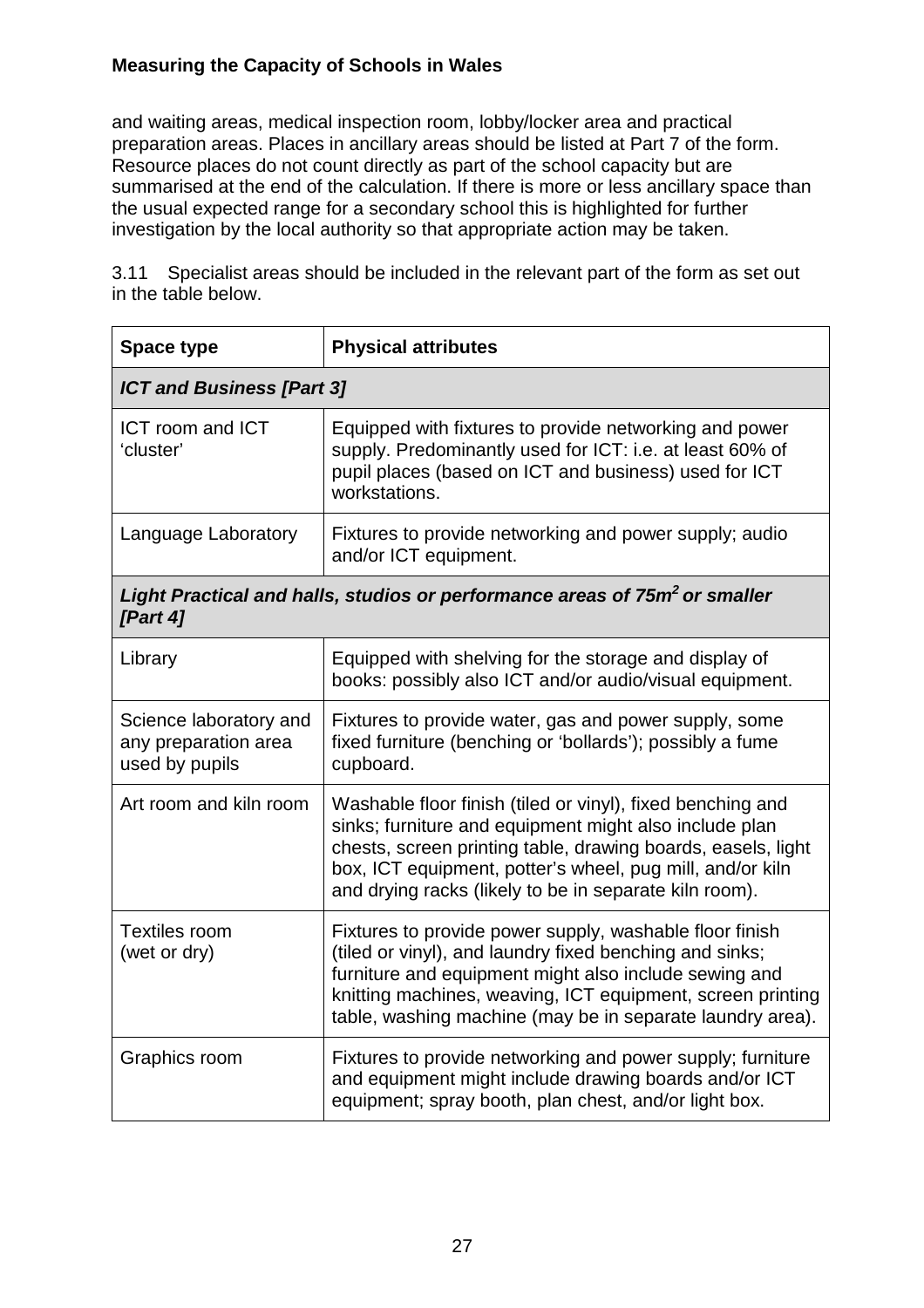| Light Practical and halls, studios or performance areas of 75m <sup>2</sup> or smaller |  |
|----------------------------------------------------------------------------------------|--|
| [Part 4]                                                                               |  |

| Pneumatics,<br>electronics control<br>technology (PECT)<br>(also known as<br>electronics)                               | Fixtures to provide power supply (including low voltage)<br>and compressed air; some fixed benches and bench-<br>mounted equipment; possibly also networked ICT<br>equipment; fixed or loose serviced benches or tables for<br>mechanical, electrical, electronic, and pneumatic<br>components and systems; multi-benches, drawing boards,<br>light box, sink and/or etching tanks; small computer<br>numerically controlled (CNC) machines. |
|-------------------------------------------------------------------------------------------------------------------------|----------------------------------------------------------------------------------------------------------------------------------------------------------------------------------------------------------------------------------------------------------------------------------------------------------------------------------------------------------------------------------------------------------------------------------------------|
| Dark room                                                                                                               | Fixed benching with sinks, washable floor finish; equipment<br>for developing photographs (e.g. enlarging equipment,<br>drying cabinet).                                                                                                                                                                                                                                                                                                     |
| Recording<br>studios/control room                                                                                       | Room with acoustic insulation, fixed benching with<br>audio/visual equipment (e.g. mixers, tape decks, ICT<br>equipment) and cable connections to adjacent<br>music/drama space; may have observation window or<br>musical instruments, loud speakers, amplifier and/or<br>effects unit.                                                                                                                                                     |
| Halls, studios,<br>performance and<br>general PE spaces<br>which are $752$ or<br>smaller                                | See descriptions under Part 6.                                                                                                                                                                                                                                                                                                                                                                                                               |
| <b>Heavy Practical [Part 5]</b>                                                                                         |                                                                                                                                                                                                                                                                                                                                                                                                                                              |
| Specially equipped PE<br>space under 120m <sup>2</sup>                                                                  | Squash court or multi-gym equipped with specialist<br>weights or fitness training equipment.                                                                                                                                                                                                                                                                                                                                                 |
| Food room (also known<br>as food technology)                                                                            | At least two pieces of serviced equipment (e.g. cookers),<br>plus some fixed benching, sinks, washable floor finish and<br>other items of equipment that might include microwave<br>ovens, freezers, refrigerators, dishwashers and/or ICT<br>equipment.                                                                                                                                                                                     |
| Engineering or<br>Multi-materials<br>workshop (also known<br>as CDT, woodwork,<br>metal-work or resistant<br>materials) | At least two floor mounted pedestal machines (e.g. drill,<br>lathe, sander, mill, bandsaw), plus bench-mounted<br>machinery, some fixed perimeter benching, multi-benches;<br>may also have serviced tables, plastics equipment (e.g.<br>vacuum former, hot wire cutter) and/or computer<br>numerically controlled (CNC) lathes or milling machines.                                                                                         |
| Small indoor swimming<br>pools                                                                                          | 120 $m2$ in total or under.                                                                                                                                                                                                                                                                                                                                                                                                                  |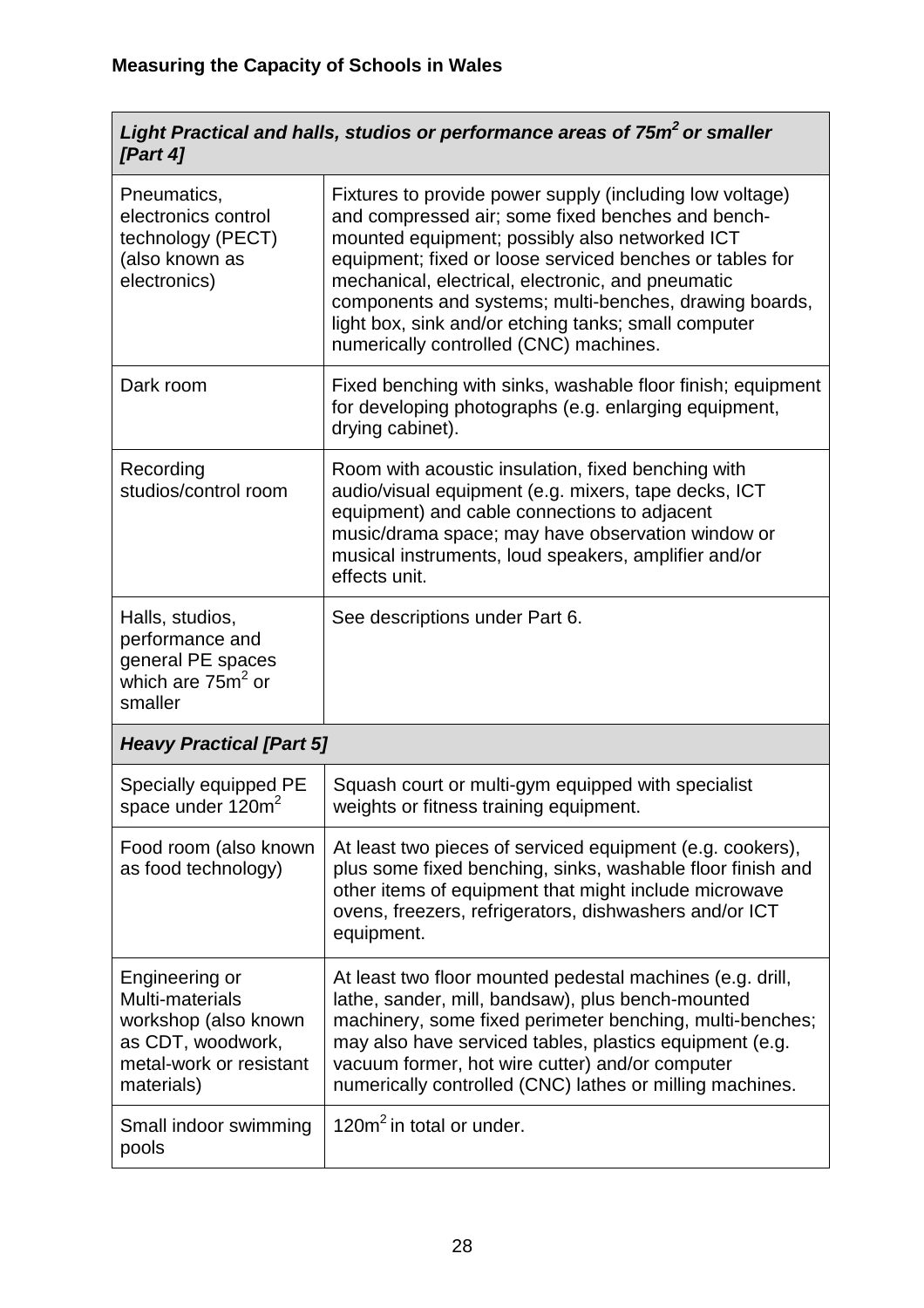| <b>Heavy Practical [Part 5]</b>                        |                                                                                                                                                                                                                                                                                                                        |  |  |
|--------------------------------------------------------|------------------------------------------------------------------------------------------------------------------------------------------------------------------------------------------------------------------------------------------------------------------------------------------------------------------------|--|--|
| Heat treatment bay                                     | Heat treatment bay (may be in same room or separate) will<br>include brazing hearth and/or other heat treatment<br>equipment (e.g. chip forge, welding bench).                                                                                                                                                         |  |  |
|                                                        | Large & performance areas of more than 75m <sup>2</sup> [Part 6]<br>Note: Areas 75m <sup>2</sup> or smaller should be listed at Part 4.                                                                                                                                                                                |  |  |
| Large indoor swimming<br>pools                         | Over 120m <sup>2</sup> in total. Built for purpose, even if unused.                                                                                                                                                                                                                                                    |  |  |
| Sports hall                                            | A large volume with a high ceiling; appropriate floor finish,<br>marked out with court lines; possibly equipped for indoor<br>sports (e.g. basketball or volleyball, cricket nets,<br>gymnastics).                                                                                                                     |  |  |
| Gymnasium                                              | A large volume, with a high ceiling; appropriate floor finish,<br>marked out (possibly sprung) floor; possibly wall bars and<br>other fixed equipment for indoor sports and gymnastics.                                                                                                                                |  |  |
| Projectile room                                        | Long (usually over 18m), narrow space, possibly with high<br>ceiling; equipped for archery, pistol or rifle shooting, golf,<br>bowls or cricket practice.                                                                                                                                                              |  |  |
| Hall and stage                                         | Usually a large volume with appropriate hard floor finish;<br>may be a raised stage area (which should be included in<br>total area); may also be used for drama, PE, and/or dining.                                                                                                                                   |  |  |
| Dining (if used for<br>teaching or study)              | [See notes on inclusion of space used for teaching or<br>study for part of the school day at paragraph 3.9.]<br>Dedicated dining spaces with washable floor finish; likely<br>to be adjacent to kitchen or servery area; may contain<br>specialist dining furniture, but little or no other furniture or<br>equipment. |  |  |
| <b>Atria and Malls</b>                                 | If suitable for use as teaching areas (see paragraph 3.9).                                                                                                                                                                                                                                                             |  |  |
| Drama studio                                           | Designed and equipped such that expressive arts can take<br>place, i.e. large volume, little furniture and equipment; may<br>have dim-out or black-out stage area.                                                                                                                                                     |  |  |
| Dance studio                                           | Large volume, little or no furniture and equipment, sprung<br>floor.                                                                                                                                                                                                                                                   |  |  |
| Music room, recital<br>room and<br>group/practice room | Fixtures to provide networking and power supply; likely to<br>include ICT equipment and electronic keyboards; may<br>have acoustic treatment. Group and practice rooms may<br>have angled wall and little or no furniture or equipment.                                                                                |  |  |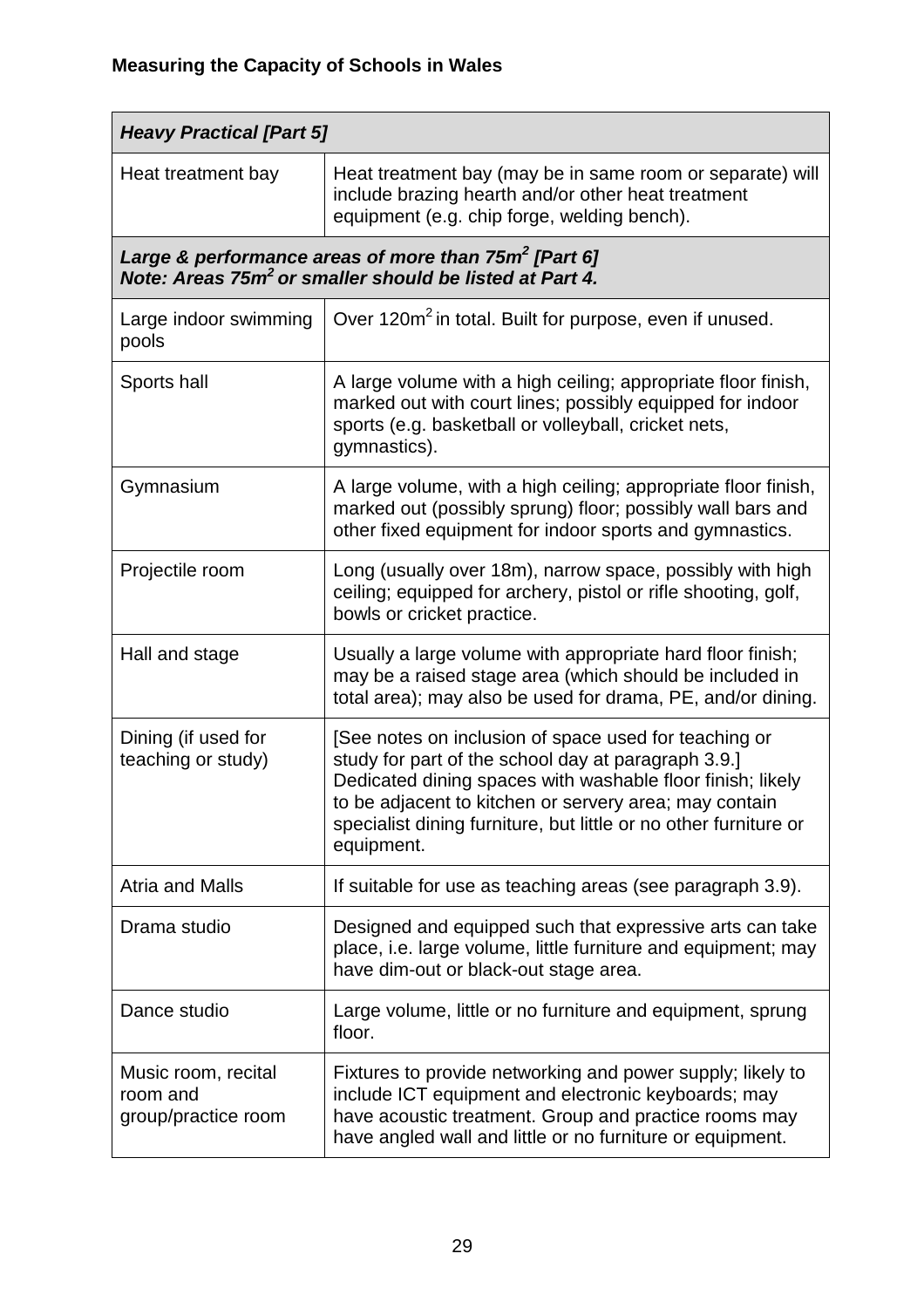| Large & performance areas of more than $75m^2$ [Part 6]<br>Note: Areas 75m <sup>2</sup> or smaller should be listed at Part 4. |                                                |  |
|--------------------------------------------------------------------------------------------------------------------------------|------------------------------------------------|--|
| Media room                                                                                                                     | Space as drama; equipment as recording studio. |  |

#### **Capacity**

3.12 The capacity calculation should include all permanent accommodation i.e. that which is intended to be permanent from the outset or has been on site for 3 or more years. It includes any rooms which have been 'mothballed' and those in demountable units which have been (or are likely to be) on site for 3 years or more. Genuinely temporary accommodation which will be removed within three years of installation may be ignored. However, if an enlargement is intended to be permanent it should be counted from the outset, even if pupils are originally housed in temporary accommodation.

3.13 Once the data is entered into the appropriate part of the spreadsheet, the relevant formula is automatically applied to calculate the number of pupil places in each area. The spreadsheet then totals the number of pupil places in the five categories of general teaching areas, ICT and business areas, light practical/smaller performance areas, heavy practical areas and large and performance areas.

3.14 The total number of pupil places, adjusted if appropriate, is then multiplied by the appropriate utilisation factor to reflect usage. The factor will depend upon the school's age range and will be entered into the sheet automatically; it is 0.71 for schools with years 7 to 13 and 0.75 for schools with years 7 to 11. The resulting figure is the capacity of the school.

#### **Admission number**

3.15 The admission number is calculated by dividing the capacity by the number of year groups to be accommodated at the school. In secondary schools with pupils in years 12 and 13 the number of year groups is adjusted to reflect the proportion of post-16 students at the school. This level of occupancy, when multiplied by the school admission number can be used to derive a separate admission number for year 12. If the school admits pupils to year 12 from elsewhere, an admission number for year 12 **should** be calculated, in addition to the admission number for year 7. [Note: the numbers of pupils in years 12 and 13 entered at part 9 of the form should include those pupils retaking a year.]

3.16 We would not expect recalculation to be necessary to reflect normal fluctuations in post-16 pupil numbers; recalculation should only be necessary if there is a significant, long-term increase or decrease in the size of years 12 and 13.

#### **Rounding**

3.17 The capacity form allows rounding **down** of the capacity and admission number by up to 10% to allow an admission authority to set a reasonable admission number that suits the organisation of the school. This rounding should only be used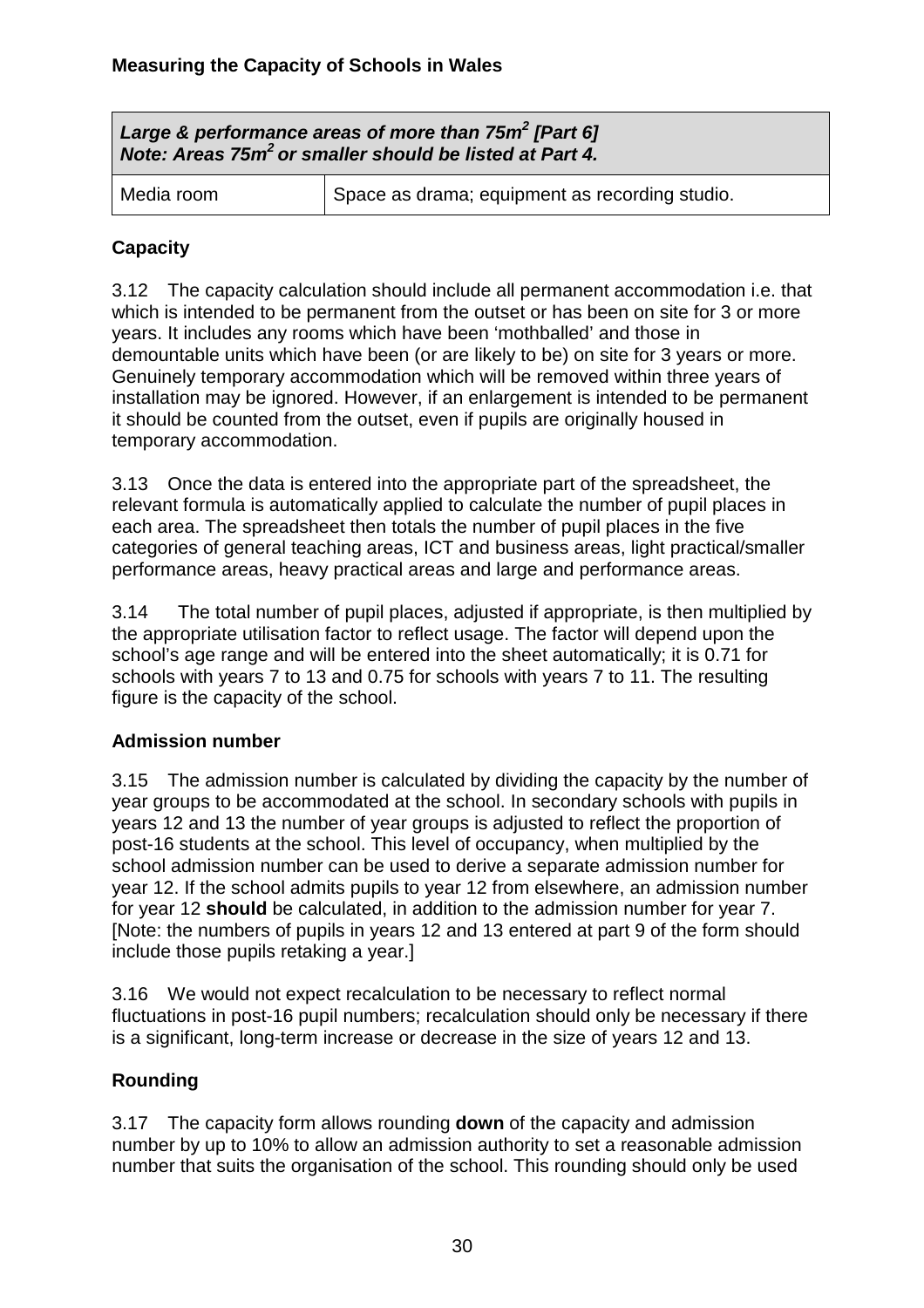where particular circumstances at the school skew the capacity. Such circumstances could include:

- Split sites where, for example, the distribution of teaching areas overall make a lower number more appropriate.
- Where children with special needs are admitted who require mobility or other equipment which occupies significant space, and these pupils are taught alongside others without such needs.
- The configuration of rooms is not regular or suitable for the needs of the curriculum, for example a significant proportion of the teaching areas accommodate fewer than 30 pupils, where this is not conducive to the day to day running of the school.
- Health and safety or practical reasons, for example if there are small dining facilities or narrow corridors. In such cases it may, however, be more appropriate to remodel the space available so that it may be used more effectively.

The rounding should only be used if the local authority or school governing body, in the case of voluntary aided and foundation schools, can reasonably justify its use. A note of the reason for the use of the rounding should be included on the form, for clarity.

3.18 Once an admission number has been set, the admission authority should respect that number unless exceptional circumstances apply (see paragraph 1.12).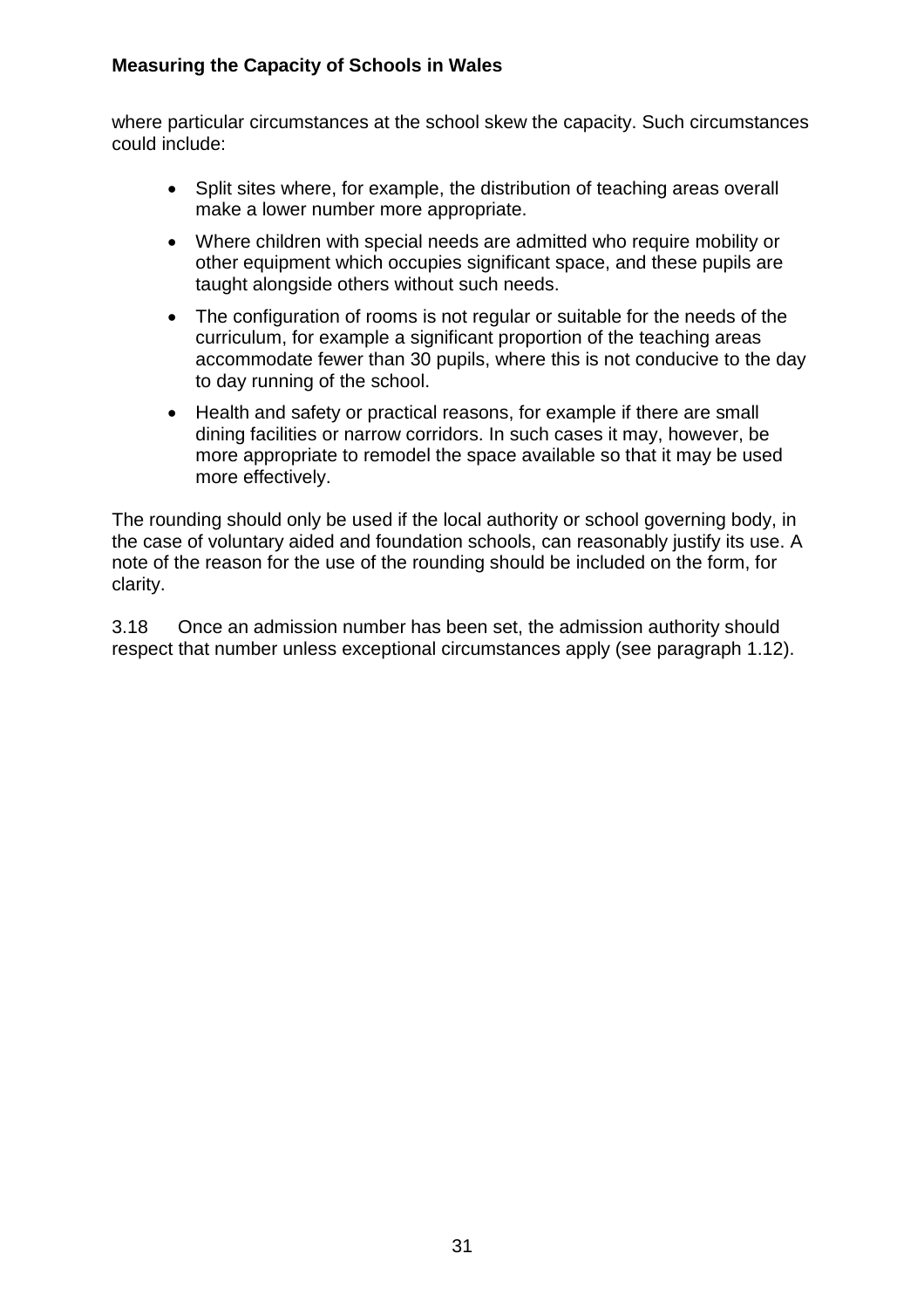# **Section 3(b) – Secondary school capacity: designation of rooms**

# **Ready Reckoner**

| Room                                                                       | <b>Relevant part of</b><br>capacity form |
|----------------------------------------------------------------------------|------------------------------------------|
| Adult education facility or other specially resourced facility             | 1                                        |
| <b>Administration office</b>                                               | 7                                        |
| Art or pottery room                                                        | 4                                        |
| Atria & Malls (if suitable for use as teaching areas)                      | 6                                        |
| Attic/loft space                                                           | Not included                             |
| Audio/visual room                                                          | $\overline{7}$                           |
| Balance room (storage area for weighing materials for use in<br>Chemistry) | 7, unless used by<br>pupils when 4       |
| Balcony/landing $\leq 2.5$ m <sup>2</sup>                                  | Not included                             |
| <b>Basement</b>                                                            | Not included                             |
| Boiler room/Plant room                                                     | Not included                             |
| Canteen – see entry for dining room                                        | 6                                        |
| Careers room (see paragraph 3.9)                                           | $\overline{7}$                           |
| Caretaker's room                                                           | $\overline{7}$                           |
| Changing room                                                              | 7                                        |
| Chapel                                                                     | 1                                        |
| Circulation                                                                | Not included                             |
| Classroom (General teaching area)                                          | $\overline{2}$                           |
| Classroom $\leq 25m^2$ but not $< 10m^2$                                   | $\overline{2}$                           |
| Cloakroom (dedicated, with fixed benches and hooks)                        | $\overline{7}$                           |
| Coffee/drinks bar not used for study                                       | $\overline{7}$                           |
| Common room for post-16 pupils (not used for study)                        | $\overline{7}$                           |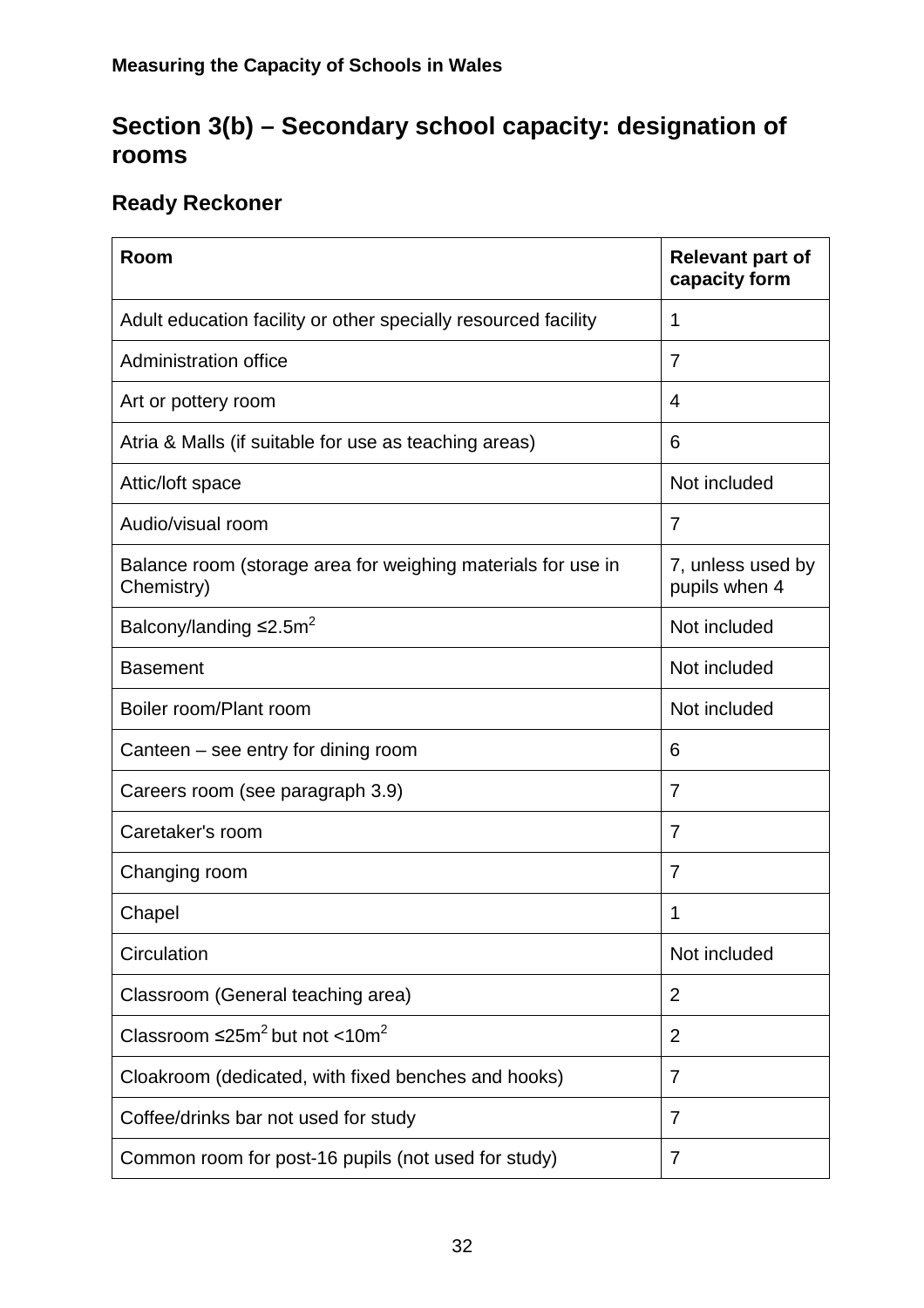| Room                                                                                              | <b>Relevant part of</b><br>capacity form           |
|---------------------------------------------------------------------------------------------------|----------------------------------------------------|
| Community/Parents' room                                                                           | 1                                                  |
| Corridor                                                                                          | Not included                                       |
| Dance studio $\leq 75$ m <sup>2</sup>                                                             | 4                                                  |
| Dance studio $>75$ m <sup>2</sup>                                                                 | 6                                                  |
| Dark room - if used by pupils                                                                     | 4                                                  |
| Dining room not used for study                                                                    | $\overline{7}$                                     |
| Dining room used for teaching – depending on size and type of<br>usage                            | 2, 4 or 6                                          |
| Drama studio $\leq 75$ m <sup>2</sup>                                                             | 4                                                  |
| Drama studio >75m <sup>2</sup>                                                                    | 6                                                  |
| Engineering or Multi-materials workshop (e.g. CDT, woodwork,<br>metalwork or resistant materials) | 5                                                  |
| Electricity distribution room/switch room                                                         | Not included                                       |
| Food technology room                                                                              | 5                                                  |
| Graphics room                                                                                     | 4                                                  |
| Gymnasium                                                                                         | 6                                                  |
| Hair and beauty                                                                                   | 4                                                  |
| Hall & stage $\leq 75$ m <sup>2</sup>                                                             | 4                                                  |
| Hall & stage $>75m^2$                                                                             | 6                                                  |
| Head/Deputy Head teacher's office                                                                 | 7                                                  |
| Heat treatment bay                                                                                | 5                                                  |
| ICT room & ICT 'cluster'                                                                          | 3                                                  |
| Inclusion room – for use by pupils temporarily withdrawn from<br>class                            | 2, 4 or 7<br>depending on<br>size and<br>equipment |
| IT server room                                                                                    | 1                                                  |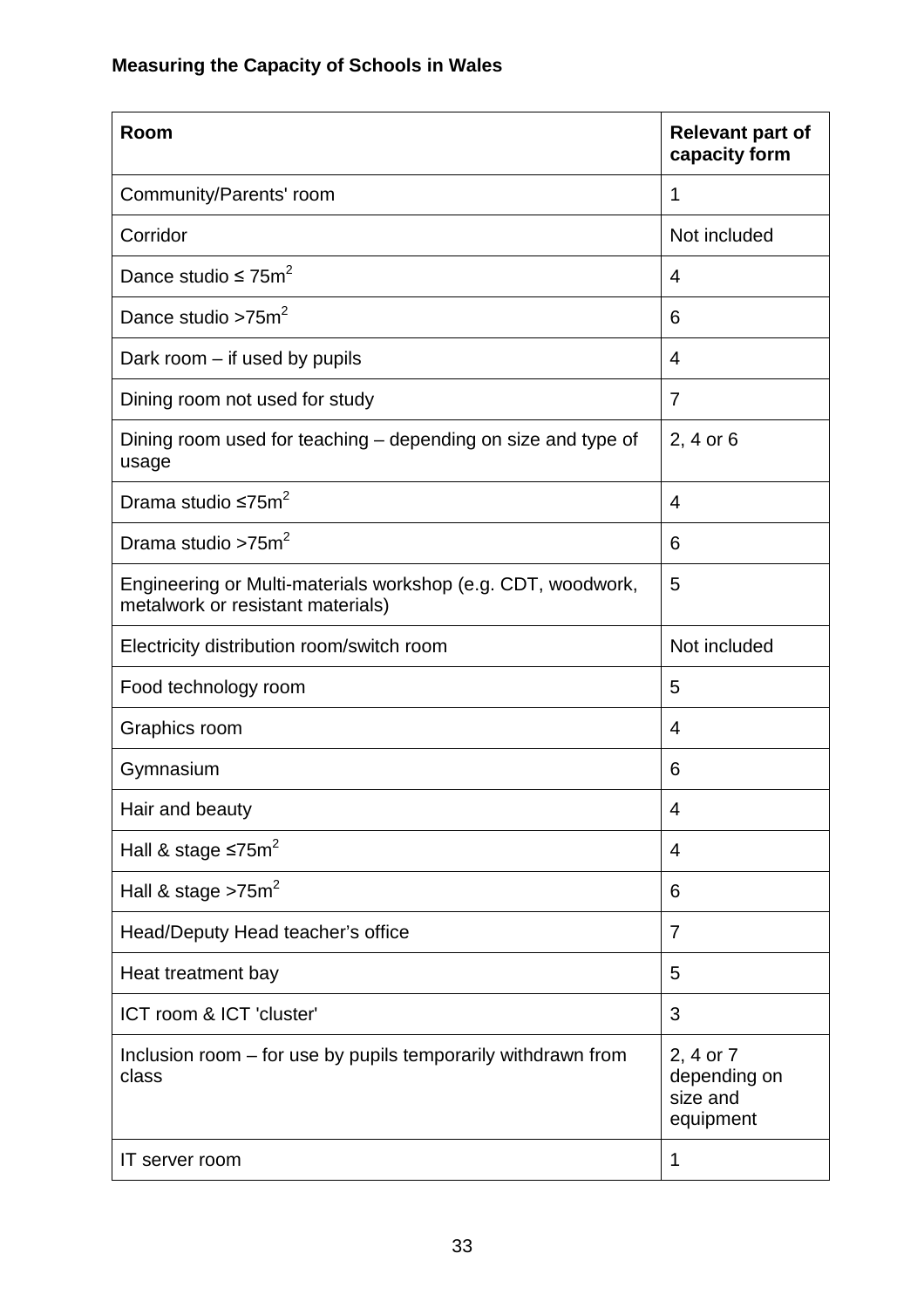| Room                                                                     | <b>Relevant part of</b><br>capacity form |
|--------------------------------------------------------------------------|------------------------------------------|
| Kiln room                                                                | $\overline{4}$                           |
| Kitchen and associated stores and offices                                | Not included                             |
| Language laboratory                                                      | 3                                        |
| Lecture theatre $\leq 75$ m <sup>2</sup>                                 | $\overline{4}$                           |
| Lecture theatre $>75m^2$                                                 | 6                                        |
| Library                                                                  | $\overline{4}$                           |
| Liftwell                                                                 | Not included                             |
| Lobby/Locker area (if not Circulation)                                   | $\overline{7}$                           |
| Loft spaces (used for storage)                                           | Not included                             |
| Media room - depending on size and type of usage                         | 4 or 6                                   |
| Medical room                                                             | $\overline{7}$                           |
| Meeting rooms (if unavailable for use as a teaching space)               | $\overline{7}$                           |
| Music room/recital room and group/practice room $\leq 75$ m <sup>2</sup> | $\overline{4}$                           |
| Music room/recital room and group/practice room >75m <sup>2</sup>        | 6                                        |
| Music classroom                                                          | $\overline{2}$                           |
| Pastoral office                                                          | $\overline{7}$                           |
| Pneumatics electronics control technology (PECT) (aka<br>electronics)    | $\overline{4}$                           |
| Practical preparation areas used by pupils                               | $\overline{4}$                           |
| Practical preparation areas (if not used by pupils)                      | $\overline{7}$                           |
| Prayer room (if unavailable for use as a teaching space)                 | 7                                        |
| Projectile room                                                          | 5                                        |
| Reception/waiting area                                                   | 7                                        |
| Recording studio/control room                                            | $\overline{4}$                           |
| Reprographics                                                            | 7                                        |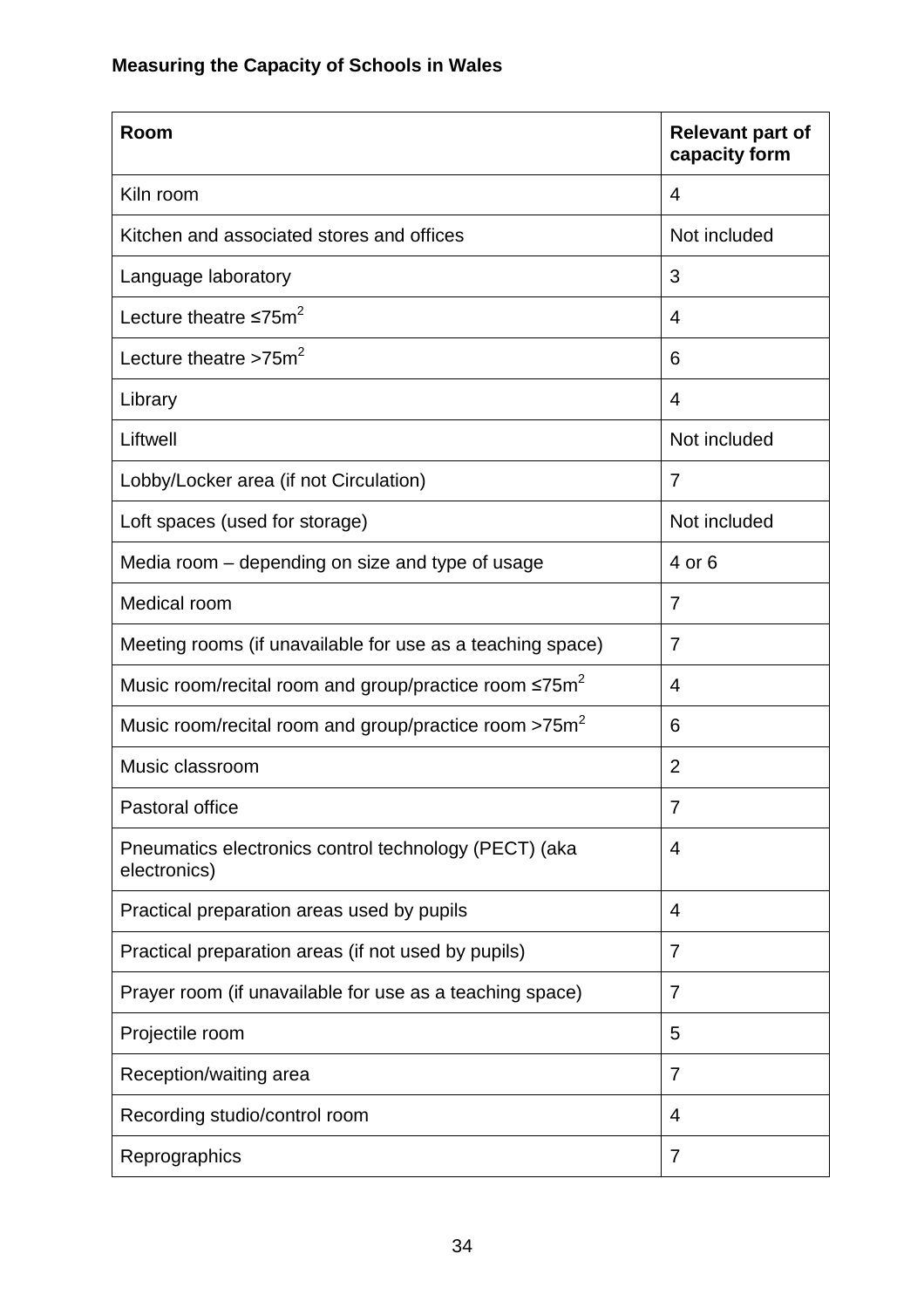| Room                                                                                       | <b>Relevant part of</b><br>capacity form           |
|--------------------------------------------------------------------------------------------|----------------------------------------------------|
| Science laboratory & any preparation area used by pupils                                   | $\overline{4}$                                     |
| SEN unit or resource base for pupils not educated in<br>mainstream                         | 1                                                  |
| SEN withdrawal room, for use by pupils educated in the<br>mainstream                       | 2 or 7, depending<br>on its size and<br>attributes |
| Servery                                                                                    | Not included                                       |
| Shed                                                                                       | Not included                                       |
| Shower                                                                                     | Not included                                       |
| Sports hall $\leq 75$ m <sup>2</sup>                                                       | $\overline{4}$                                     |
| Sports hall >75m <sup>2</sup>                                                              | 6                                                  |
| Squash court                                                                               | 5                                                  |
| Staff room                                                                                 | $\overline{7}$                                     |
| <b>Stairwell</b>                                                                           | Not included                                       |
| Storage/store room                                                                         | $\overline{7}$                                     |
| Study area for post 16 pupils (including common rooms used for<br>study)                   | $\overline{4}$                                     |
| Swimming pool - indoor $\leq 120 \text{m}^2$                                               | 5                                                  |
| Swimming pool – indoor $>120m^2$                                                           | 6                                                  |
| Swimming pool - outdoor                                                                    | Not included                                       |
| Technicians room (for DT/Science) if not used by pupils                                    | 7                                                  |
| Temporary accommodation (which has been or intended to be in<br>use for less than 3 years) | 1                                                  |
| Textiles room (wet or dry)                                                                 | $\overline{4}$                                     |
| <b>Toilet</b>                                                                              | Not included                                       |
| <b>Tutorial room</b>                                                                       | $\overline{2}$                                     |
| Unspecialised rooms $<$ 10m <sup>2</sup>                                                   | $\overline{7}$                                     |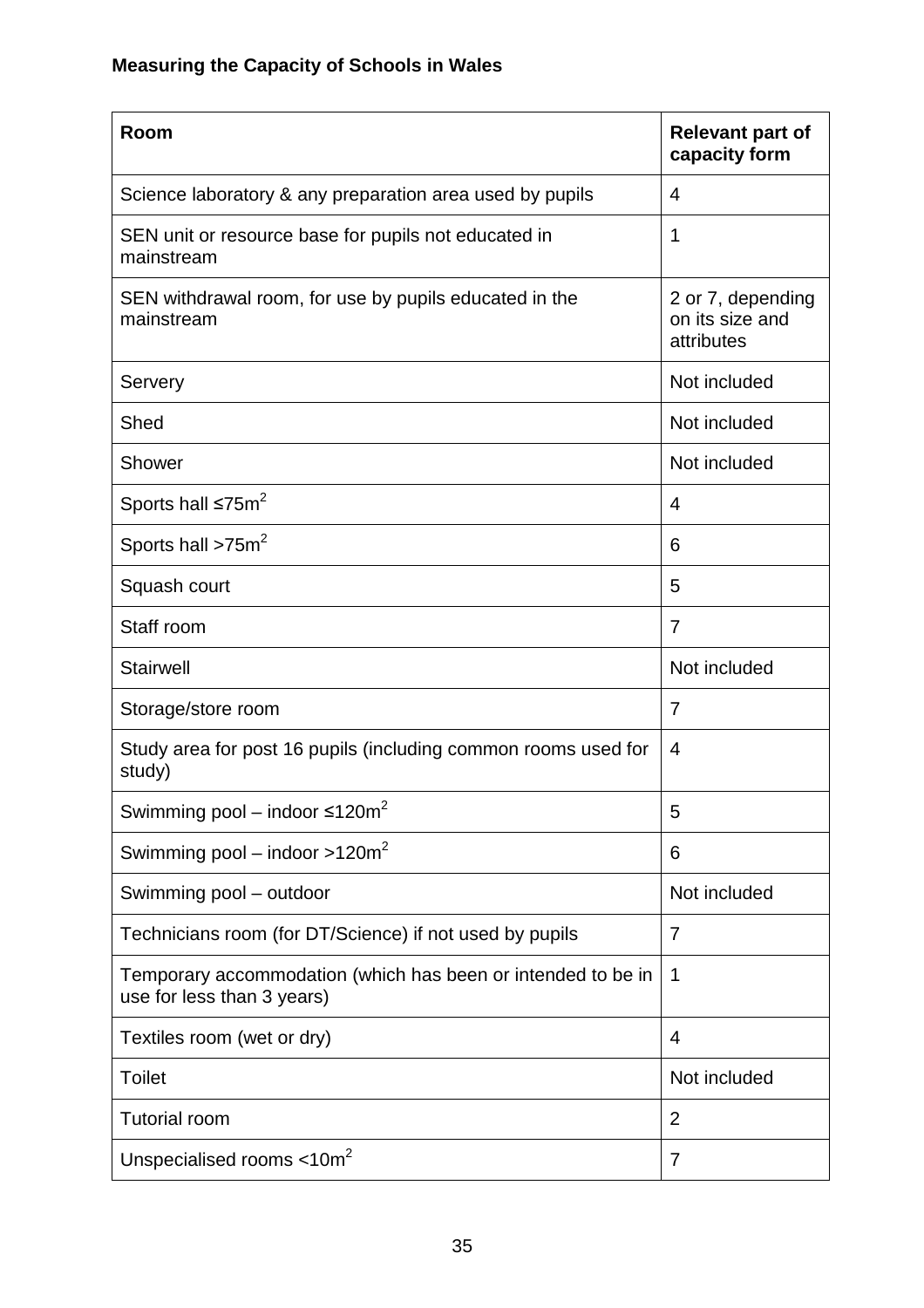| Room                 | <b>Relevant part of</b><br>capacity form |
|----------------------|------------------------------------------|
| Utility room         | 7                                        |
| Video conferencing   |                                          |
| Weights/Fitness room | 5                                        |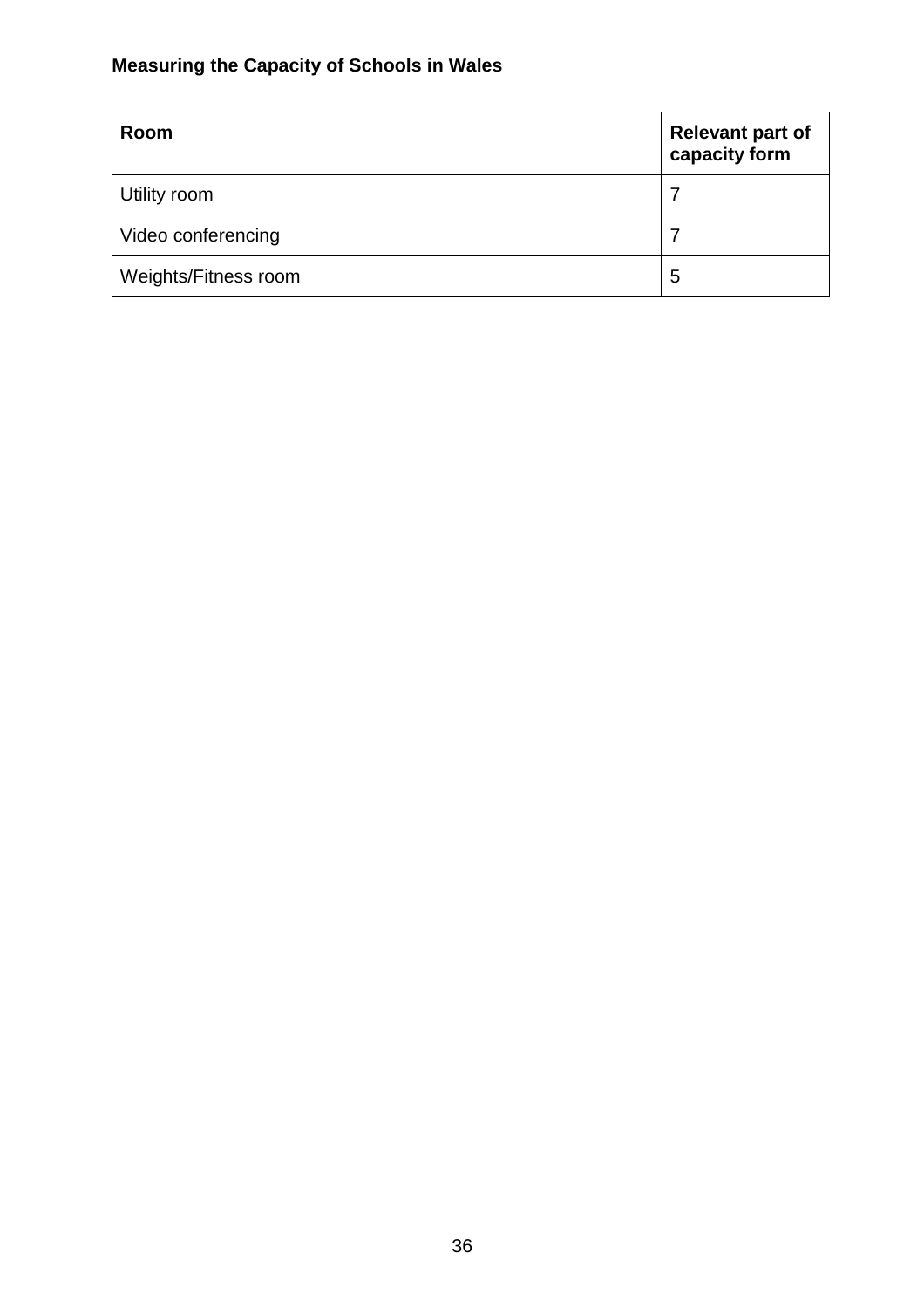# **Section 3(c) – Secondary school capacity calculation**

**Secondary school capacity calculation** 

| Note: Areas for data entry are shaded yellow | LA No     |           |
|----------------------------------------------|-----------|-----------|
| School Name                                  | School No | Age range |
|                                              |           |           |

#### **Schedule Of Accommodation**

#### **Part 1: Excluded Areas**

*Note: Areas of the school which are not taken into account for capacity purposes should be listed here. Measurements are optional* 

| Room<br>Ref | Room Description | Areas<br>(m <sup>2</sup> ) |
|-------------|------------------|----------------------------|
|             |                  |                            |
|             |                  |                            |
|             |                  |                            |
|             |                  |                            |
|             |                  |                            |
|             |                  |                            |
|             |                  |                            |
|             |                  |                            |

#### **Total Excluded Areas**

#### **Part 2: General Teaching Areas: Area ÷ 2**

| Room<br>Ref | Room Description | Areas<br>(m <sup>2</sup> ) | Time<br>available | Pupil<br>places | Resource<br>places |
|-------------|------------------|----------------------------|-------------------|-----------------|--------------------|
|             |                  |                            | 1.00              |                 |                    |
|             |                  |                            | 1.00              |                 |                    |
|             |                  |                            | 1.00              |                 |                    |
|             |                  |                            | 1.00              |                 |                    |
|             |                  |                            | 1.00              |                 |                    |
|             |                  |                            | 1.00              |                 |                    |
|             |                  |                            | 1.00              |                 |                    |
|             |                  |                            | 1.00              |                 |                    |
|             |                  |                            | 1.00              |                 |                    |
|             |                  |                            | 1.00              |                 |                    |
|             |                  |                            | 1.00              |                 |                    |
|             |                  |                            | 1.00              |                 |                    |
|             |                  |                            | 1.00              |                 |                    |
|             |                  |                            | 1.00              |                 |                    |
|             |                  |                            | 1.00              |                 |                    |
|             |                  |                            | 1.00              |                 |                    |
|             |                  |                            | 1.00              |                 |                    |
|             |                  |                            | 1.00              |                 |                    |
|             |                  |                            | 1.00              |                 |                    |
|             |                  |                            | 1.00              |                 |                    |

**Total General Teaching Areas** 

*(i) (vi)*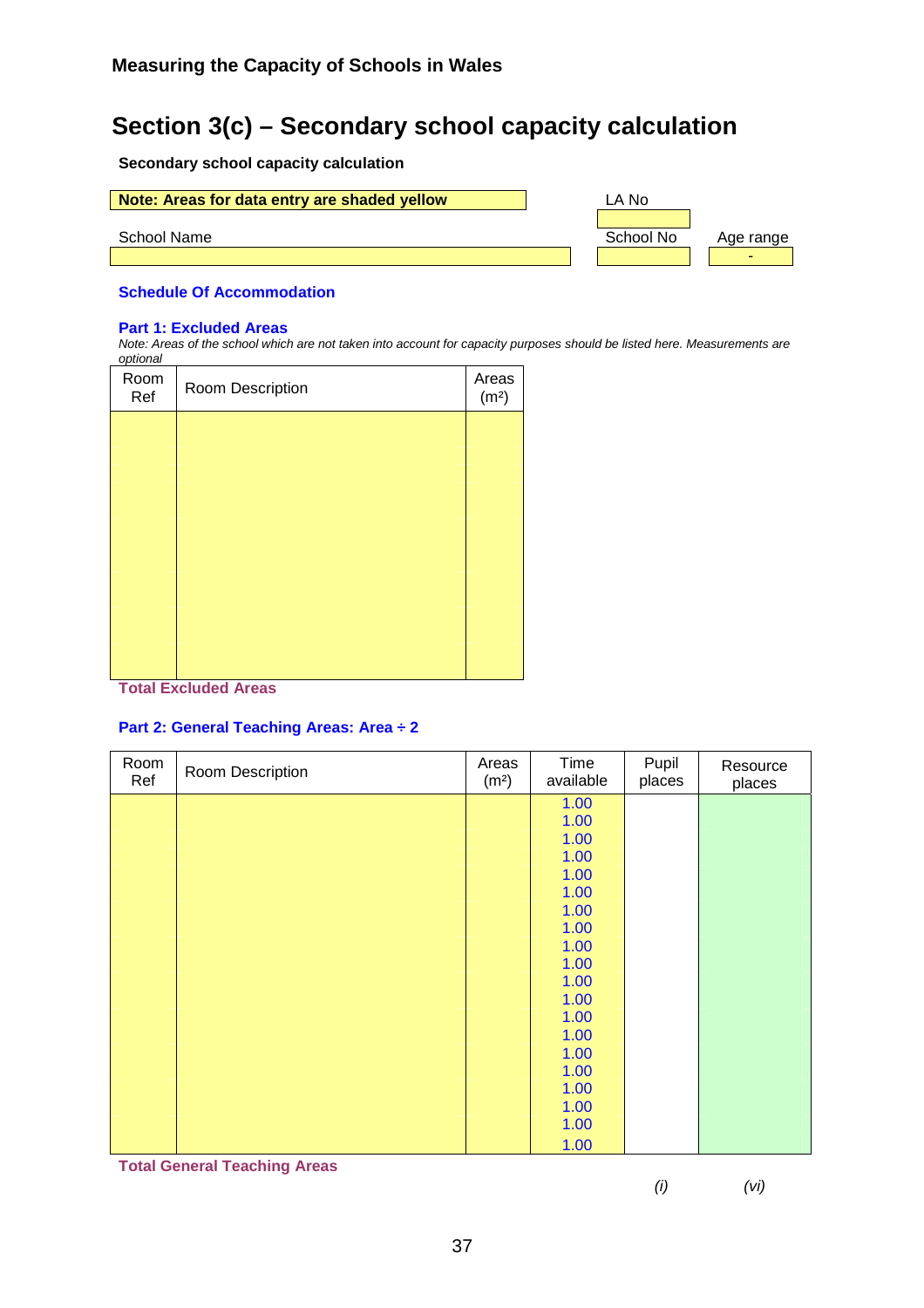| Room | Room Description               | Areas             | Time      | Pupil  | Resource |
|------|--------------------------------|-------------------|-----------|--------|----------|
| Ref  |                                | (m <sup>2</sup> ) | available | places | places   |
|      |                                |                   | 1.00      |        |          |
|      |                                |                   | 1.00      |        |          |
|      |                                |                   | 1.00      |        |          |
|      |                                |                   | 1.00      |        |          |
|      |                                |                   | 1.00      |        |          |
|      |                                |                   | 1.00      |        |          |
|      |                                |                   | 1.00      |        |          |
|      |                                |                   | 1.00      |        |          |
|      |                                |                   | 1.00      |        |          |
|      |                                |                   | 1.00      |        |          |
|      |                                |                   | 1.00      |        |          |
|      |                                |                   | 1.00      |        |          |
|      |                                |                   | 1.00      |        |          |
|      |                                |                   | 1.00      |        |          |
|      |                                |                   | 1.00      |        |          |
|      |                                |                   | 1.00      |        |          |
|      |                                |                   | 1.00      |        |          |
|      |                                |                   | 1.00      |        |          |
|      |                                |                   | 1.00      |        |          |
|      |                                |                   | 1.00      |        |          |
|      |                                |                   | 1.00      |        |          |
|      |                                |                   | 1.00      |        |          |
|      | Tatal IOT and Duale and Angels |                   | 1.00      |        |          |

#### **Part 3: ICT and Business: Area ÷ 2.57**

**Total ICT and Business Areas** 

*(ii) (vii)* 

#### **Part 4: Light Practical Areas or Performance Spaces of 75m<sup>2</sup> or Smaller: Area** ÷ **3**

| Room | Room Description                                  |                   | Time      | Pupil  | Resource |
|------|---------------------------------------------------|-------------------|-----------|--------|----------|
| Ref  |                                                   | (m <sup>2</sup> ) | available | places | places   |
|      |                                                   |                   | 1.00      |        |          |
|      |                                                   |                   | 1.00      |        |          |
|      |                                                   |                   | 1.00      |        |          |
|      |                                                   |                   | 1.00      |        |          |
|      |                                                   |                   | 1.00      |        |          |
|      |                                                   |                   | 1.00      |        |          |
|      |                                                   |                   | 1.00      |        |          |
|      |                                                   |                   | 1.00      |        |          |
|      |                                                   |                   | 1.00      |        |          |
|      |                                                   |                   | 1.00      |        |          |
|      |                                                   |                   | 1.00      |        |          |
|      |                                                   |                   | 1.00      |        |          |
|      |                                                   |                   | 1.00      |        |          |
|      |                                                   |                   | 1.00      |        |          |
|      |                                                   |                   | 1.00      |        |          |
|      |                                                   |                   | 1.00      |        |          |
|      |                                                   |                   | 1.00      |        |          |
|      |                                                   |                   | 1.00      |        |          |
|      |                                                   |                   | 1.00      |        |          |
|      |                                                   |                   | 1.00      |        |          |
|      | <b>Total Light Practical Areas or Performance</b> |                   |           |        |          |

**Total Light Practical Areas or Performance Spaces of 75m² or Smaller**

*(iii) (viii)*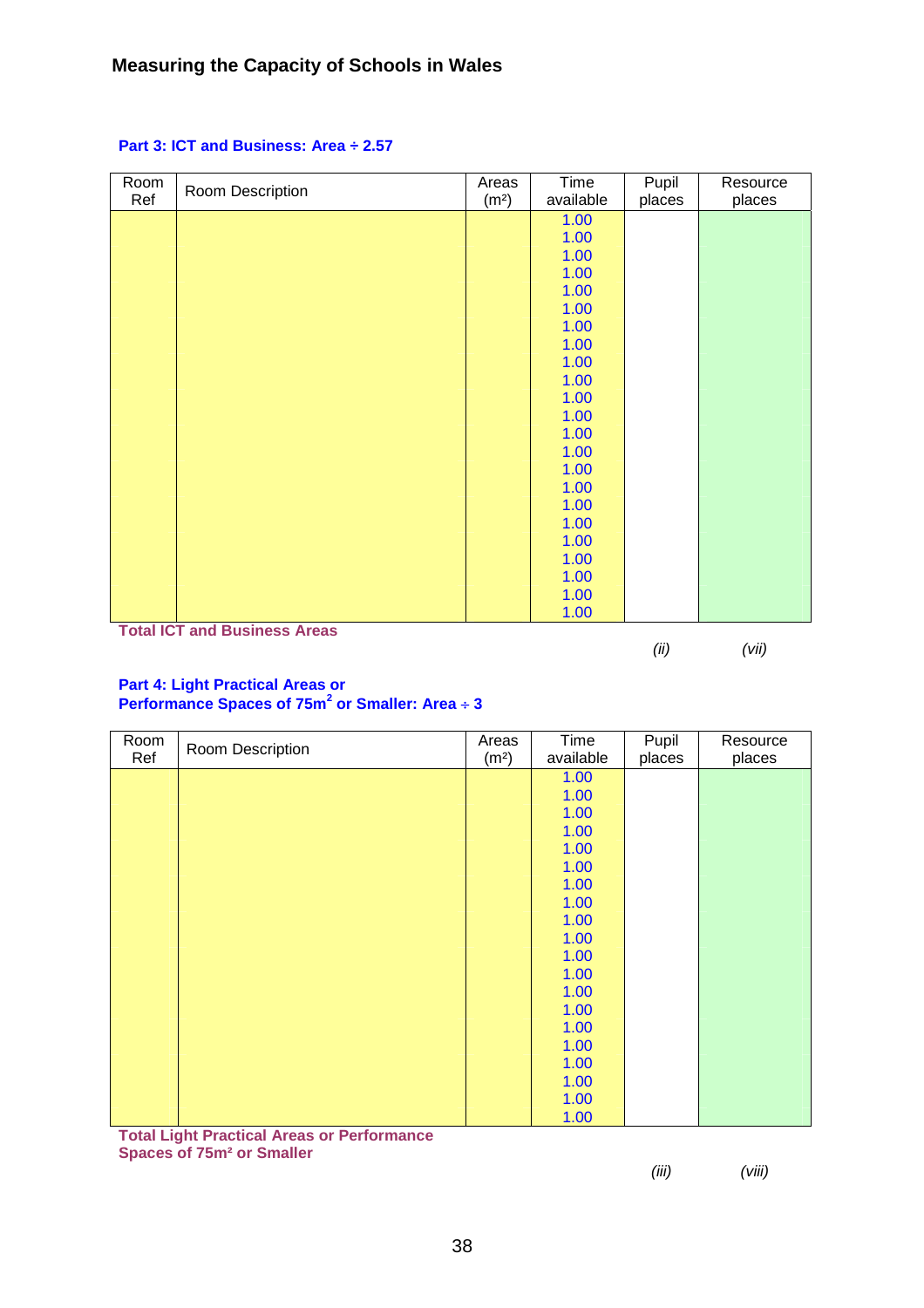| Room | Room Description | Areas | Time      | Pupil  | Resource |
|------|------------------|-------|-----------|--------|----------|
| Ref  |                  |       | Available | places | Places   |
|      |                  |       | 1.00      |        |          |
|      |                  |       | 1.00      |        |          |
|      |                  |       | 1.00      |        |          |
|      |                  |       | 1.00      |        |          |
|      |                  |       | 1.00      |        |          |
|      |                  |       | 1.00      |        |          |
|      |                  |       | 1.00      |        |          |
|      |                  |       | 1.00      |        |          |
|      |                  |       | 1.00      |        |          |
|      |                  |       | 1.00      |        |          |
|      |                  |       | 1.00      |        |          |
|      |                  |       | 1.00      |        |          |
|      |                  |       | 1.00      |        |          |
|      |                  |       | 1.00      |        |          |
|      |                  |       | 1.00      |        |          |
|      |                  |       | 1.00      |        |          |
|      |                  |       | 1.00      |        |          |
|      |                  |       | 1.00      |        |          |
|      |                  |       | 1.00      |        |          |
|      |                  |       | 1.00      |        |          |
|      |                  |       | 1.00      |        |          |
|      |                  |       | 1.00      |        |          |
|      |                  |       | 1.00      |        |          |

#### **Part 5: Heavy Practical Areas: Area** ÷ **5**

**Total Heavy Practical Areas**

*(iv) (ix)* 

#### **Part 6: Large and Performance Areas of More Than 75m<sup>2</sup> : (Area ÷ 9) + 5**

| Room | Room Description |        | Time      | Pupil  | Resource |
|------|------------------|--------|-----------|--------|----------|
| Ref  |                  |        | Available | places | Places   |
|      |                  |        | 1.00      |        |          |
|      |                  |        | 1.00      |        |          |
|      |                  |        | 1.00      |        |          |
|      |                  |        | 1.00      |        |          |
|      |                  |        | 1.00      |        |          |
|      |                  |        | 1.00      |        |          |
|      |                  |        | 1.00      |        |          |
|      |                  |        | 1.00      |        |          |
|      |                  |        | 1.00      |        |          |
|      |                  |        | 1.00      |        |          |
|      |                  |        | 1.00      |        |          |
|      |                  |        | 1.00      |        |          |
|      |                  |        | 1.00      |        |          |
|      |                  |        | 1.00      |        |          |
|      |                  |        | 1.00      |        |          |
|      |                  |        | 1.00      |        |          |
|      |                  |        | 1.00      |        |          |
|      |                  |        | 1.00      |        |          |
|      |                  |        | 1.00      |        |          |
|      |                  |        | 1.00      |        |          |
|      |                  |        | 1.00      |        |          |
|      |                  |        | 1.00      |        |          |
|      |                  | $\sim$ | 1.00      |        |          |

**Total Large and Performance Areas of More Than 75m<sup>2</sup>**

*(v) (x)*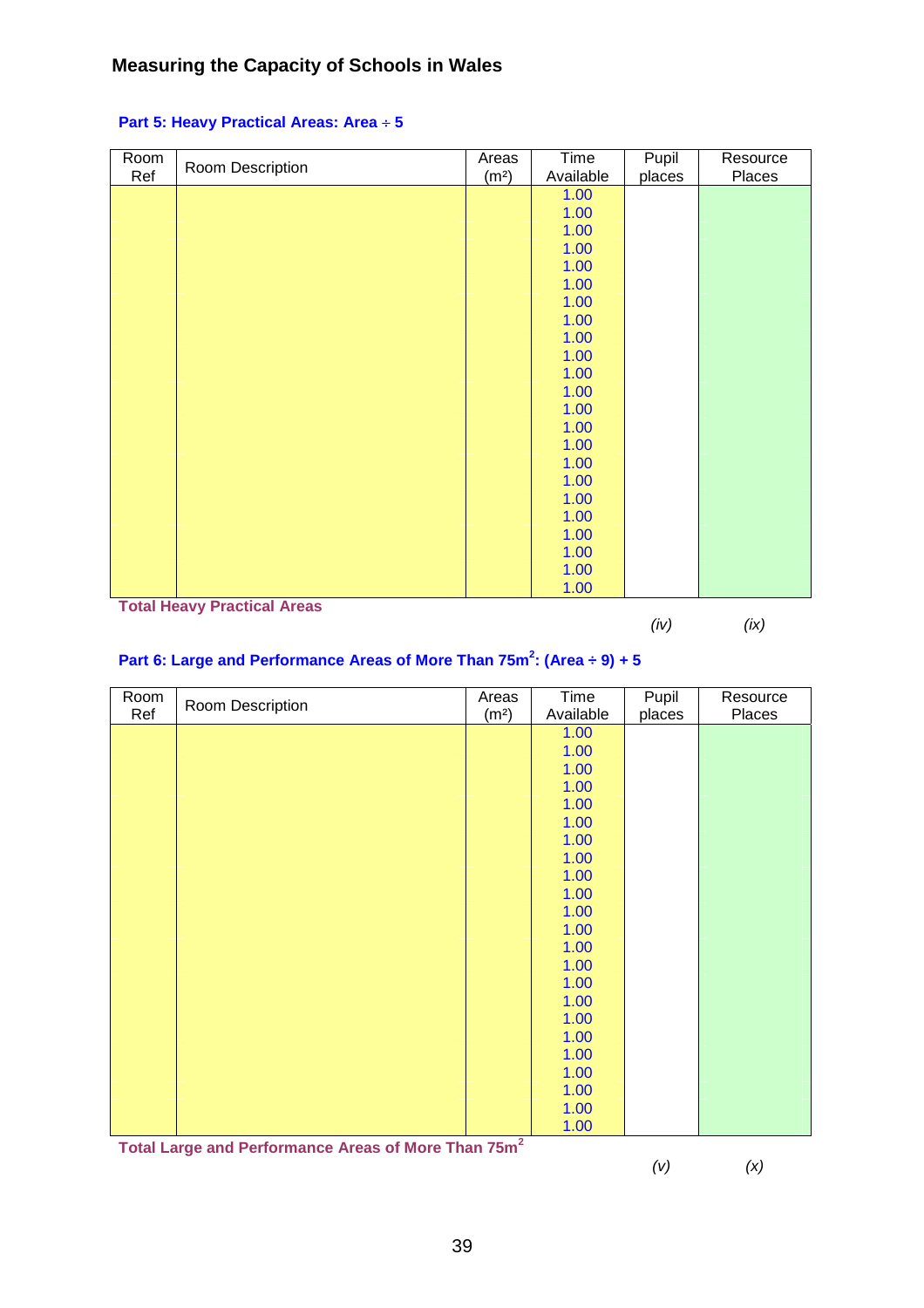#### **Part 7: Ancillary Areas: Area ÷ 2**

| Room<br>Ref | Room Description             | Areas $(m2)$      | Resource |
|-------------|------------------------------|-------------------|----------|
|             |                              |                   | places   |
|             |                              |                   |          |
|             |                              |                   |          |
|             |                              |                   |          |
|             |                              |                   |          |
|             |                              |                   |          |
|             |                              |                   |          |
|             |                              |                   |          |
|             |                              |                   |          |
|             |                              |                   |          |
|             |                              |                   |          |
|             |                              |                   |          |
|             |                              |                   |          |
|             |                              |                   |          |
|             |                              |                   |          |
|             |                              |                   |          |
|             |                              |                   |          |
|             |                              |                   |          |
|             |                              |                   |          |
|             |                              |                   |          |
|             |                              |                   |          |
|             |                              |                   |          |
|             |                              |                   |          |
|             |                              |                   |          |
|             |                              |                   |          |
|             |                              |                   |          |
|             |                              |                   |          |
|             |                              |                   |          |
|             |                              |                   |          |
|             |                              |                   |          |
|             |                              |                   |          |
|             |                              |                   |          |
|             |                              |                   |          |
|             |                              |                   |          |
|             |                              |                   |          |
|             |                              |                   |          |
|             |                              |                   |          |
|             |                              |                   |          |
|             |                              |                   |          |
|             | <b>Total Ancillary Areas</b> |                   |          |
|             |                              | (x <sub>i</sub> ) |          |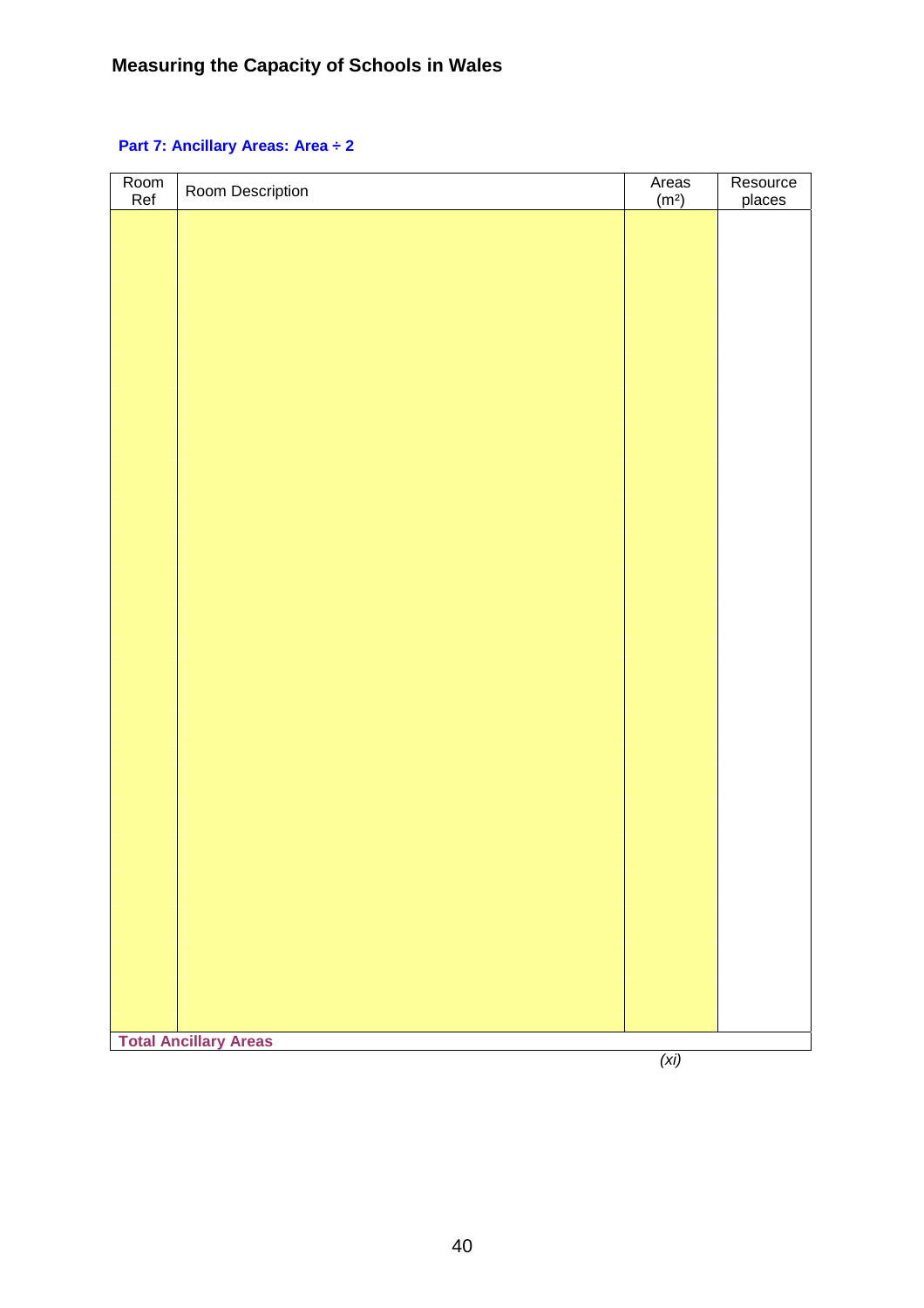#### **Part 8: Summary of Accommodation – Teaching Areas**

|                                                                                                 |                                                                  |                   | Area         |              | Pupil<br>Places                                                  |                                     |
|-------------------------------------------------------------------------------------------------|------------------------------------------------------------------|-------------------|--------------|--------------|------------------------------------------------------------------|-------------------------------------|
| General teaching area                                                                           | [total pupil places in part 2]                                   |                   |              |              |                                                                  | (i)                                 |
| ICT and business area<br>Light practical area                                                   | [total pupil places in part 3]<br>[total pupil places in part 4] |                   |              |              |                                                                  | (ii)<br>(iii)                       |
| Heavy practical area                                                                            | [total pupil places in part 5]                                   |                   |              |              |                                                                  | (iv)                                |
| Large and performance                                                                           | [total pupil places in part 6]                                   |                   |              |              |                                                                  | (v)                                 |
| <b>Capacity based on teaching areas</b>                                                         |                                                                  |                   |              |              |                                                                  | а                                   |
|                                                                                                 |                                                                  |                   |              |              |                                                                  |                                     |
| Age Range<br>Years 7-11                                                                         | <b>Utilisation Factor</b><br>0.75                                |                   | Data Missing |              | <b>b Utilisation factor</b><br>Please enter Age Range in cell K6 |                                     |
| Years 7-13                                                                                      | 0.71                                                             |                   |              |              |                                                                  |                                     |
| Multiply the number of pupil places by the appropriate<br>utilisation factor: $(a * b or c)$    |                                                                  |                   |              |              |                                                                  | c Capacity of school                |
| Option to round down the capacity and admission number<br>by up to $10\%$ – see guidance notes. |                                                                  |                   |              |              |                                                                  | d Revised capacity                  |
| Part 9: Years 12 and 13                                                                         |                                                                  |                   |              |              |                                                                  |                                     |
| Complete this box if the school has                                                             |                                                                  | Pupils in year 11 |              |              | Pupils in years                                                  | Post sixteen                        |
| pupils in yrs 12 and 13                                                                         |                                                                  |                   |              |              | 12 and 13                                                        | occupancy                           |
| this year                                                                                       |                                                                  |                   |              |              |                                                                  |                                     |
| last year                                                                                       |                                                                  |                   |              |              |                                                                  |                                     |
| year before last                                                                                |                                                                  |                   |              |              |                                                                  |                                     |
| average occupancy                                                                               |                                                                  |                   |              |              |                                                                  | е                                   |
|                                                                                                 |                                                                  |                   |              |              |                                                                  |                                     |
| School admission number [c or $d \div (5+e)$ ]                                                  |                                                                  |                   | f            |              | <b>Admission number</b>                                          |                                     |
| Admission number for year 12 $[$ f $xe \div 2]$                                                 |                                                                  |                   |              | (if needed)  |                                                                  | <b>Admission number for year 12</b> |
| Declaration of Accuracy:                                                                        |                                                                  | Local authority   |              |              |                                                                  |                                     |
|                                                                                                 |                                                                  | Headteacher       |              |              |                                                                  |                                     |
| Chair of Governors of Voluntary Aided or Foundation<br>School:                                  |                                                                  |                   |              |              |                                                                  |                                     |
| Date of calculation:                                                                            |                                                                  |                   |              |              |                                                                  |                                     |
| For Information Only - Summary of Resource Places                                               |                                                                  |                   |              |              |                                                                  |                                     |
| <b>Resource Places</b>                                                                          |                                                                  |                   |              |              |                                                                  |                                     |
| Total resource spaces in Part 7 (xi)                                                            |                                                                  |                   |              |              |                                                                  |                                     |
| Total resource spaces in Parts 2 to 6 $[(vi)+(viii)+(ix)+(x)]$                                  |                                                                  |                   |              | <b>TOTAL</b> |                                                                  |                                     |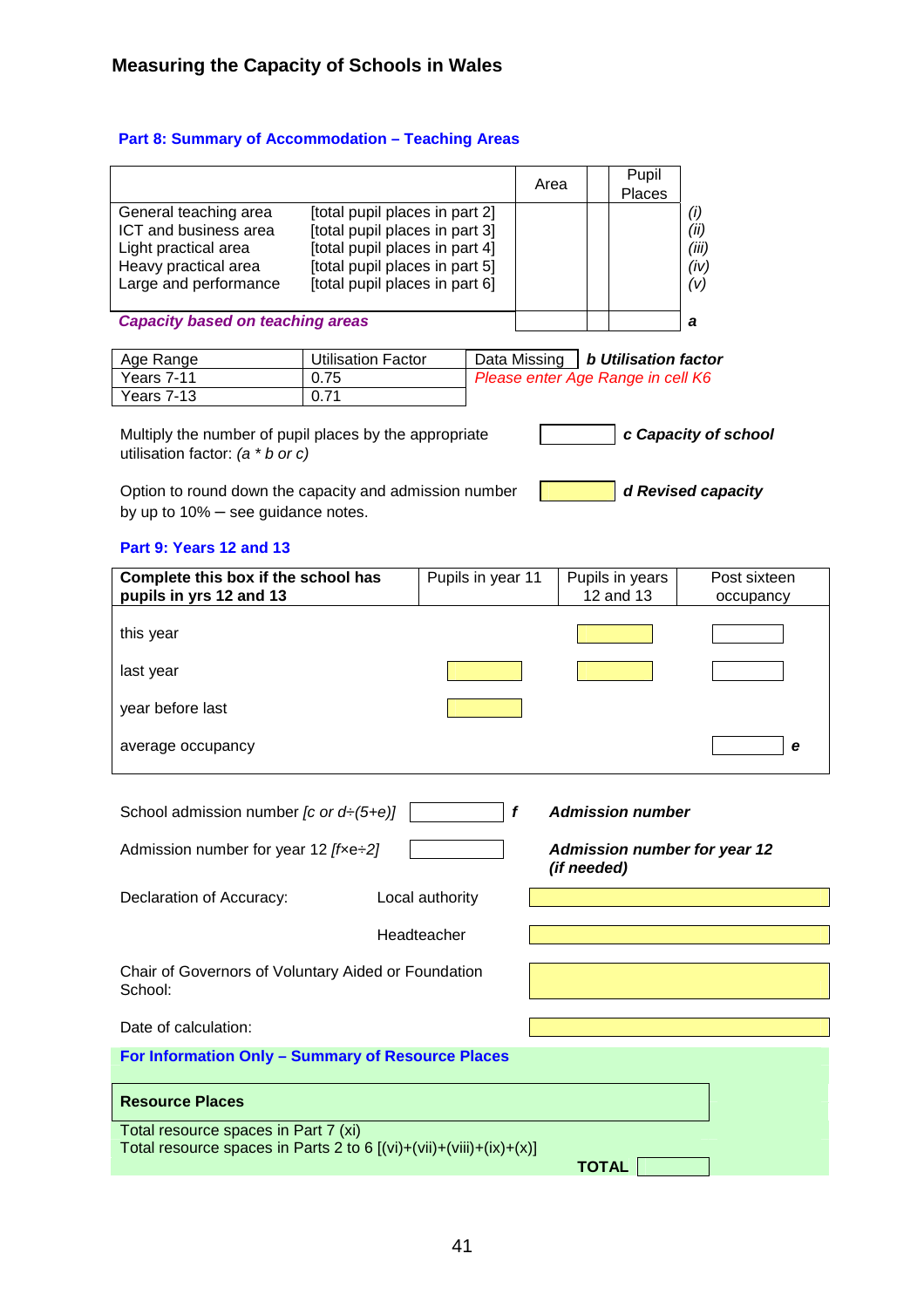# **Section 4 – Setting a lower admission number than the capacity assessment method indicates**

4.1 The MCSW formula aims to offer a realistic and consistent assessment of a school's capacity, which is used to set its admission number. However, there may be occasions when the local authority, or governing body of a voluntary aided or foundation school, feels that it would be more appropriate to set a lower admission number.

4.2 The first option is to use the 10% rounding down permitted by the formula in certain circumstances. The primary formula allows for rounding down of capacity, and therefore of the admission number, by up to 10% but no more than 30 places to give admission authorities flexibility where the specific circumstances of the school skew the capacity. Such circumstances could include those set out at paragraph 2.19. Rounding down should not be used routinely and should usually not be necessary to ensure compliance with class size limits, since the formula already includes a limit of 30 pupil places per classroom.

4.3 The secondary formula also allows for rounding down of the capacity and admission number by up to 10% to allow an admission authority to set a reasonable admission number that suits the organisation of the school. This rounding should **only** be used where particular circumstances at the school skew the capacity. Such circumstances could include those set out at paragraph 3.16.

#### **Determining a lower number**

4.4 If an admission authority wishes to set an admission number lower than the flexibility within the formula allows in order to improve educational outcomes, it first must consult on the lower number through the consultation and determination of admission arrangements process (see paragraphs 1.23 to 1.24). Following determination of the arrangements the Education (Determination of Admission Arrangements) (Wales) Regulations 2006 require that the admission authority publish a notice so that parents of children aged between 2 and 11 who live in the relevant consultation area for the school will have the opportunity to object to the Welsh Ministers about this lower number. The requirement to publish a notice does **not** apply where the use of the 10% rounding is appropriate.

4.5 Circumstances where determination of a lower number might be appropriate might include:

- The pressing need to convert a classroom(s) to other uses.
- The urgent need to remodel the school so as to provide fewer classrooms which are better suited for the effective delivery of the national curriculum.
- The need to remove unsatisfactory accommodation which it would not be cost effective to repair or replace and there are sufficient alternative suitable school places in the area. (This will most commonly apply to demountable classrooms but could apply in the case of unsatisfactory discrete blocks which could feasibly be removed).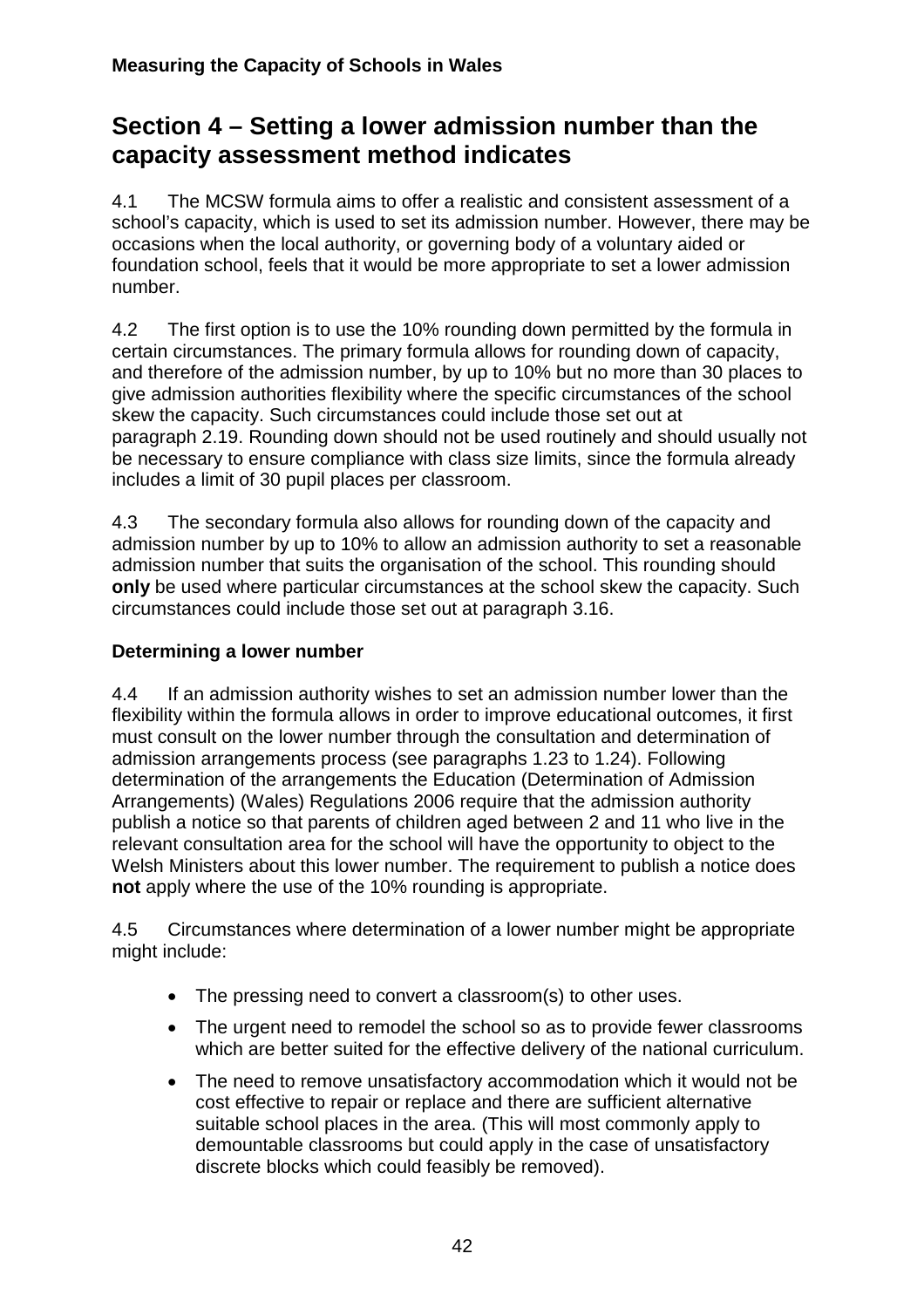#### **Publication of the notice**

4.6 The notice must be published, within 14 days of the date that the admission arrangements are determined, in a newspaper circulating in the locality served by the school. The content of the notice is prescribed in the regulations as follows:

- a. the names of the admission authority and of the school(s) in respect of which an admission number lower than the current indicated admission number has been determined for any relevant age group;
- b. the admission number indicated by the MCSW formula;
- c. the lower admission number which has been determined for the relevant age group;
- d. the admission authority's reasons for determining a lower admission number than that indicated by the MCSW formula;
- e. the right of parents living in the relevant area to refer an objection about the admission number to the Welsh Ministers;
- f. the date by which an objection must be referred;
- g. the Welsh Government address to which an objection must be forwarded;
- h. the address and telephone number of a contact at the admission authority who can provide parents with further information about the admission number or about parents' right of objection.

4.7 A draft notice is at annex A. If an admission authority is publishing such a notice for more than one school, it is anticipated that the reasons given for the reduced number will be identified separately in each case unless the same reason clearly applies to all.

#### **Objections[9](#page-45-0)**

4.8 Six weeks must be allowed for objections to be lodged.

4.9 If parents request further information about the proposed lower admission number, the admission authority is required to provide it to them without charge. The information which can be requested is prescribed in the regulations as follows:

- a. Details of the assessment of the school's current indicated admission number (i.e. a copy of the MCSW capacity assessment calculation for the year in question and supporting information, such as a plan of the school.)
- b. A written statement of information about parents' right of objection which explains the following:
	- that objections can be referred to the Welsh Ministers who will decide whether, and if so, to what extent, the objection should be upheld;

<span id="page-45-0"></span> 9 The Education (Objection to Admission Arrangements)(Wales) Regulations 2006.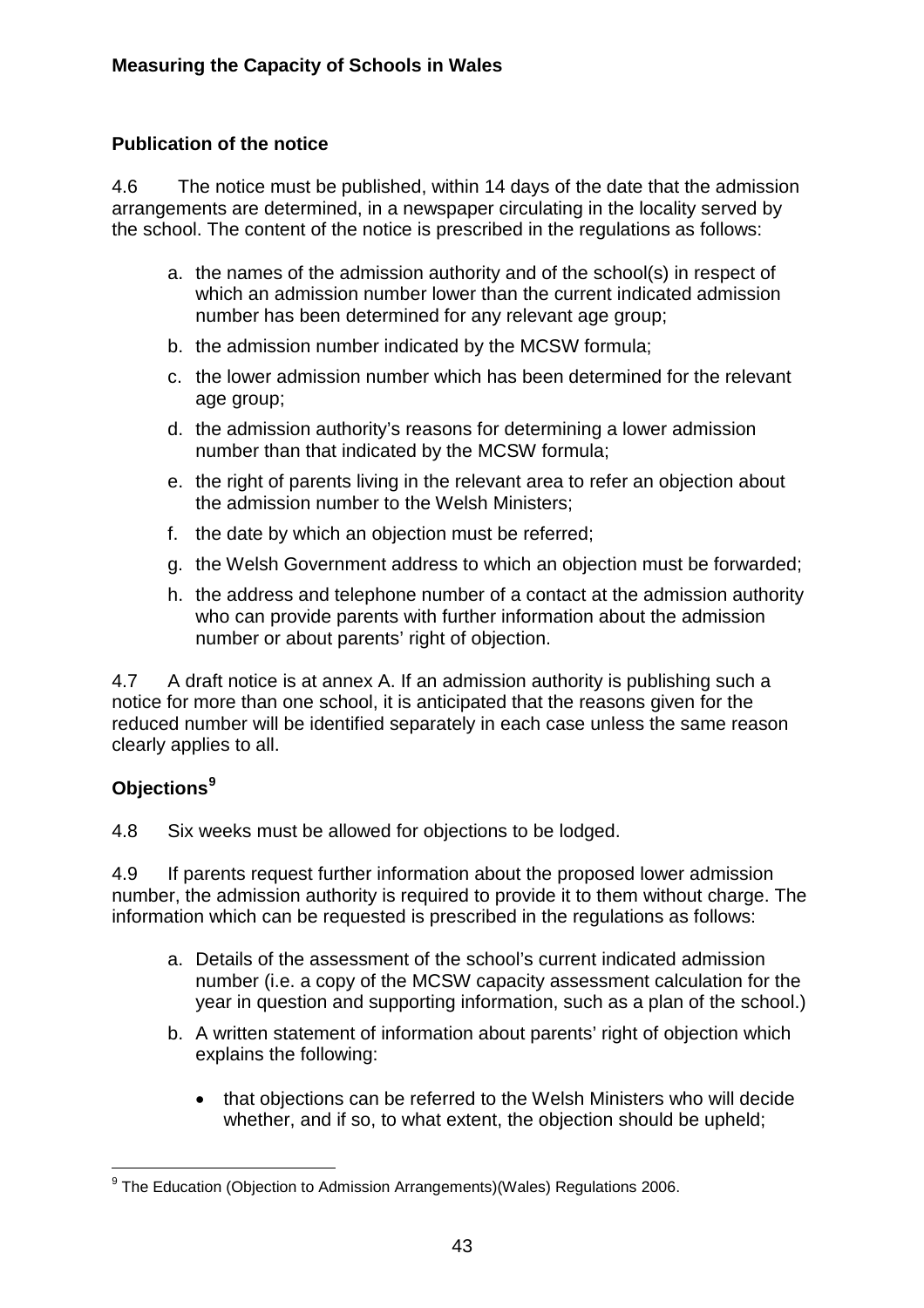- the extent of the relevant area in which consultation on the admission arrangements took place;
- the limitations on a parent's right to object, i.e.:
	- i. only parents of children aged 2-5 or parents of children of primary school age who live in the consultation area for the school can object;
	- ii. five parents would have to lodge the same type of objection before the matter would be considered by the Welsh Ministers.

4.10 On referral of an objection, the Welsh Ministers will decide whether, and if so, to what extent the objection should be upheld. The decision will be published by notification in writing to all the objectors, and to all those who were statutory consultees for the admission arrangements. Reasons for the decision will be given in the notification, which will also be published on the Welsh Government website at [www.learning.wales.gov.uk](http://www.learning.wales.gov.uk/) within 14 days of the decision.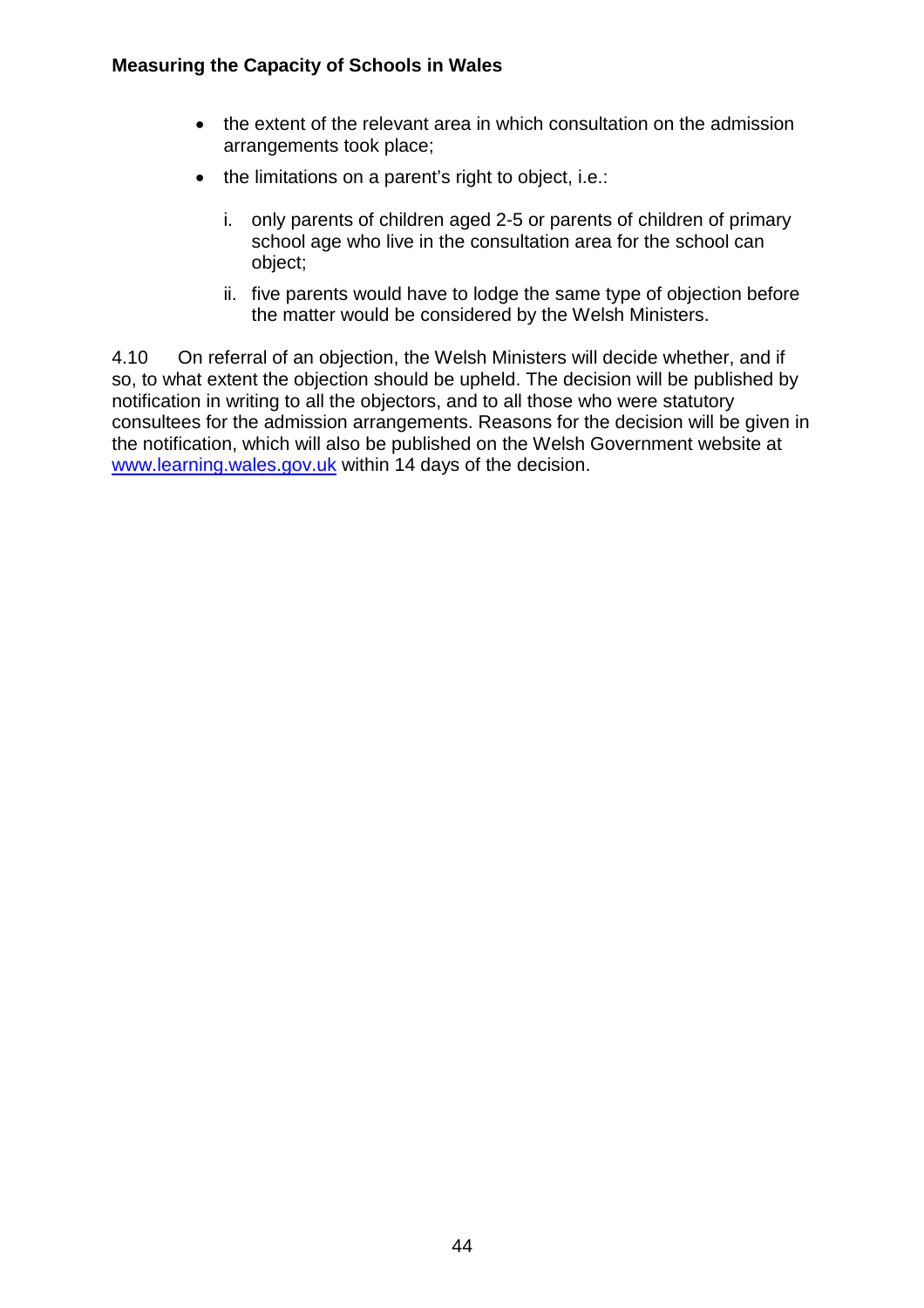# **Annex A**

**Draft notice of determination of an admission number which is lower than that indicated by the capacity assessment calculated using the Welsh Government formula "Measuring the Capacity of Schools in Wales"** 

[Name of admission authority (local authority or governing body) and of the school/schools subject to the determination of a lower admission number.]

1. NOTICE IS GIVEN in accordance with section 89A and 90 of the School Standards and Framework Act 1998, Regulation 11(1)(b) of the Education (Determination of Admission Arrangements) (Wales) Regulations 2006 and Regulations 5 and 7 of the Education (Objections to Admission Arrangements) (Wales) Regulations 2006 that the [name of admission authority] has determined to admit [number] pupils to the school at age [relevant age] from [insert date].

2. The indicated admission number calculated using the Welsh Government school capacity assessment formula "Measuring the Capacity of Schools in Wales" (MCSW) is [insert admission number].

3. The reasons for the determination of a lower admission number are: [insert reasons].

4. Parents [of children between the ages of 2 and 5 and those receiving primary education] living in the relevant area of the school may refer an objection about this lower admission number to the Welsh Ministers.

5. Objections must be referred within 6 weeks from the date of publication of this notice; in this instance by [specify date 6 weeks from date of notice].

6. Objections should be addressed to Schools Management and Effectiveness Division, Department for Children, Education, Lifelong Learning and Skills, Welsh Government, Crown Buildings, Cathays Park, Cardiff CF10 3NQ.

7. Further information about this proposed admission number or about the parents' right to object may be obtained from [name of admission authority] at [address of admission authority] or by telephone at [appropriate number for contact].

[Date of notice] [Chair of Governors/Relevant Local Authority officer]

#### **Explanatory Note**

[It is good practice to include a note which explains the purpose of the notice. The note is optional and does not form part of the notice.]

An example of an explanatory note might be "The admission number for a school, when incorporated into the published admission arrangements, sets the number of pupils to be admitted to the school each year and is calculated using the Welsh Government guidance "Measuring the Capacity of Schools in Wales" (2006).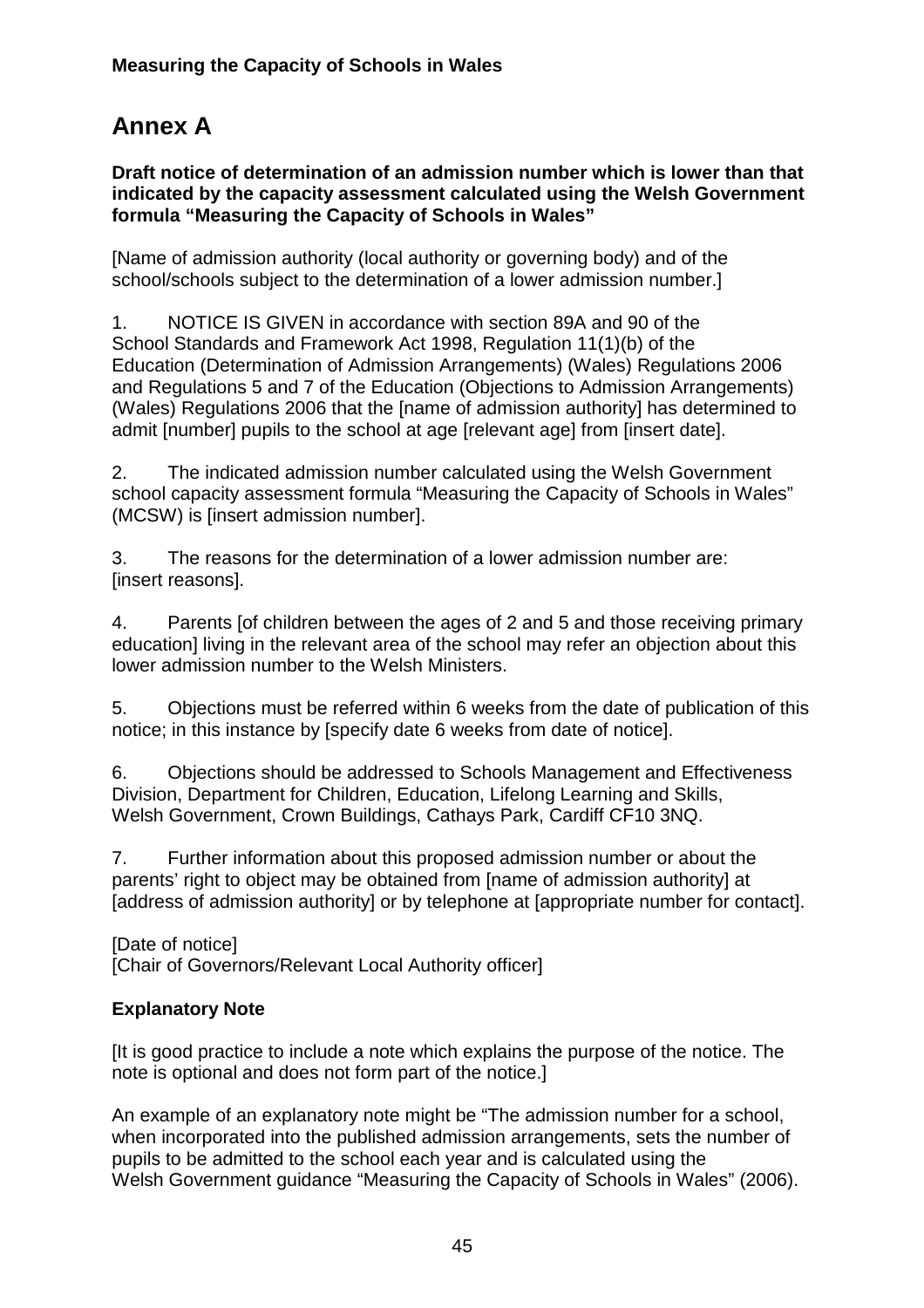The admission authority [xx local authority or the governing body of xx school] wishes to set an admission number which is lower than the calculation indicates and is required to publish a notice of their intention so that parents of children aged between 2 and 11 who live in the area have the opportunity to object to the Welsh Ministers about this lower number if they consider it appropriate."